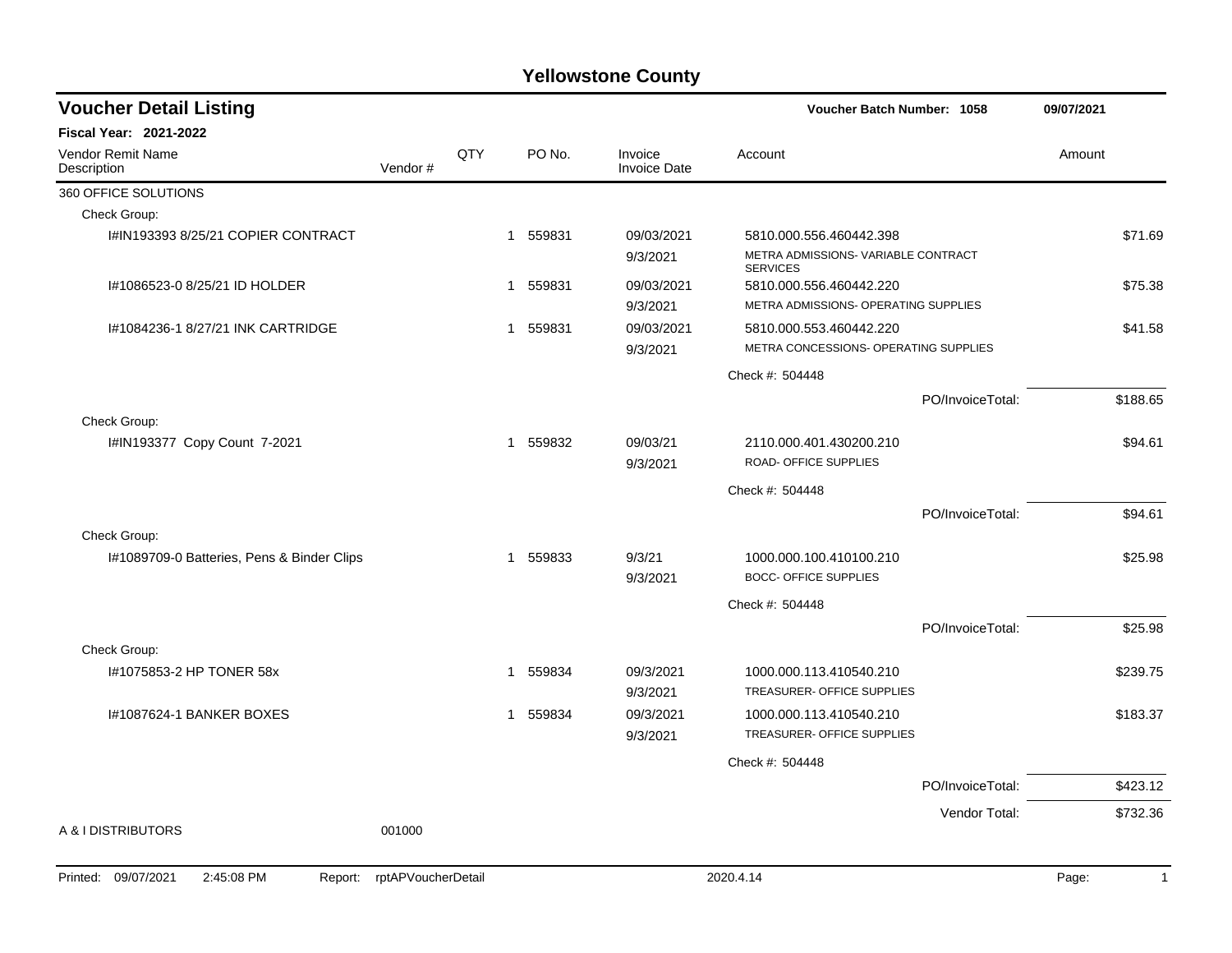| <b>Yellowstone County</b>                   |         |     |             |                                |                                                                     |                  |            |  |  |  |  |  |
|---------------------------------------------|---------|-----|-------------|--------------------------------|---------------------------------------------------------------------|------------------|------------|--|--|--|--|--|
| <b>Voucher Detail Listing</b>               |         |     |             |                                | Voucher Batch Number: 1058                                          |                  | 09/07/2021 |  |  |  |  |  |
| <b>Fiscal Year: 2021-2022</b>               |         |     |             |                                |                                                                     |                  |            |  |  |  |  |  |
| Vendor Remit Name<br>Description            | Vendor# | QTY | PO No.      | Invoice<br><b>Invoice Date</b> | Account                                                             |                  | Amount     |  |  |  |  |  |
| Check Group:                                |         |     |             |                                |                                                                     |                  |            |  |  |  |  |  |
| I#3677235 A#30940-5 Inventory               |         |     | 559796<br>1 | 09/03/21<br>9/3/2021           | 2110.000.401.430200.361<br><b>ROAD-VEHICLE REPAIRS</b>              |                  | \$1,352.45 |  |  |  |  |  |
|                                             |         |     |             |                                | Check #: 504449                                                     |                  |            |  |  |  |  |  |
|                                             |         |     |             |                                |                                                                     | PO/InvoiceTotal: | \$1,352.45 |  |  |  |  |  |
|                                             |         |     |             |                                |                                                                     | Vendor Total:    | \$1,352.45 |  |  |  |  |  |
| ACE HARDWARE.<br>Check Group:               | 002250  |     |             |                                |                                                                     |                  |            |  |  |  |  |  |
| 1#217483/1 8/30/21 WASH BAY MAT STRAPS      |         |     | 559856<br>1 | 09/03/2021<br>9/3/2021         | 5810.000.552.460442.220<br>METRA FACILITIES- OPERATING SUPPLIES     |                  | \$88.97    |  |  |  |  |  |
|                                             |         |     |             |                                | Check #: 504450                                                     |                  |            |  |  |  |  |  |
|                                             |         |     |             |                                |                                                                     | PO/InvoiceTotal: | \$88.97    |  |  |  |  |  |
|                                             |         |     |             |                                |                                                                     | Vendor Total:    | \$88.97    |  |  |  |  |  |
| ADVANCED EMPLOYMENT                         |         |     |             |                                |                                                                     |                  |            |  |  |  |  |  |
| Check Group:                                |         |     |             |                                |                                                                     |                  |            |  |  |  |  |  |
| I#1360079400 OVERNIGHT HELP: FULKS, STEWART |         |     | 1 559860    | 09/03/2021<br>9/3/2021         | 5810.000.557.460442.397<br>METRA FAIR- FIXED CONTRACT SERVICES      |                  | \$922.50   |  |  |  |  |  |
|                                             |         |     |             |                                | Check #: 504451                                                     |                  |            |  |  |  |  |  |
|                                             |         |     |             |                                |                                                                     | PO/InvoiceTotal: | \$922.50   |  |  |  |  |  |
|                                             |         |     |             |                                |                                                                     | Vendor Total:    | \$922.50   |  |  |  |  |  |
| AMERICAN MEDICAL RESPONSE INC               |         |     |             |                                |                                                                     |                  |            |  |  |  |  |  |
| Check Group:                                |         |     |             |                                |                                                                     |                  |            |  |  |  |  |  |
| I#257365 AMR - NIGHTSHOWS                   |         |     | 559865<br>1 | 09/03/2021                     | 5810.000.557.460443.397<br>METRA FAIR ENTERTAINMENT- FIXED CONTRACT |                  | \$1,920.00 |  |  |  |  |  |
|                                             |         |     |             | 9/3/2021                       | <b>SVCS</b>                                                         |                  |            |  |  |  |  |  |
| 1#257365 AMR - FAIR GROUNDS                 |         |     | 559865<br>1 | 09/03/2021                     | 5810.000.557.460442.397<br>METRA FAIR- FIXED CONTRACT SERVICES      |                  | \$6,000.00 |  |  |  |  |  |
|                                             |         |     |             | 9/3/2021                       |                                                                     |                  |            |  |  |  |  |  |
|                                             |         |     |             |                                | Check #: 504452                                                     |                  |            |  |  |  |  |  |
|                                             |         |     |             |                                |                                                                     | PO/InvoiceTotal: | \$7,920.00 |  |  |  |  |  |
|                                             |         |     |             |                                |                                                                     | Vendor Total:    | \$7,920.00 |  |  |  |  |  |
|                                             |         |     |             |                                |                                                                     |                  |            |  |  |  |  |  |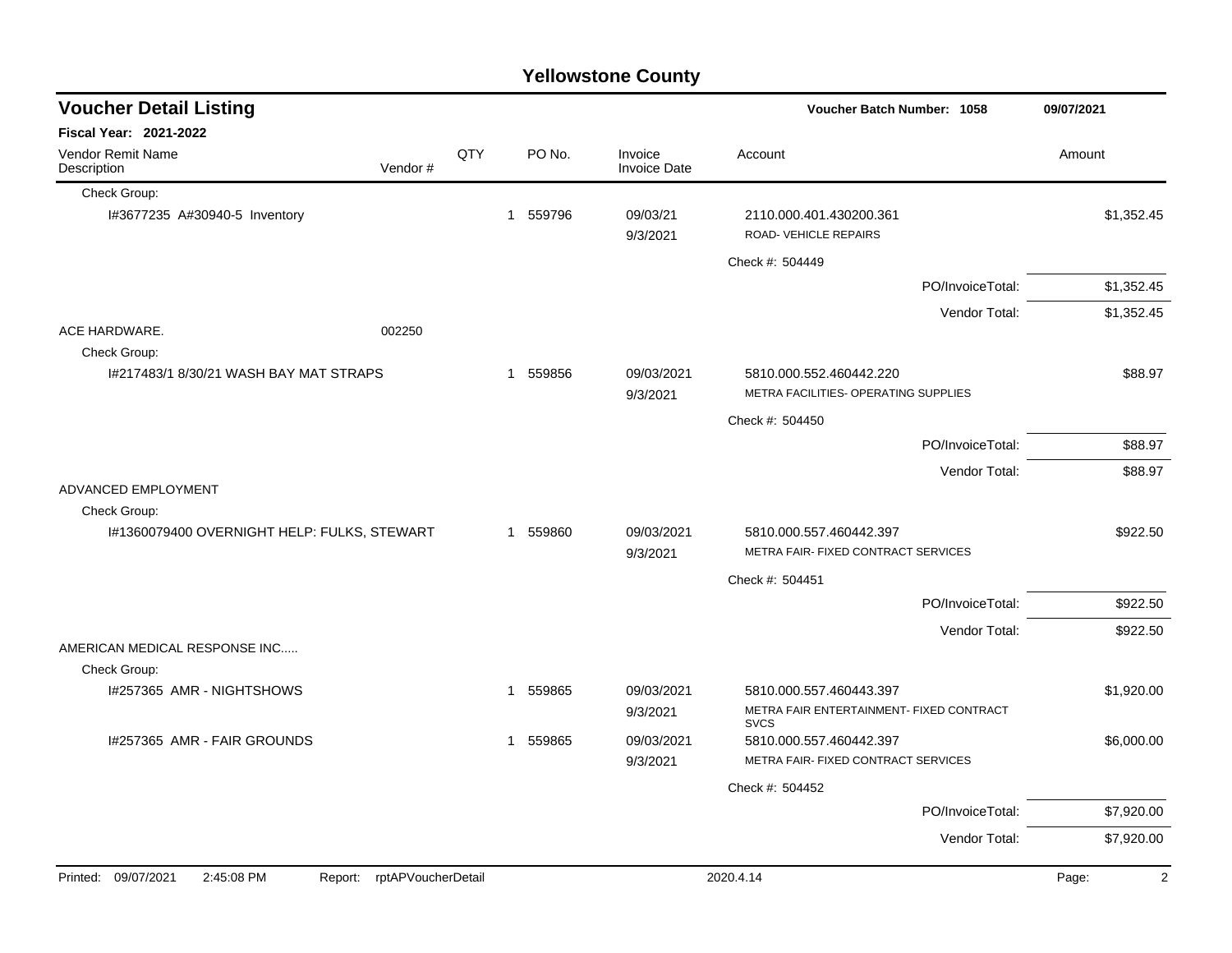| <b>Voucher Detail Listing</b>                       |                            |     |                       |                                | Voucher Batch Number: 1058                                |                  | 09/07/2021 |
|-----------------------------------------------------|----------------------------|-----|-----------------------|--------------------------------|-----------------------------------------------------------|------------------|------------|
| Fiscal Year: 2021-2022                              |                            |     |                       |                                |                                                           |                  |            |
| Vendor Remit Name<br>Description                    | Vendor#                    | QTY | PO No.                | Invoice<br><b>Invoice Date</b> | Account                                                   |                  | Amount     |
| <b>BIG SKY LINEN SUPPLY</b>                         | 001710                     |     |                       |                                |                                                           |                  |            |
| Check Group:                                        |                            |     |                       |                                |                                                           |                  |            |
| I#0502740 LAUNDRY SVCS                              |                            |     | 1 559797              | 09/03/21<br>9/3/2021           | 2110.000.401.430200.220<br>ROAD- OPERATING SUPPLIES       |                  | \$132.15   |
| I#0501820 LAUNDRY SVCS                              |                            |     | 1 559797              | 09/03/21<br>9/3/2021           | 2110.000.401.430200.220<br>ROAD- OPERATING SUPPLIES       |                  | \$37.14    |
|                                                     |                            |     |                       |                                | Check #: 504453                                           |                  |            |
|                                                     |                            |     |                       |                                |                                                           | PO/InvoiceTotal: | \$169.29   |
|                                                     |                            |     |                       |                                |                                                           | Vendor Total:    | \$169.29   |
| BILLINGS CLINIC OCCUPATIONAL HEALTH<br>Check Group: |                            |     |                       |                                |                                                           |                  |            |
| I#2021-2903 DRUG TESTING KB, WT                     |                            |     | 2 559829              | 09/03/21<br>9/3/2021           | 2110.000.401.430200.351<br>ROAD- MEDICAL & PYSCH SERVICES |                  | \$60.00    |
| 1#2021-2903 PREEMPLOYMENT SCREENING                 |                            |     | 1 559829              | 09/03/21<br>9/3/2021           | 2110.000.401.430200.351<br>ROAD- MEDICAL & PYSCH SERVICES |                  | \$205.00   |
| I#2021-2903 DOT PHYSICAL DH                         |                            |     | 1 559829              | 09/03/21<br>9/3/2021           | 2110.000.401.430200.351<br>ROAD- MEDICAL & PYSCH SERVICES |                  | \$100.00   |
|                                                     |                            |     |                       |                                | Check #: 504454                                           |                  |            |
|                                                     |                            |     |                       |                                |                                                           | PO/InvoiceTotal: | \$365.00   |
|                                                     |                            |     |                       |                                |                                                           | Vendor Total:    | \$365.00   |
| BILLINGS CONSTRUCTION SUPPLY<br>Check Group:        |                            |     |                       |                                |                                                           |                  |            |
| 1#4583 CHIP SEAL MARKERS                            |                            |     | 1 559848              | 09/03/21<br>9/3/2021           | 2110.000.401.430260.364<br>ROAD- SIGN MAINTENANCE         |                  | \$375.00   |
|                                                     |                            |     |                       |                                | Check #: 504455                                           |                  |            |
|                                                     |                            |     |                       |                                |                                                           | PO/InvoiceTotal: | \$375.00   |
| Check Group:                                        |                            |     |                       |                                |                                                           |                  |            |
| 1#128452 8/27/21 FAIR TOILETS                       |                            |     | 559867<br>$\mathbf 1$ | 09/03/2021<br>9/3/2021         | 5810.000.557.460442.533<br>METRA FAIR- EQUIPMENT RENTAL   |                  | \$8,580.56 |
|                                                     |                            |     |                       |                                | Check #: 504455                                           |                  |            |
| Printed: 09/07/2021<br>2:45:08 PM                   | Report: rptAPVoucherDetail |     |                       |                                | 2020.4.14                                                 |                  | 3<br>Page: |
|                                                     |                            |     |                       |                                |                                                           |                  |            |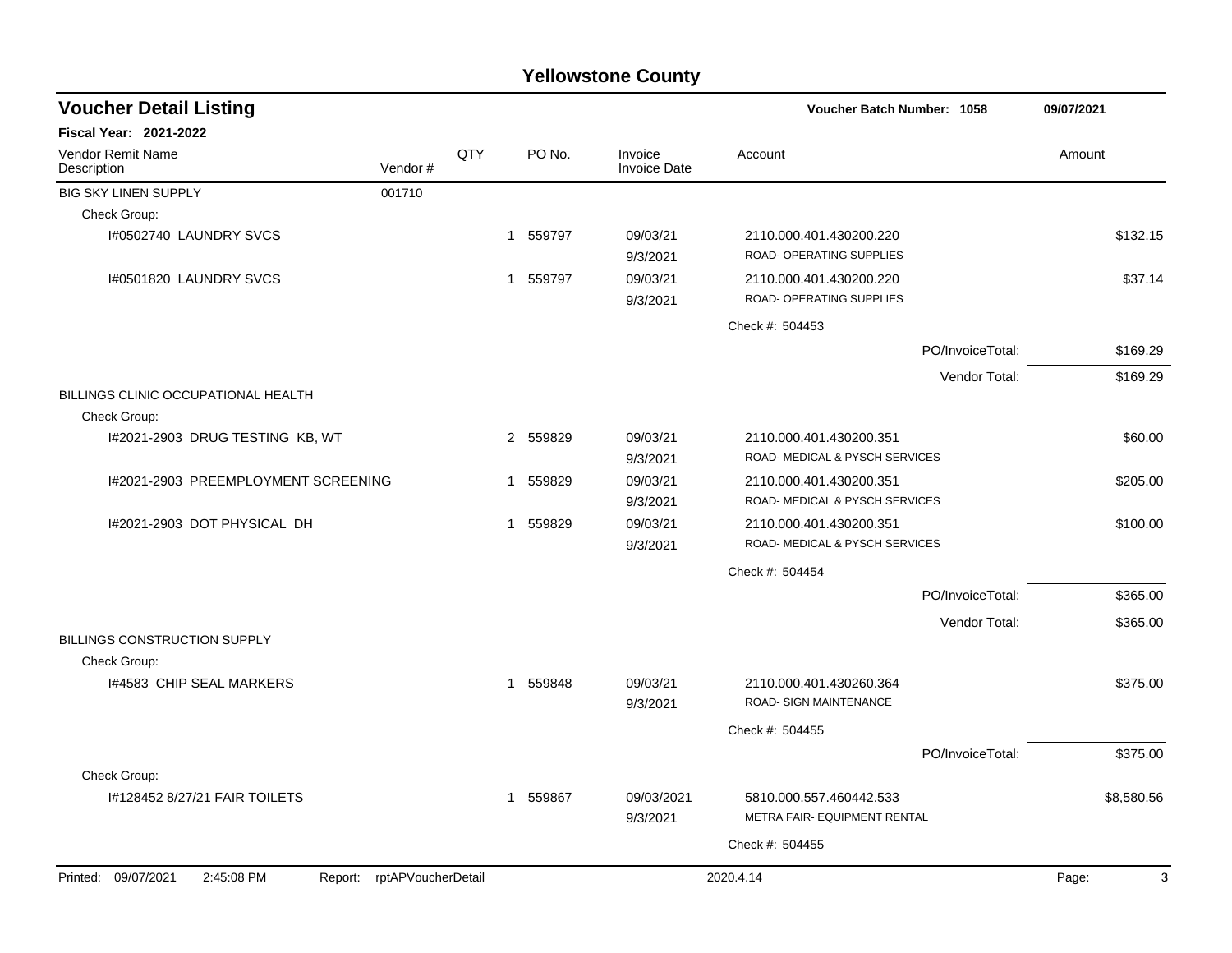| <b>Voucher Detail Listing</b>                                  |     |          |                                | Voucher Batch Number: 1058                              | 09/07/2021 |
|----------------------------------------------------------------|-----|----------|--------------------------------|---------------------------------------------------------|------------|
| <b>Fiscal Year: 2021-2022</b>                                  |     |          |                                |                                                         |            |
| <b>Vendor Remit Name</b><br>Description<br>Vendor#             | QTY | PO No.   | Invoice<br><b>Invoice Date</b> | Account                                                 | Amount     |
|                                                                |     |          |                                | PO/InvoiceTotal:                                        | \$8,580.56 |
|                                                                |     |          |                                | Vendor Total:                                           | \$8,955.56 |
| BILLINGS HOTEL & CONVENTION CENTER<br>043130                   |     |          |                                |                                                         |            |
| Check Group:                                                   |     |          |                                |                                                         |            |
| A# 1525 INV# F386228 FAIR NIGHTSHOW - WILLIE<br>ELAM           |     | 1 559778 | 09/03/2021                     | 5810.000.557.460443.357                                 | \$173.00   |
|                                                                |     |          | 9/3/2021                       | METRA FAIR ENTERTAINMENT- OTHER PROF SVCS               |            |
| A# 1525 INV# F386285 FAIR NIGHTSHOW - KEITH<br><b>SAYERS</b>   |     | 1 559778 | 09/03/2021                     | 5810.000.557.460443.357                                 | \$86.50    |
|                                                                |     |          | 9/3/2021                       | METRA FAIR ENTERTAINMENT- OTHER PROF SVCS               |            |
| A# 1525 INV# F386286 FAIR NIGHTSHOW - JEREMY                   |     | 1 559778 | 09/03/2021                     | 5810.000.557.460443.357                                 | \$86.50    |
| <b>STENBERG</b>                                                |     |          | 9/3/2021                       | METRA FAIR ENTERTAINMENT- OTHER PROF SVCS               |            |
| A# 1525 INV# F385949 FAIR GATEACTS - MOSES<br><b>BARRETT</b>   |     | 1 559778 | 09/03/2021                     | 5810.000.557.460443.399                                 | \$605.50   |
|                                                                |     |          | 9/3/2021                       | METRA FAIR ENTERTAINMENT- OTHER CONTRACT<br><b>SVCS</b> |            |
| A# 1525 INV# F385950 FAIR GATEACTS - MOSES<br><b>BARRETT</b>   |     | 1 559778 | 09/03/2021                     | 5810.000.557.460443.399                                 | \$605.50   |
|                                                                |     |          | 9/3/2021                       | METRA FAIR ENTERTAINMENT- OTHER CONTRACT<br><b>SVCS</b> |            |
| A# 1525 INV# F385951 FAIR GATEACTS - MOSES<br><b>BARRETT</b>   |     | 1 559778 | 09/03/2021                     | 5810.000.557.460443.399                                 | \$605.50   |
|                                                                |     |          | 9/3/2021                       | METRA FAIR ENTERTAINMENT- OTHER CONTRACT<br><b>SVCS</b> |            |
| A# 1525 INV# F385983 FAIR GATEACTS - ASHLEY<br><b>MCLEMORE</b> |     | 1 559778 | 09/03/2021                     | 5810.000.557.460443.399                                 | \$1,003.50 |
|                                                                |     |          | 9/3/2021                       | METRA FAIR ENTERTAINMENT- OTHER CONTRACT<br><b>SVCS</b> |            |
| A# 1525 INV# F386004 FAIR GATEACT - LOUIE FOXX                 |     | 1 559778 | 09/03/2021                     | 5810.000.557.460443.399                                 | \$778.50   |
|                                                                |     |          | 9/3/2021                       | METRA FAIR ENTERTAINMENT- OTHER CONTRACT<br><b>SVCS</b> |            |
| A# 1525 INV# F386039 FAIR GATEACT - AARON<br><b>CRAWFORD</b>   |     | 1 559778 | 09/03/2021                     | 5810.000.557.460443.399                                 | \$778.50   |
|                                                                |     |          | 9/3/2021                       | METRA FAIR ENTERTAINMENT- OTHER CONTRACT<br><b>SVCS</b> |            |
| A# 1525 INV# F366040 FAIR GATEACT - AARON<br><b>CRAWFORD</b>   |     | 1 559778 | 09/03/2021                     | 5810.000.557.460443.399                                 | \$778.50   |
|                                                                |     |          | 9/3/2021                       | METRA FAIR ENTERTAINMENT- OTHER CONTRACT<br><b>SVCS</b> |            |
|                                                                |     |          |                                |                                                         |            |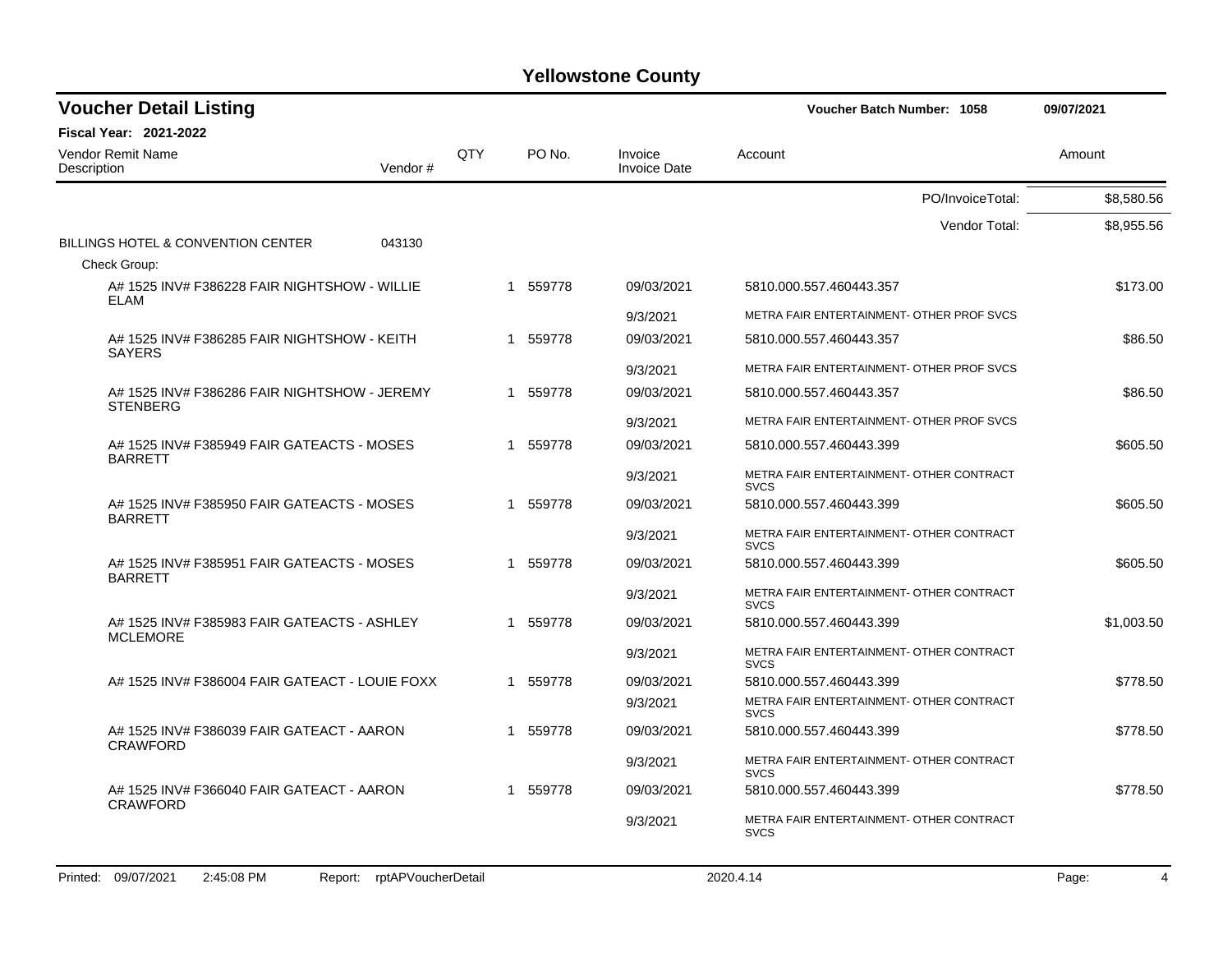| <b>Voucher Detail Listing</b>                                       |         |            |   |                  |                                | Voucher Batch Number: 1058                              | 09/07/2021 |
|---------------------------------------------------------------------|---------|------------|---|------------------|--------------------------------|---------------------------------------------------------|------------|
| <b>Fiscal Year: 2021-2022</b>                                       |         |            |   |                  |                                |                                                         |            |
| Vendor Remit Name<br>Description                                    | Vendor# | <b>OTY</b> |   | PO <sub>No</sub> | Invoice<br><b>Invoice Date</b> | Account                                                 | Amount     |
| A# 1525 INV# F386041 FAIR GATEACT - AARON<br><b>CRAWFORD</b>        |         |            |   | 1 559778         | 09/03/2021                     | 5810.000.557.460443.399                                 | \$778.50   |
|                                                                     |         |            |   |                  | 9/3/2021                       | METRA FAIR ENTERTAINMENT- OTHER CONTRACT<br><b>SVCS</b> |            |
| A# 1525 INV# F386077 FAIR GATEACT - ROBERT<br><b>STUVERUD</b>       |         |            |   | 1 559778         | 09/03/2021                     | 5810.000.557.460443.399                                 | \$778.50   |
|                                                                     |         |            |   |                  | 9/3/2021                       | METRA FAIR ENTERTAINMENT- OTHER CONTRACT<br><b>SVCS</b> |            |
| A# 1525 INV# F386231 FAIR GATEACT - DOUG SKOVE                      |         |            |   | 1 559778         | 09/03/2021                     | 5810.000.557.460443.399                                 | \$605.50   |
|                                                                     |         |            |   |                  | 9/3/2021                       | METRA FAIR ENTERTAINMENT- OTHER CONTRACT<br><b>SVCS</b> |            |
| A# 1525 INV# F386106 DANNY DAVIS FAIR JUDGE                         |         |            | 1 | 559778           | 09/03/2021                     | 5810.000.557.460442.743                                 | \$86.50    |
|                                                                     |         |            |   |                  | 9/3/2021                       | METRA FAIR- JUDGES/SUPERINTENDANCE                      |            |
| A# 1525 INV# F385934 ROBERT BREWER FAIR JUDGE                       |         |            |   | 1 559778         | 09/03/2021                     | 5810.000.557.460442.743                                 | \$259.50   |
|                                                                     |         |            |   |                  | 9/3/2021                       | METRA FAIR- JUDGES/SUPERINTENDANCE                      |            |
| A# 1525 INV# F385986 BONNIE JO CLAY FAIR JUDGE                      |         |            |   | 1 559778         | 09/03/2021                     | 5810.000.557.460442.743                                 | \$259.50   |
|                                                                     |         |            |   |                  | 9/3/2021                       | METRA FAIR- JUDGES/SUPERINTENDANCE                      |            |
| A# 1525 INV# F386201 GLEN MARTIN FAIR JUDGE                         |         |            | 1 | 559778           | 09/03/2021                     | 5810.000.557.460442.743                                 | \$173.00   |
|                                                                     |         |            |   |                  | 9/3/2021                       | <b>METRA FAIR- JUDGES/SUPERINTENDANCE</b>               |            |
| A# 1525 INV# F386230 T. JIRL BUCK FAIR JUDGE                        |         |            | 1 | 559778           | 09/03/2021                     | 5810.000.557.460442.743                                 | \$259.50   |
|                                                                     |         |            |   |                  | 9/3/2021                       | METRA FAIR- JUDGES/SUPERINTENDANCE                      |            |
| A# 1525 INV# F386333 GWENN DORMADY FAIR JUDGE                       |         |            |   | 1 559778         | 09/03/2021                     | 5810.000.557.460442.743                                 | \$86.50    |
|                                                                     |         |            |   |                  | 9/3/2021                       | METRA FAIR- JUDGES/SUPERINTENDANCE                      |            |
| A# 1525 INV# F386355 BRAIN ARNOLD FAIR JUDGE                        |         |            |   | 1 559778         | 09/03/2021                     | 5810.000.557.460442.743                                 | \$173.00   |
|                                                                     |         |            |   |                  | 9/3/2021                       | METRA FAIR-JUDGES/SUPERINTENDANCE                       |            |
| A# 1525 INV# F386082 KODIE BOOTH PHOTO FOR<br><b>FAIR</b>           |         |            | 1 | 559778           | 09/03/2021                     | 5810.000.557.460442.743                                 | \$778.50   |
|                                                                     |         |            |   |                  | 9/3/2021                       | <b>METRA FAIR- JUDGES/SUPERINTENDANCE</b>               |            |
| A# 1525 INV# F386309 PIRHANA PRODUCTIONS -<br><b>RANDY BRADBURY</b> |         |            |   | 1 559778         | 09/03/2021                     | 5810.000.557.460443.357                                 | \$432.50   |
|                                                                     |         |            |   |                  | 9/3/2021                       | METRA FAIR ENTERTAINMENT- OTHER PROF SVCS               |            |
| A# 1525 INV# F386310 PIRHANA PRODUCTIONS -<br><b>RUSTY BRADBURY</b> |         |            |   | 1 559778         | 09/03/2021                     | 5810.000.557.460443.357                                 | \$432.50   |
|                                                                     |         |            |   |                  | 9/3/2021                       | METRA FAIR ENTERTAINMENT- OTHER PROF SVCS               |            |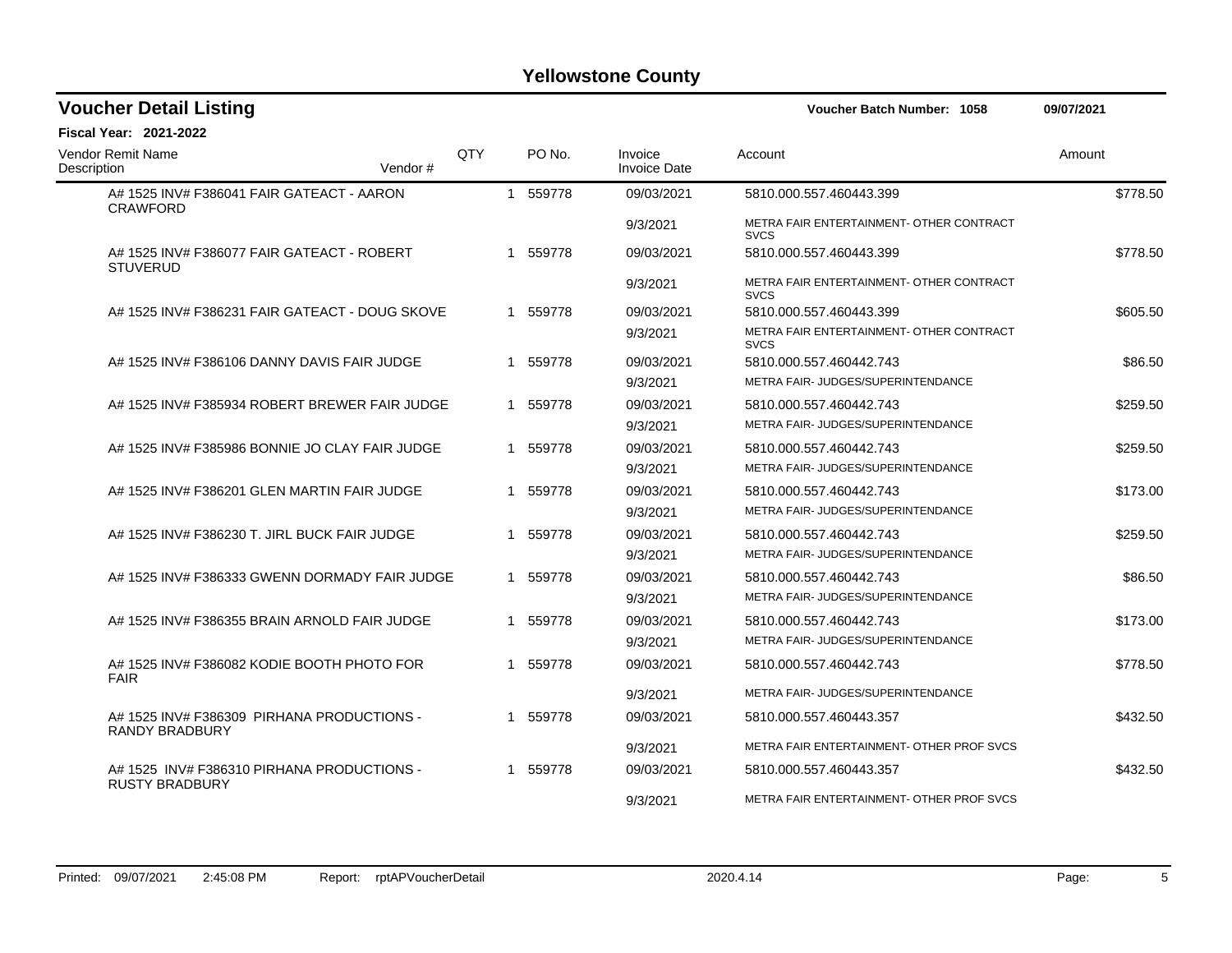| <b>Voucher Detail Listing</b>                                   |     |             |                                | Voucher Batch Number: 1058                | 09/07/2021  |
|-----------------------------------------------------------------|-----|-------------|--------------------------------|-------------------------------------------|-------------|
| <b>Fiscal Year: 2021-2022</b>                                   |     |             |                                |                                           |             |
| Vendor Remit Name<br>Description<br>Vendor#                     | QTY | PO No.      | Invoice<br><b>Invoice Date</b> | Account                                   | Amount      |
| A# 1525 INV# F385904 FAIR NIGHTSHOW - RICK<br><b>KOKORUNDA</b>  |     | 1 559778    | 09/03/2021                     | 5810.000.557.460443.357                   | \$432.50    |
|                                                                 |     |             | 9/3/2021                       | METRA FAIR ENTERTAINMENT- OTHER PROF SVCS |             |
| A# 1525 INV# F385905 FAIR NIGHTSHOW - MICAH                     |     | 1 559778    | 09/03/2021                     | 5810.000.557.460443.357                   | \$432.50    |
| <b>STRYKER</b>                                                  |     |             | 9/3/2021                       | METRA FAIR ENTERTAINMENT- OTHER PROF SVCS |             |
| A# 1525 INV# F385906 FAIR NIGHTSHOW - ALEX                      |     | 1 559778    | 09/03/2021                     | 5810.000.557.460443.357                   | \$432.50    |
| <b>BECHDOLT</b>                                                 |     |             | 9/3/2021                       | METRA FAIR ENTERTAINMENT- OTHER PROF SVCS |             |
| A# 1525 INV# F385907 FAIR NIGHTSHOW - TOBY                      |     | 1 559778    | 09/03/2021                     | 5810.000.557.460443.357                   | \$432.50    |
| <b>GIBSON</b>                                                   |     |             | 9/3/2021                       | METRA FAIR ENTERTAINMENT- OTHER PROF SVCS |             |
| A# 1525 INV# F385965 FAIR NIGHTSHOW - TREVOR                    |     | 1 559778    | 09/03/2021                     | 5810.000.557.460443.357                   | \$346.00    |
| <b>TORRES</b>                                                   |     |             | 9/3/2021                       | METRA FAIR ENTERTAINMENT- OTHER PROF SVCS |             |
| A# 1525 INV# F386066 FAIR NIGHTSHOW - DUSTIN                    |     | 1 559778    | 09/03/2021                     | 5810.000.557.460443.357                   | \$259.50    |
| <b>VAN NESS</b>                                                 |     |             | 9/3/2021                       | METRA FAIR ENTERTAINMENT- OTHER PROF SVCS |             |
| A# 1525 INV# F386189 FAIR NIGHTSHOW - BUS                       |     | 1 559778    | 09/03/2021                     | 5810.000.557.460443.357                   | \$173.00    |
| DRIVER/CASSIDY, ELI YOUNG                                       |     |             | 9/3/2021                       | METRA FAIR ENTERTAINMENT- OTHER PROF SVCS |             |
| A# 1525 INV# F386197 FAIR NIGHTSHOW - BRIAN                     |     | 559778      | 09/03/2021                     | 5810.000.557.460443.357                   | \$173.00    |
| <b>MCCARTY</b>                                                  |     |             | 9/3/2021                       | METRA FAIR ENTERTAINMENT- OTHER PROF SVCS |             |
| A# 1525 INV# F386198 FAIR NIGHTSHOW - TYLER                     |     | 1 559778    | 09/03/2021                     | 5810.000.557.460443.357                   | \$173.00    |
| <b>JOHSON</b>                                                   |     |             | 9/3/2021                       | METRA FAIR ENTERTAINMENT- OTHER PROF SVCS |             |
|                                                                 |     |             |                                | Check #: 504456                           |             |
|                                                                 |     |             |                                | PO/InvoiceTotal:                          | \$13,459.50 |
|                                                                 |     |             |                                | Vendor Total:                             | \$13,459.50 |
| <b>BILLINGS REGIONAL LANDFILL</b><br>042554                     |     |             |                                |                                           |             |
| Check Group:                                                    |     |             |                                |                                           |             |
| I#01450260 DUMP                                                 | 1   | 559810      | 09/03/21                       | 2110.000.401.430200.450                   | \$45.00     |
|                                                                 |     |             | 9/3/2021                       | ROAD- RAW MATERIALS- GAS TAX              |             |
| #01452051 DUMP                                                  |     | 559810<br>1 | 09/03/21                       | 2110.000.401.430200.450                   | \$11.90     |
|                                                                 |     |             | 9/3/2021                       | ROAD- RAW MATERIALS- GAS TAX              |             |
| Printed: 09/07/2021<br>2:45:08 PM<br>Report: rptAPVoucherDetail |     |             |                                | 2020.4.14                                 | 6<br>Page:  |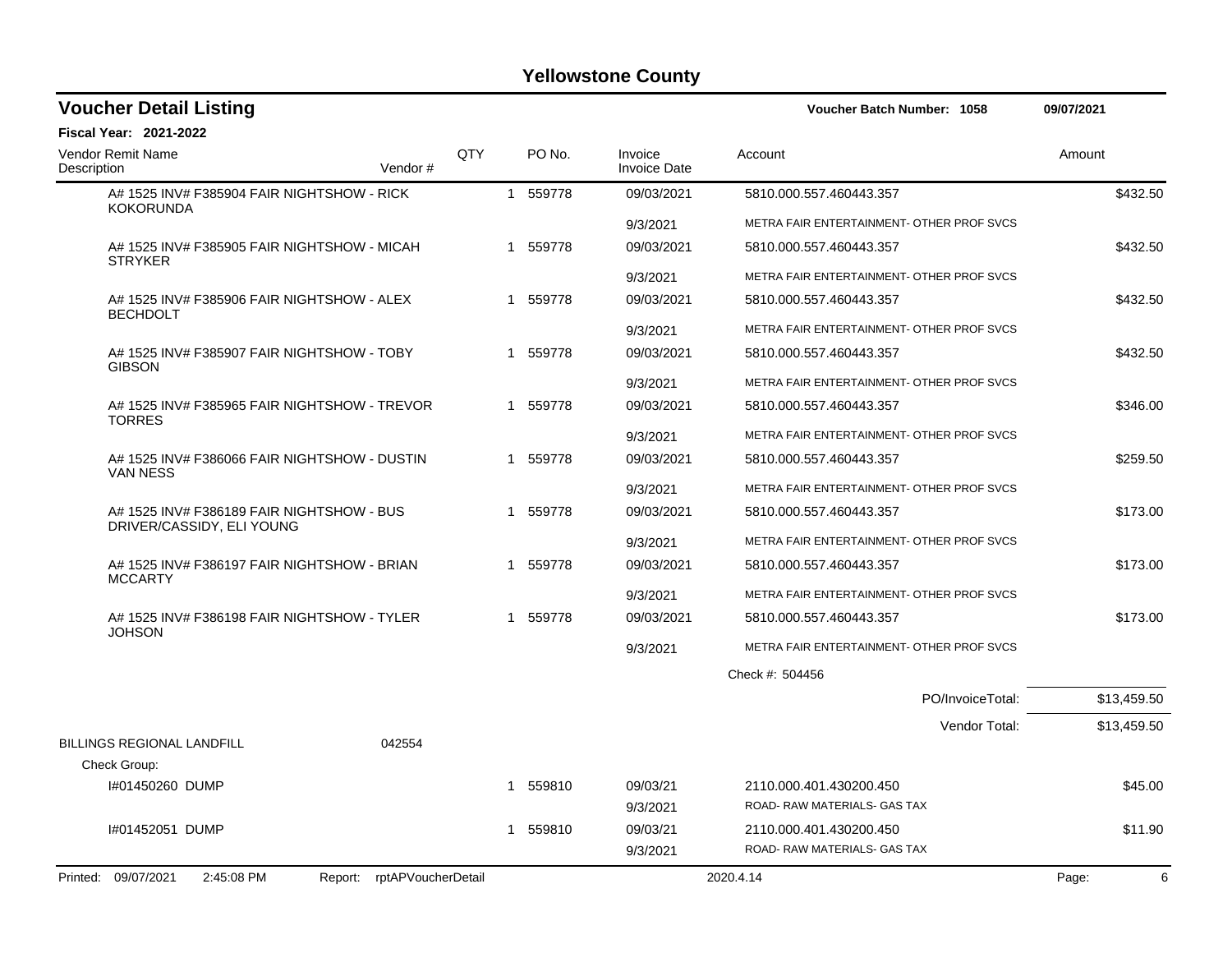| <b>Voucher Detail Listing</b>                                  |         |     |                        |                                | Voucher Batch Number: 1058              |                  |          |
|----------------------------------------------------------------|---------|-----|------------------------|--------------------------------|-----------------------------------------|------------------|----------|
| <b>Fiscal Year: 2021-2022</b>                                  |         |     |                        |                                |                                         |                  |          |
| Vendor Remit Name<br>Description                               | Vendor# | QTY | PO No.                 | Invoice<br><b>Invoice Date</b> | Account                                 |                  | Amount   |
|                                                                |         |     |                        |                                | Check #: 504457                         |                  |          |
|                                                                |         |     |                        |                                |                                         | PO/InvoiceTotal: | \$56.90  |
|                                                                |         |     |                        |                                |                                         | Vendor Total:    | \$56.90  |
| <b>BRUCO INC</b>                                               | 002050  |     |                        |                                |                                         |                  |          |
| Check Group:                                                   |         |     |                        |                                |                                         |                  |          |
| I#401431 Tork H1 supplies                                      |         |     | 559798<br>4            | 09/03/21                       | 2110.000.401.430200.220                 |                  | \$251.60 |
|                                                                |         |     |                        | 9/3/2021                       | ROAD- OPERATING SUPPLIES                |                  |          |
|                                                                |         |     |                        |                                | Check #: 504458                         |                  |          |
|                                                                |         |     |                        |                                |                                         | PO/InvoiceTotal: | \$251.60 |
|                                                                |         |     |                        |                                |                                         | Vendor Total:    | \$251.60 |
| <b>CAPITAL ONE</b>                                             |         |     |                        |                                |                                         |                  |          |
| Check Group:                                                   |         |     |                        |                                |                                         |                  |          |
| A#643635 7/30/21 MICROWAVE                                     |         |     | 1 559840               | 09/03/21                       | 5810.000.557.460442.220                 |                  | \$74.84  |
|                                                                |         |     |                        | 9/3/2021                       | METRA FAIR- OPERATING SUPPLIES          |                  |          |
| A# 643635 8/5/21 WALMART MT FAIR NIGHT SHOW<br><b>CATERING</b> |         |     | 559840<br>1            | 09/03/21                       | 5810.000.557.460443.228                 |                  | \$346.12 |
|                                                                |         |     |                        | 9/3/2021                       | METRA FAIR ENTERTAINMENT- FOOD CATERING |                  |          |
| A#643635 7/29/21 YOUTH ART/ BARN SUPPLIES                      |         |     | 559840<br>-1           | 09/03/21                       | 5810.000.557.460442.220                 |                  | \$53.43  |
|                                                                |         |     |                        | 9/3/2021                       | METRA FAIR- OPERATING SUPPLIES          |                  |          |
| A#643635 8/5/21 PAPER & WIPES                                  |         |     | 559840<br>1            | 09/03/21                       | 5810.000.557.460442.220                 |                  | \$26.12  |
|                                                                |         |     |                        | 9/3/2021                       | METRA FAIR- OPERATING SUPPLIES          |                  |          |
| A#643635 8/13/21 FORMS AUDIT OFFICE                            |         |     | 1 559840               | 09/03/21                       | 5810.000.557.460442.220                 |                  | \$59.88  |
|                                                                |         |     |                        | 9/3/2021                       | METRA FAIR- OPERATING SUPPLIES          |                  |          |
| A#643635 8/13/21 GATE TRAILER                                  |         |     | 559840<br>$\mathbf{1}$ | 09/03/21                       | 5810.000.557.460442.220                 |                  | \$20.62  |
|                                                                |         |     |                        | 9/3/2021                       | METRA FAIR- OPERATING SUPPLIES          |                  |          |
| A#6473635 BOX OFFICE BATTERIES                                 |         |     | 559840<br>1            | 09/03/21                       | 5810.000.557.460442.220                 |                  | \$33.92  |
|                                                                |         |     |                        | 9/3/2021                       | METRA FAIR- OPERATING SUPPLIES          |                  |          |
|                                                                |         |     |                        |                                | Check #: 504459                         |                  |          |
|                                                                |         |     |                        |                                |                                         | PO/InvoiceTotal: | \$614.93 |
|                                                                |         |     |                        |                                |                                         | Vendor Total:    | \$614.93 |
|                                                                |         |     |                        |                                |                                         |                  |          |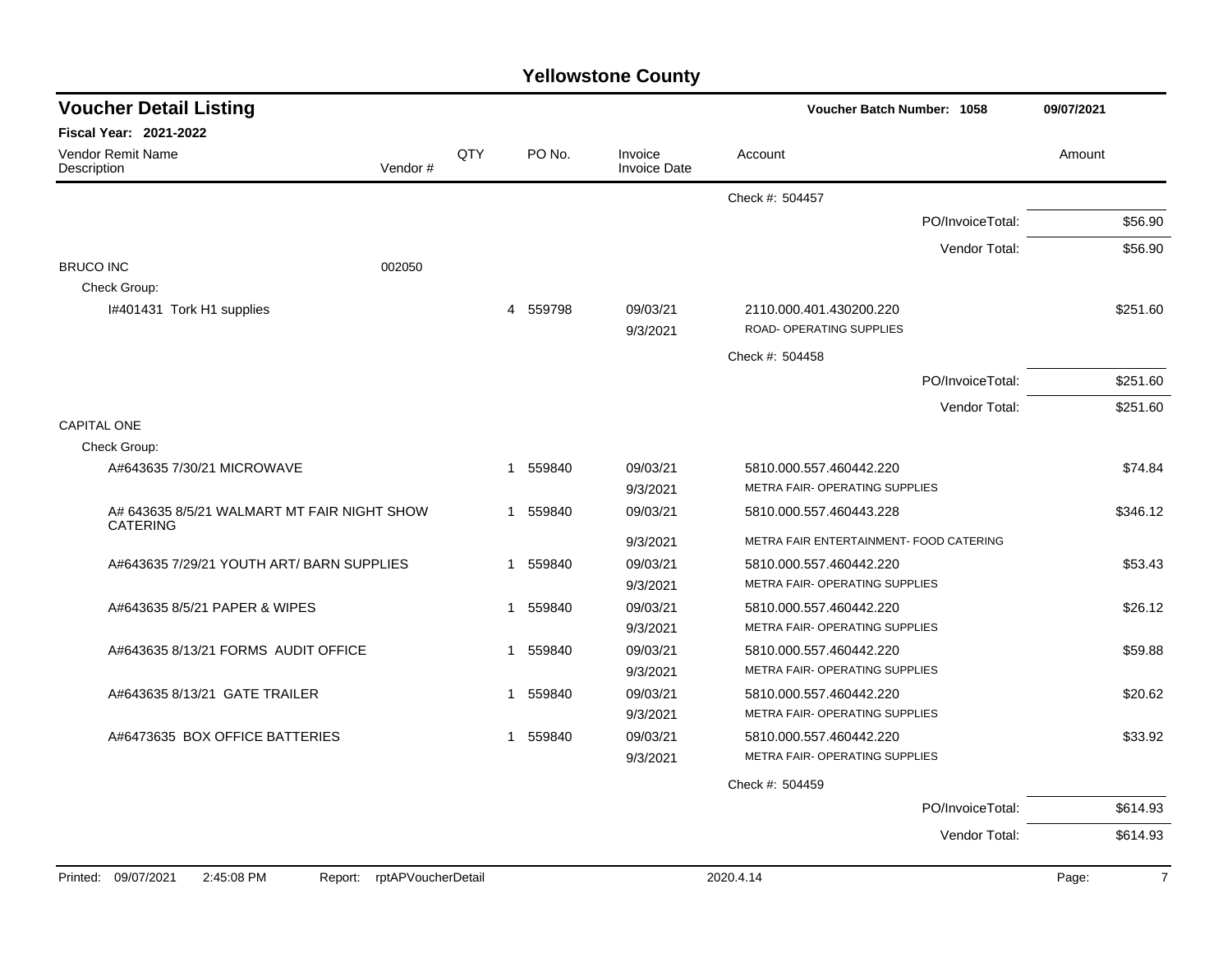| <b>Voucher Detail Listing</b>           | Voucher Batch Number: 1058 | 09/07/2021   |          |                                |                                |                  |          |
|-----------------------------------------|----------------------------|--------------|----------|--------------------------------|--------------------------------|------------------|----------|
| <b>Fiscal Year: 2021-2022</b>           |                            |              |          |                                |                                |                  |          |
| <b>Vendor Remit Name</b><br>Description | Vendor#                    | QTY          | PO No.   | Invoice<br><b>Invoice Date</b> | Account                        |                  | Amount   |
| CARQUEST AUTO PARTS.                    | 006210                     |              |          |                                |                                |                  |          |
| Check Group:                            |                            |              |          |                                |                                |                  |          |
| I#1935-644364 FILTERS                   |                            | $\mathbf{1}$ | 559795   | 09/03/21                       | 2110.000.401.430200.361        |                  | \$122.40 |
|                                         |                            |              |          | 9/3/2021                       | ROAD-VEHICLE REPAIRS           |                  |          |
| 1#1935-644473 WIPER BLADES              |                            |              | 1 559795 | 09/03/21                       | 2110.000.401.430200.361        |                  | \$53.52  |
|                                         |                            |              |          | 9/3/2021                       | ROAD-VEHICLE REPAIRS           |                  |          |
| I#1935-644557 JB KWIK                   |                            | $\mathbf{1}$ | 559795   | 09/03/21                       | 2110.000.401.430200.361        |                  | \$13.78  |
|                                         |                            |              |          | 9/3/2021                       | ROAD-VEHICLE REPAIRS           |                  |          |
| I#1935-64128 BEAD SEALER                |                            | $\mathbf{1}$ | 559795   | 09/03/21                       | 2110.000.401.430200.361        |                  | \$22.08  |
|                                         |                            |              |          | 9/3/2021                       | ROAD- VEHICLE REPAIRS          |                  |          |
| 1#1935-645130 AIR FILTERS               |                            |              | 1 559795 | 09/03/21                       | 2110.000.401.430200.361        |                  | \$88.88  |
|                                         |                            |              |          | 9/3/2021                       | ROAD-VEHICLE REPAIRS           |                  |          |
| I#1935-645201 SPARK PLUG                |                            | $\mathbf{1}$ | 559795   | 09/03/21                       | 2130.000.402.430244.361        |                  | \$7.64   |
|                                         |                            |              |          | 9/3/2021                       | <b>BRIDGE- VEHICLE REPAIRS</b> |                  |          |
| 2% discount                             |                            | 1            | 559795   | 09/03/21                       | 2110.000.401.430200.361        |                  | (\$6.01) |
|                                         |                            |              |          | 9/3/2021                       | ROAD-VEHICLE REPAIRS           |                  |          |
| 2% discount                             |                            |              | 1 559795 | 09/03/21                       | 2130.000.402.430244.361        |                  | (\$0.15) |
|                                         |                            |              |          | 9/3/2021                       | <b>BRIDGE- VEHICLE REPAIRS</b> |                  |          |
|                                         |                            |              |          |                                | Check #: 504460                |                  |          |
|                                         |                            |              |          |                                |                                | PO/InvoiceTotal: | \$302.14 |
|                                         |                            |              |          |                                |                                | Vendor Total:    | \$302.14 |
| CENTURYLINK.                            |                            |              |          |                                |                                |                  |          |
| Check Group:                            |                            |              |          |                                |                                |                  |          |
| 1#239245369 A#87497589 8/24/21 IP/ DATA |                            |              | 1 559863 | 09/03/2021                     | 5810.000.552.460442.345        |                  | \$844.40 |
|                                         |                            |              |          | 9/3/2021                       | METRA FACILITIES- PHONE        |                  |          |
|                                         |                            |              |          |                                | Check #: 504461                |                  |          |
|                                         |                            |              |          |                                |                                | PO/InvoiceTotal: | \$844.40 |
|                                         |                            |              |          |                                |                                | Vendor Total:    | \$844.40 |
| CENTURYLINK                             |                            |              |          |                                |                                |                  |          |
| Check Group:                            |                            |              |          |                                |                                |                  |          |

Printed: 09/07/2021 2:45:08 PM Report: rptAPVoucherDetail 2020.4.14 2020.4.14 Page: 8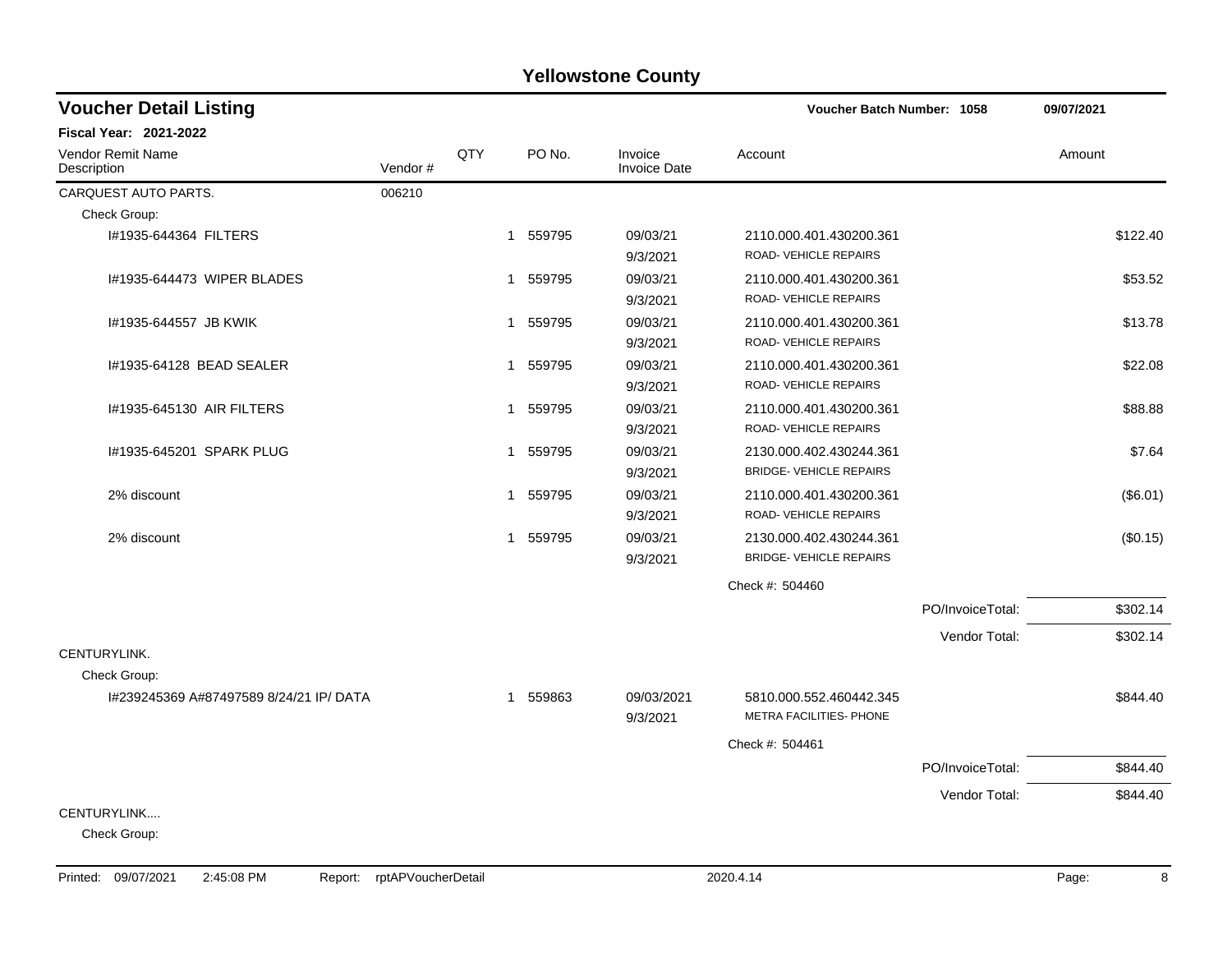| <b>Yellowstone County</b>        |         |     |                          |                                |                                                            |                  |             |  |  |  |  |
|----------------------------------|---------|-----|--------------------------|--------------------------------|------------------------------------------------------------|------------------|-------------|--|--|--|--|
| <b>Voucher Detail Listing</b>    |         |     |                          |                                | <b>Voucher Batch Number: 1058</b>                          |                  | 09/07/2021  |  |  |  |  |
| Fiscal Year: 2021-2022           |         |     |                          |                                |                                                            |                  |             |  |  |  |  |
| Vendor Remit Name<br>Description | Vendor# | QTY | PO No.                   | Invoice<br><b>Invoice Date</b> | Account                                                    |                  | Amount      |  |  |  |  |
| A#4062453003733B 8/22/21         |         |     | 559866<br>$\overline{1}$ | 09/03/2021<br>9/3/2021         | 5810.000.552.460442.345<br>METRA FACILITIES- PHONE         |                  | \$66.07     |  |  |  |  |
|                                  |         |     |                          |                                | Check #: 504462                                            |                  |             |  |  |  |  |
|                                  |         |     |                          |                                |                                                            | PO/InvoiceTotal: | \$66.07     |  |  |  |  |
|                                  |         |     |                          |                                |                                                            | Vendor Total:    | \$66.07     |  |  |  |  |
| CONRAD, GLENN                    |         |     |                          |                                |                                                            |                  |             |  |  |  |  |
| Check Group:                     |         |     |                          |                                |                                                            |                  |             |  |  |  |  |
| A31316 Redemption (248)          |         |     | 559849<br>$\mathbf{1}$   | 09/03/2021<br>9/3/2021         | 7150.000.000.021250.000<br>REDEMPTION DUE TO OTHERS        |                  | \$3,011.21  |  |  |  |  |
| A33459C Redemption (249)         |         |     | 559849<br>$\mathbf 1$    | 09/03/2021<br>9/3/2021         | 7150.000.000.021250.000<br>REDEMPTION DUE TO OTHERS        |                  | \$1,797.53  |  |  |  |  |
|                                  |         |     |                          |                                | Check #: 504463                                            |                  |             |  |  |  |  |
|                                  |         |     |                          |                                |                                                            | PO/InvoiceTotal: | \$4,808.74  |  |  |  |  |
|                                  |         |     |                          |                                |                                                            | Vendor Total:    | \$4,808.74  |  |  |  |  |
| <b>CRANE TECH SERVICE</b>        | 047430  |     |                          |                                |                                                            |                  |             |  |  |  |  |
| Check Group:                     |         |     |                          |                                |                                                            |                  |             |  |  |  |  |
| I#25619 Crane Inspections        |         |     | 559813<br>$\mathbf 1$    | 09/03/21<br>9/3/2021           | 2110.000.401.430200.362<br><b>ROAD-MAINT &amp; REPAIRS</b> |                  | \$1,575.00  |  |  |  |  |
|                                  |         |     |                          |                                | Check #: 504464                                            |                  |             |  |  |  |  |
|                                  |         |     |                          |                                |                                                            | PO/InvoiceTotal: | \$1,575.00  |  |  |  |  |
|                                  |         |     |                          |                                |                                                            | Vendor Total:    | \$1,575.00  |  |  |  |  |
| <b>DUSTBUSTERS INC</b>           | 044061  |     |                          |                                |                                                            |                  |             |  |  |  |  |
| Check Group:                     |         |     |                          |                                |                                                            |                  |             |  |  |  |  |
| I#68135 AGRI SUB                 |         |     | 559817<br>1              | 09/03/21<br>9/3/2021           | 2110.000.401.430200.397<br>ROAD- FIXED CONTRACT SERVICES   |                  | \$5,174.00  |  |  |  |  |
| 1#68136 BIRD STREETS             |         |     | 559817<br>1              | 09/03/21                       | 2110.000.401.430200.397                                    |                  | \$5,174.00  |  |  |  |  |
|                                  |         |     |                          | 9/3/2021                       | ROAD- FIXED CONTRACT SERVICES                              |                  |             |  |  |  |  |
| 1#68137 CA ROAD                  |         |     | 559817<br>$\mathbf 1$    | 09/03/21                       | 2110.000.401.430200.397                                    |                  | \$10,348.00 |  |  |  |  |
|                                  |         |     |                          | 9/3/2021                       | ROAD- FIXED CONTRACT SERVICES                              |                  |             |  |  |  |  |
|                                  |         |     |                          |                                |                                                            |                  |             |  |  |  |  |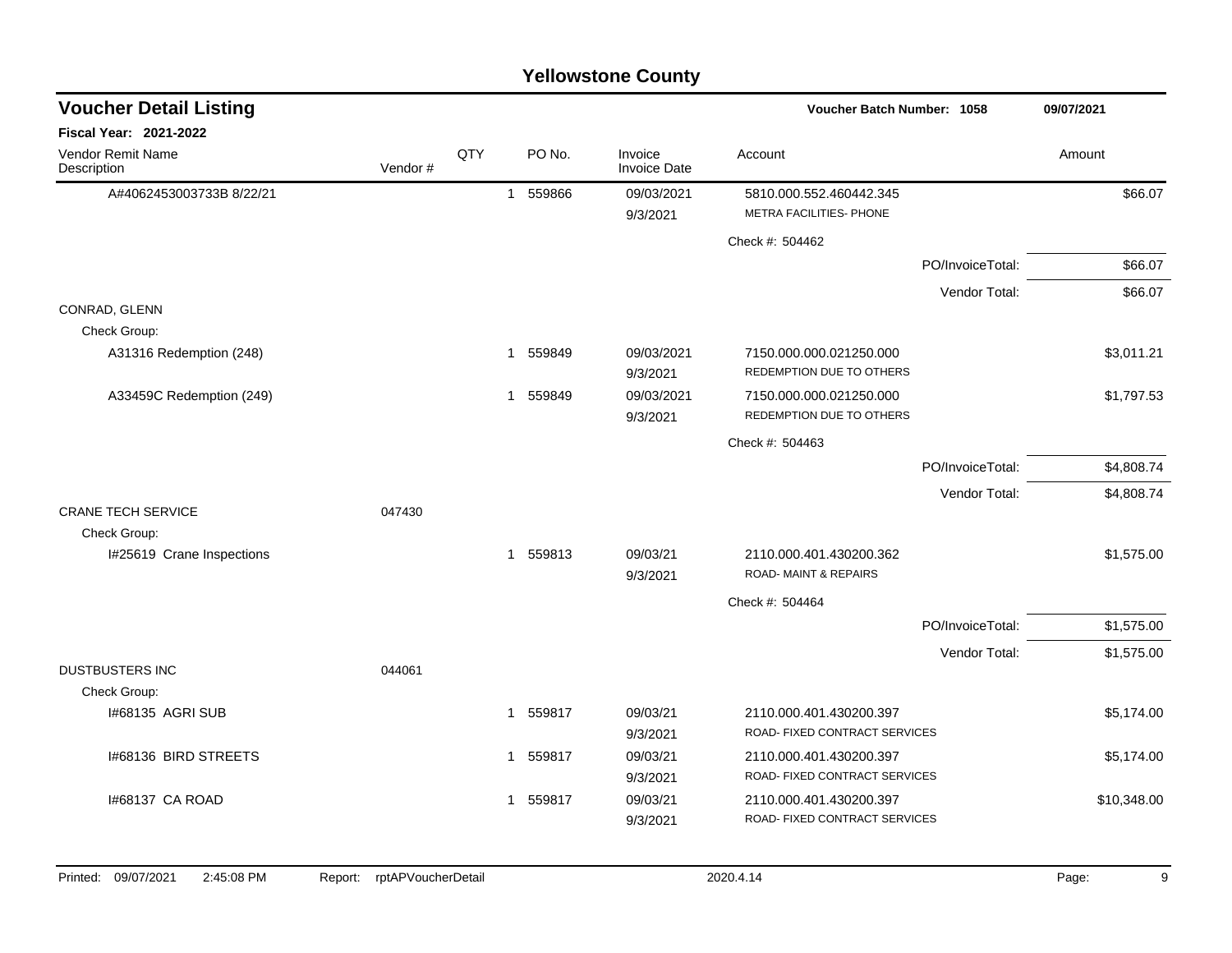|                                                                |     |                        | <b>Yellowstone County</b>      |                                                                |              |
|----------------------------------------------------------------|-----|------------------------|--------------------------------|----------------------------------------------------------------|--------------|
| <b>Voucher Detail Listing</b>                                  |     |                        |                                | Voucher Batch Number: 1058                                     | 09/07/2021   |
| <b>Fiscal Year: 2021-2022</b>                                  |     |                        |                                |                                                                |              |
| <b>Vendor Remit Name</b><br>Vendor#<br>Description             | QTY | PO No.                 | Invoice<br><b>Invoice Date</b> | Account                                                        | Amount       |
| 1#68138 CHRIST/CAROLINE                                        |     | 559817<br>$\mathbf{1}$ | 09/03/21<br>9/3/2021           | 2110.000.401.430200.397<br>ROAD- FIXED CONTRACT SERVICES       | \$2,587.00   |
| I#68139 JANIE                                                  |     | 559817<br>1            | 09/03/21<br>9/3/2021           | 2110.000.401.430200.397<br>ROAD- FIXED CONTRACT SERVICES       | \$588.00     |
| 1#68140 YEOMAN                                                 |     | 1 559817               | 09/03/21<br>9/3/2021           | 2110.000.401.430200.397<br>ROAD- FIXED CONTRACT SERVICES       | \$2,587.00   |
| 1#68141 KING AVE WEST                                          |     | 1 559817               | 09/03/21<br>9/3/2021           | 2110.000.401.430200.397<br>ROAD- FIXED CONTRACT SERVICES       | \$931.00     |
| I#68142 ALEXANDER                                              |     | 559817<br>1            | 09/03/21<br>9/3/2021           | 2110.000.401.430200.397<br>ROAD- FIXED CONTRACT SERVICES       | \$1,293.00   |
| 1#68143 SPRING CREEK                                           |     | 559817<br>1            | 09/03/21<br>9/3/2021           | 2110.000.401.430200.397<br>ROAD- FIXED CONTRACT SERVICES       | \$5,174.00   |
| I#68144 GORDON CLARK                                           |     | 559817<br>1            | 09/03/21<br>9/3/2021           | 2110.000.401.430200.397<br>ROAD- FIXED CONTRACT SERVICES       | \$1,293.00   |
|                                                                |     |                        |                                | Check #: 504465                                                |              |
|                                                                |     |                        |                                | PO/InvoiceTotal:                                               | \$35,149.00  |
|                                                                |     |                        |                                | Vendor Total:                                                  | \$35,149.00  |
| E & JK ENTERPRISES INC<br>Check Group:                         |     |                        |                                |                                                                |              |
| I#Q613595 AUG 2021 DEP PICKUP                                  |     | 559818<br>1            | 09/03/21<br>9/3/2021           | 1000.000.113.410540.398<br>TREASURER-VARIABLE CONTRACT SERVICE | \$308.00     |
|                                                                |     |                        |                                | Check #: 504466                                                |              |
|                                                                |     |                        |                                | PO/InvoiceTotal:                                               | \$308.00     |
|                                                                |     |                        |                                | Vendor Total:                                                  | \$308.00     |
| <b>FORTERRA PIPE &amp; PRECAST</b><br>Check Group:             |     |                        |                                |                                                                |              |
| I#BL00004922 BULB TEE BEAM BRIDGE 28-02 ALKALI<br><b>CREEK</b> |     | 1 559845               | 09/03/21                       | 2130.000.402.430244.932                                        | \$143.696.00 |
|                                                                |     |                        | 9/3/2021                       | <b>BRIDGE- CONSTRUCTION</b>                                    |              |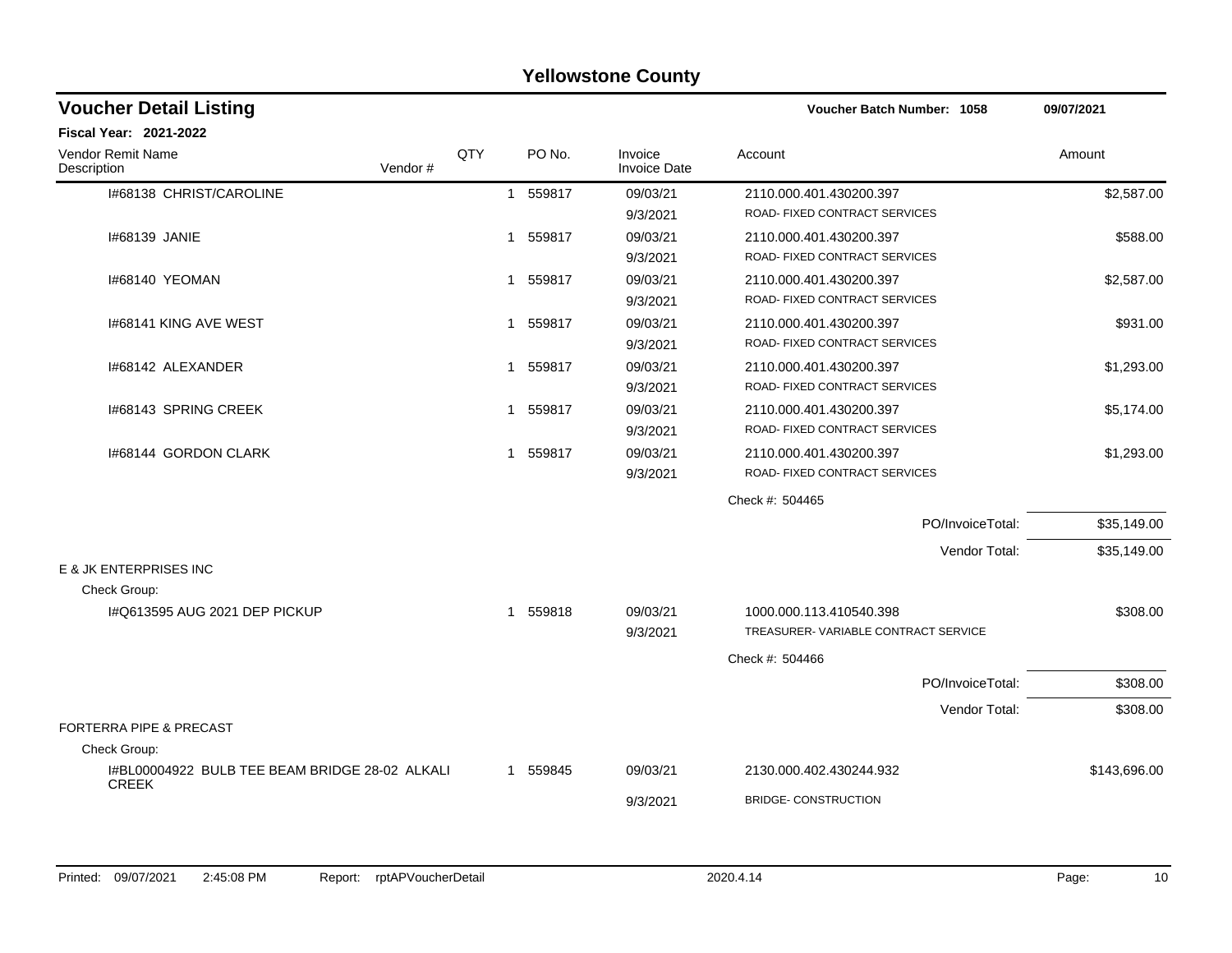| <b>Voucher Detail Listing</b>                                      |     |          |                                | Voucher Batch Number: 1058                       |                  | 09/07/2021   |
|--------------------------------------------------------------------|-----|----------|--------------------------------|--------------------------------------------------|------------------|--------------|
| <b>Fiscal Year: 2021-2022</b>                                      |     |          |                                |                                                  |                  |              |
| <b>Vendor Remit Name</b><br>Description<br>Vendor#                 | QTY | PO No.   | Invoice<br><b>Invoice Date</b> | Account                                          |                  | Amount       |
| I#BL00004923 BULB TEE BEAM BRIDGE 28-02 ALKALI<br><b>CREEK</b>     |     | 1 559845 | 09/03/21                       | 2130.000.402.430244.932                          |                  | \$31,465.00  |
|                                                                    |     |          | 9/3/2021                       | <b>BRIDGE- CONSTRUCTION</b>                      |                  |              |
| I#BL00004924 BOX CULVERT BRIDGE 28-02 ALKALI<br><b>CREEK</b>       |     | 1 559845 | 09/03/21                       | 2130.000.402.430244.932                          |                  | \$13,139.10  |
|                                                                    |     |          | 9/3/2021                       | <b>BRIDGE- CONSTRUCTION</b>                      |                  |              |
| I#BL00004901 BOX CULVERT BRIDGE 28-02 ALKALI<br><b>CREEK</b>       |     | 1 559845 | 09/03/21                       | 2130.000.402.430244.932                          |                  | \$42,305.05  |
|                                                                    |     |          | 9/3/2021                       | <b>BRIDGE- CONSTRUCTION</b>                      |                  |              |
| I#BL00004902 BOX CULVERT BRIDGE 28-02 ALKALI<br><b>CREEK</b>       |     | 1 559845 | 09/03/21                       | 2130.000.402.430244.932                          |                  | \$34,587.75  |
|                                                                    |     |          | 9/3/2021                       | <b>BRIDGE- CONSTRUCTION</b>                      |                  |              |
| I#BL00004906 BOX CULVERT BRIDGE 28-02 ALKALI                       |     | 1 559845 | 09/03/21                       | 2130.000.402.430244.400                          |                  | \$84,054.60  |
| <b>CREEK</b>                                                       |     |          | 9/3/2021                       | <b>BRIDGE- BUILDING MATERIALS</b>                |                  |              |
|                                                                    |     |          |                                | Check #: 504467                                  |                  |              |
|                                                                    |     |          |                                |                                                  | PO/InvoiceTotal: | \$349,247.50 |
|                                                                    |     |          |                                |                                                  | Vendor Total:    | \$349,247.50 |
| <b>FREEFORM DESIGN CO</b>                                          |     |          |                                |                                                  |                  |              |
| Check Group:<br>8/25/21 2021 MTFAIR GRAPHIC DESIGN SRVC            |     | 1 559841 | 09/03/2021                     | 5810.000.557.460442.338                          |                  | \$7,000.00   |
|                                                                    |     |          | 9/3/2021                       | <b>METRA FAIR- DESIGN &amp; PRODUCTION SVCS</b>  |                  |              |
|                                                                    |     |          |                                | Check #: 504468                                  |                  |              |
|                                                                    |     |          |                                |                                                  | PO/InvoiceTotal: | \$7,000.00   |
|                                                                    |     |          |                                |                                                  | Vendor Total:    | \$7,000.00   |
| <b>GALLES FILTER &amp; EXHAUST</b>                                 |     |          |                                |                                                  |                  |              |
| Check Group:                                                       |     |          |                                |                                                  |                  |              |
| I#P1-08128-01 FILTERS                                              |     | 1 559847 | 09/03/21<br>9/3/2021           | 2110.000.401.430200.361<br>ROAD- VEHICLE REPAIRS |                  | \$175.08     |
|                                                                    |     |          |                                | Check #: 504469                                  |                  |              |
|                                                                    |     |          |                                |                                                  | PO/InvoiceTotal: | \$175.08     |
|                                                                    |     |          |                                |                                                  | Vendor Total:    | \$175.08     |
| <b>GUARDIAN TAX MT LLC</b>                                         |     |          |                                |                                                  |                  |              |
| Printed: 09/07/2021<br>2:45:08 PM<br>rptAPVoucherDetail<br>Report: |     |          |                                | 2020.4.14                                        |                  | Page:<br>11  |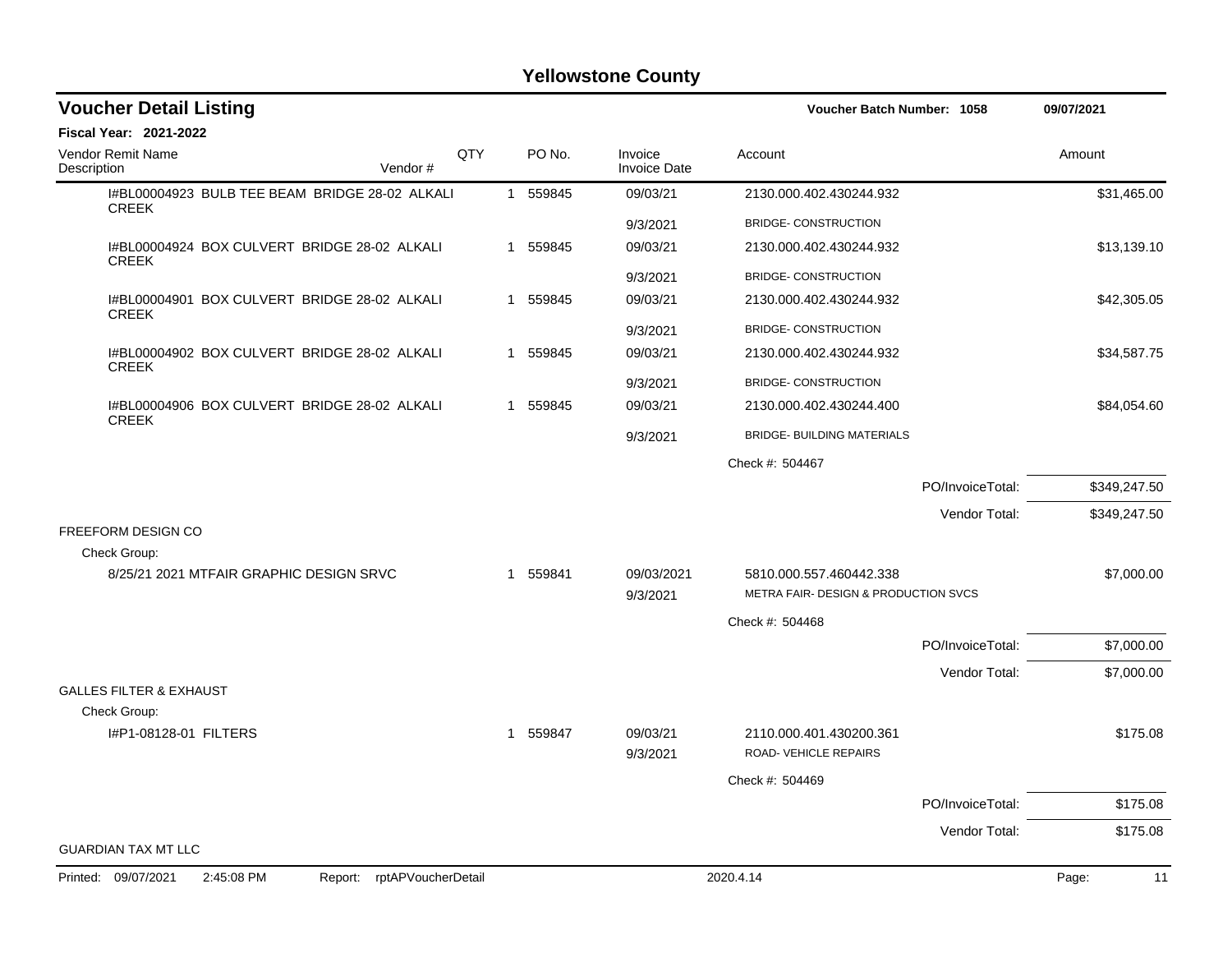#### Check Group: B00639A Redemption (242) 2.426.77 9/3/2021 REDEMPTION DUE TO OTHERS B00639 Redemption (243) **1 559846** 09/03/2021 7150.000.000.021250.000 **11** 559846 3,751.37 9/3/2021 REDEMPTION DUE TO OTHERS C08694 Redemption (244)  $1 559846$   $09/03/2021$   $7150.000.000.021250.000$   $\text{S11.251.35}$ 9/3/2021 REDEMPTION DUE TO OTHERS A07096A Redemption (246) 2.044.33 9/3/2021 REDEMPTION DUE TO OTHERS A32241 Redemption (247) 1 559846 1 559846 09/03/2021 7150.000.000.021250.000 1 559846 32,790.43 9/3/2021 REDEMPTION DUE TO OTHERS Check #: 504470 PO/InvoiceTotal: \$23,264.25 Vendor Total: \$23,264.25 HAEKER, JANE Check Group: A28965 Redemption (245) 1 559830 1 559830 09/03/2021 7150.000.000.021250.000 1 559830 51,265.44 9/3/2021 REDEMPTION DUE TO OTHERS Check #: 504471 PO/InvoiceTotal: \$1,265.44 Vendor Total: \$1,265.44 HANSON CHEMICAL 003320 Check Group: I#382822 Bravo Prem Roll Towels **4 559799** 09/03/21 2110.000.401.430200.220 \$357.52 9/3/2021 ROAD- OPERATING SUPPLIES Check #: 504472 PO/InvoiceTotal: \$357.52 Vendor Total: \$357.52 INTERSTATE ENGINEERING. Check Group: **Voucher Batch Number: Yellowstone County** Vendor Remit Name **Description Voucher Detail Listing Fiscal Year: 2021-2022 1058 09/07/2021** PO No. Invoice Account Amount Amount Amount Amount Vendor # **QTY** Invoice Date

Printed: 09/07/2021 2:45:08 PM Report: rptAPVoucherDetail 2020.4.14 2020.4.14 Page: 12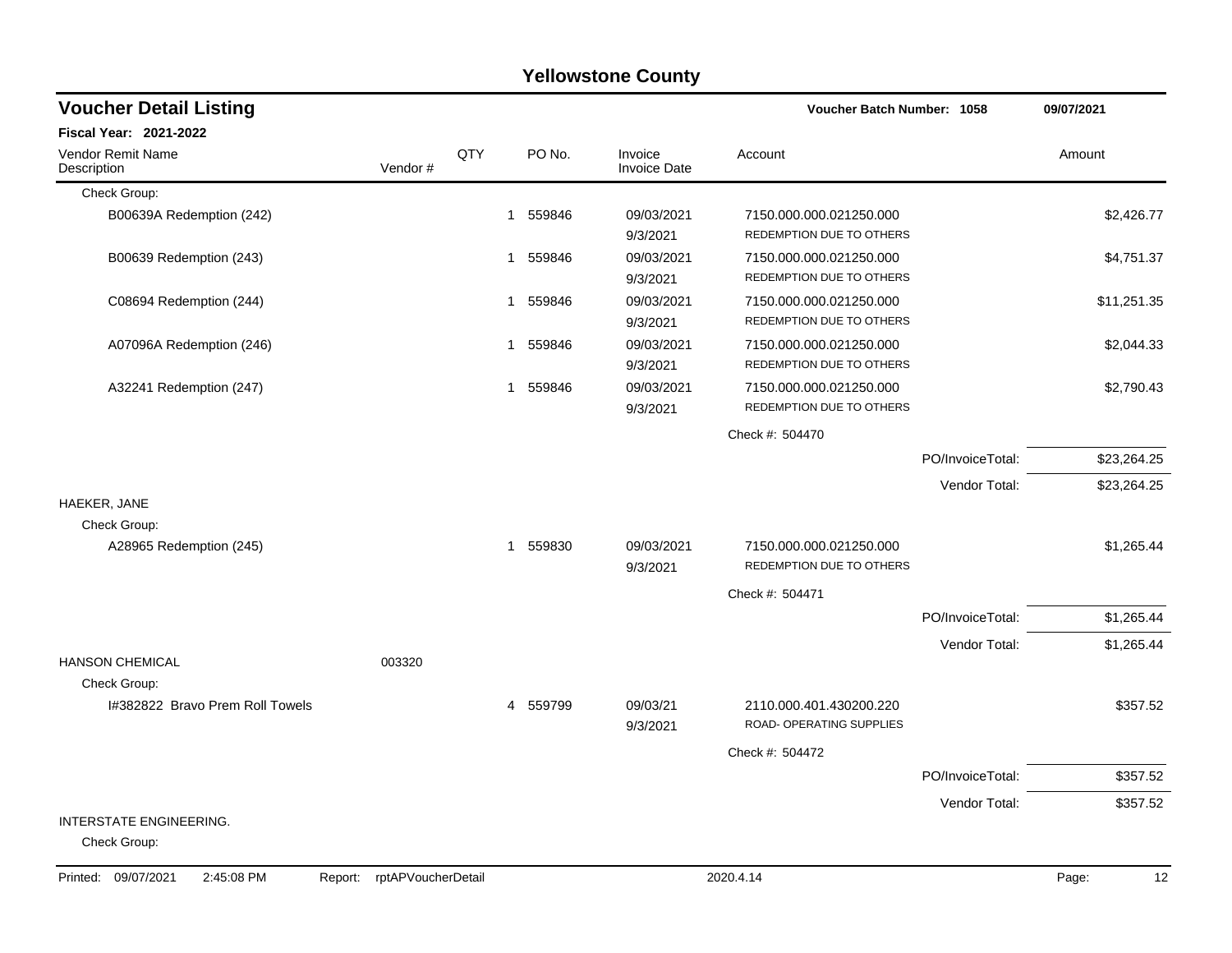| <b>Yellowstone County</b>                                       |     |                |          |                                |                                                         |             |  |  |  |  |  |
|-----------------------------------------------------------------|-----|----------------|----------|--------------------------------|---------------------------------------------------------|-------------|--|--|--|--|--|
| <b>Voucher Detail Listing</b>                                   |     |                |          |                                | Voucher Batch Number: 1058                              | 09/07/2021  |  |  |  |  |  |
| <b>Fiscal Year: 2021-2022</b>                                   |     |                |          |                                |                                                         |             |  |  |  |  |  |
| Vendor Remit Name<br>Vendor#<br>Description                     | QTY |                | PO No.   | Invoice<br><b>Invoice Date</b> | Account                                                 | Amount      |  |  |  |  |  |
| I#44548 Prof Svcs 7/18--8/12/21 Y1400126.11                     |     | $\mathbf{1}$   | 559824   | 09/03/21                       | 2275.000.423.430264.398                                 | \$22,722.54 |  |  |  |  |  |
|                                                                 |     |                |          | 9/3/2021                       | LOCKWOOD PED-VARIABLE CONTRACT SERVICES                 |             |  |  |  |  |  |
|                                                                 |     |                |          |                                | Check #: 504473                                         |             |  |  |  |  |  |
|                                                                 |     |                |          |                                | PO/InvoiceTotal:                                        | \$22,722.54 |  |  |  |  |  |
| <b>JURO'S MEDICAL INC</b>                                       |     |                |          |                                | Vendor Total:                                           | \$22,722.54 |  |  |  |  |  |
| Check Group:                                                    |     |                |          |                                |                                                         |             |  |  |  |  |  |
| INV# 417253 8/20/21 WHEELCHAIR RENTAL FOR FAIR                  |     |                | 1 559836 | 09/03/2021<br>9/3/2021         | 5810.000.557.460442.533<br>METRA FAIR- EQUIPMENT RENTAL | \$500.00    |  |  |  |  |  |
|                                                                 |     |                |          |                                | Check #: 504474                                         |             |  |  |  |  |  |
|                                                                 |     |                |          |                                | PO/InvoiceTotal:                                        | \$500.00    |  |  |  |  |  |
|                                                                 |     |                |          |                                | Vendor Total:                                           | \$500.00    |  |  |  |  |  |
| <b>KCTR-FM RADIO</b><br>003789                                  |     |                |          |                                |                                                         |             |  |  |  |  |  |
| Check Group:<br>1#2566526-1 8/31/21 ELI YOUNG/KESHA AD          |     | $\overline{1}$ | 559857   | 09/03/2021                     | 5810.000.557.460442.338                                 |             |  |  |  |  |  |
|                                                                 |     |                |          | 9/3/2021                       | METRA FAIR- DESIGN & PRODUCTION SVCS                    | \$5,242.00  |  |  |  |  |  |
|                                                                 |     |                |          |                                | Check #: 504475                                         |             |  |  |  |  |  |
|                                                                 |     |                |          |                                | PO/InvoiceTotal:                                        | \$5,242.00  |  |  |  |  |  |
|                                                                 |     |                |          |                                | Vendor Total:                                           | \$5,242.00  |  |  |  |  |  |
| KGHL<br>039556                                                  |     |                |          |                                |                                                         |             |  |  |  |  |  |
| Check Group:<br>1#4175-1 8/22/21 FAIR ADVERTISING               |     | 1              | 559808   | 09/03/2021                     | 5810.000.557.460442.357                                 | \$576.00    |  |  |  |  |  |
|                                                                 |     |                |          | 9/3/2021                       | METRA FAIR-OTHER PROFESSIONAL SVCS                      |             |  |  |  |  |  |
|                                                                 |     |                |          |                                | Check #: 504476                                         |             |  |  |  |  |  |
|                                                                 |     |                |          |                                | PO/InvoiceTotal:                                        | \$576.00    |  |  |  |  |  |
|                                                                 |     |                |          |                                | Vendor Total:                                           | \$576.00    |  |  |  |  |  |
| KINGS ACE HARDWARE, STATE                                       |     |                |          |                                |                                                         |             |  |  |  |  |  |
| Check Group:                                                    |     |                |          |                                |                                                         |             |  |  |  |  |  |
| I#743395/2 NAILS A#200414                                       |     |                | 1 559835 | 09/03/21<br>9/3/2021           | 2110.000.401.430260.364<br>ROAD- SIGN MAINTENANCE       | \$7.18      |  |  |  |  |  |
| Printed: 09/07/2021<br>2:45:08 PM<br>Report: rptAPVoucherDetail |     |                |          |                                | 2020.4.14                                               | 13<br>Page: |  |  |  |  |  |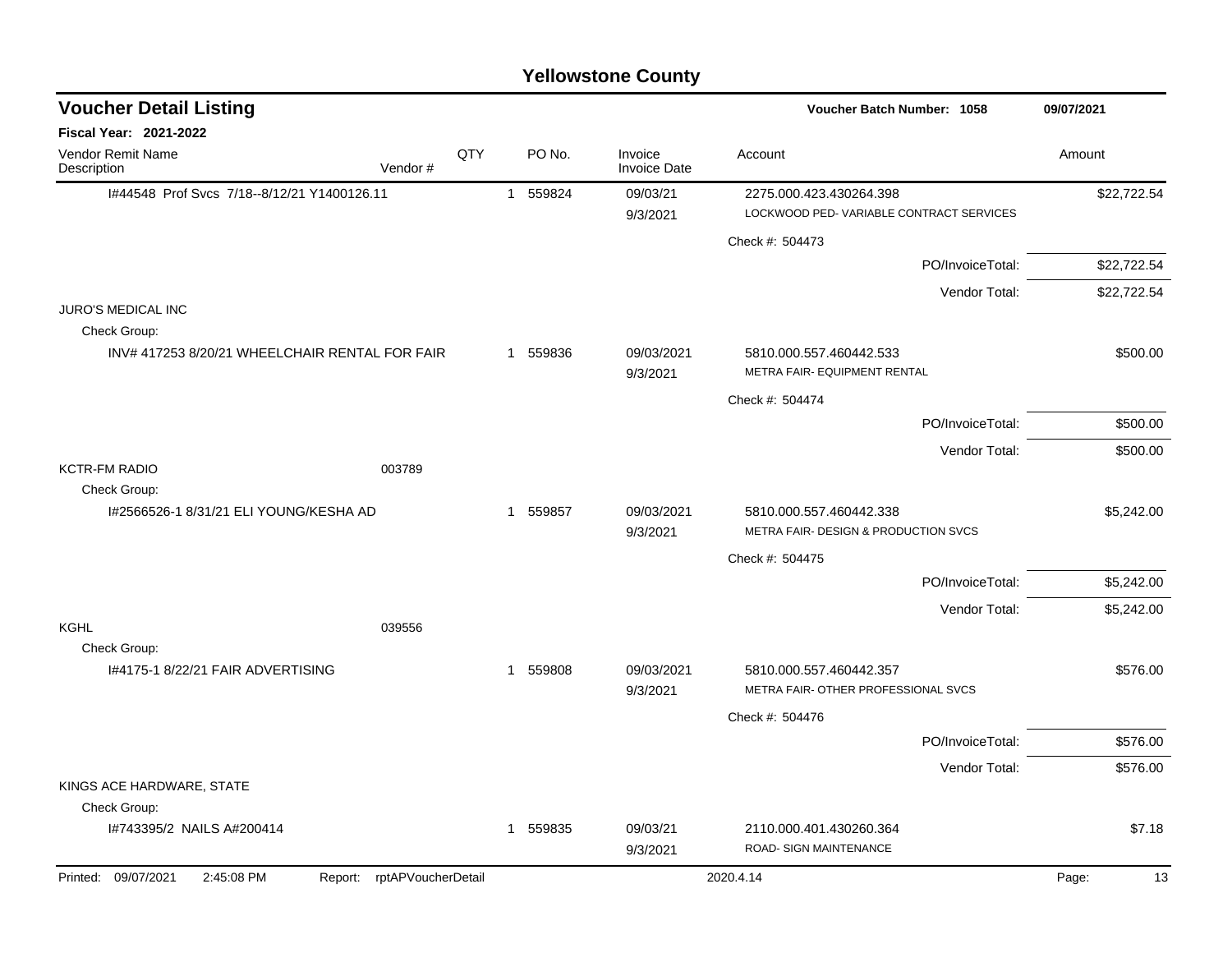|                                            |         |     |          | <b>Yellowstone County</b>      |                                                           |                  |            |
|--------------------------------------------|---------|-----|----------|--------------------------------|-----------------------------------------------------------|------------------|------------|
| <b>Voucher Detail Listing</b>              |         |     |          |                                | Voucher Batch Number: 1058                                |                  | 09/07/2021 |
| <b>Fiscal Year: 2021-2022</b>              |         |     |          |                                |                                                           |                  |            |
| <b>Vendor Remit Name</b><br>Description    | Vendor# | QTY | PO No.   | Invoice<br><b>Invoice Date</b> | Account                                                   |                  | Amount     |
| I#743140/2 OIL A#200414                    |         |     | 1 559835 | 09/03/21<br>9/3/2021           | 2110.000.401.430260.364<br>ROAD- SIGN MAINTENANCE         |                  | \$6.99     |
| 1#743247/2 Scrub Pads Bldg Maint A#200414  |         |     | 1 559835 | 09/03/21<br>9/3/2021           | 2110.000.401.430200.366<br>ROAD- REPAIR & MAINT BUILDINGS |                  | \$2.99     |
|                                            |         |     |          |                                | Check #: 504477                                           |                  |            |
|                                            |         |     |          |                                |                                                           | PO/InvoiceTotal: | \$17.16    |
|                                            |         |     |          |                                |                                                           | Vendor Total:    | \$17.16    |
| <b>KNIFE RIVER</b>                         |         |     |          |                                |                                                           |                  |            |
| Check Group:                               |         |     |          |                                |                                                           |                  |            |
| 1#770568 1 1/2" GRAVEL 640.35 @ 5.90 62113 |         |     | 1 559821 | 09/03/21<br>9/3/2021           | 2110.000.401.430200.450<br>ROAD-RAW MATERIALS- GAS TAX    |                  | \$3,778.07 |
| 1#770651 ASPHALT 1.04 @ 61.00              |         |     | 1 559821 | 09/03/21<br>9/3/2021           | 2110.000.401.430200.450<br>ROAD-RAW MATERIALS- GAS TAX    |                  | \$63.44    |
| 1#770694 1 1/2" GRAVEL 666.01 @ 5.90 62113 |         |     | 1 559821 | 09/03/21<br>9/3/2021           | 2110.000.401.430200.450<br>ROAD-RAW MATERIALS- GAS TAX    |                  | \$3,929.49 |
| 1#771001 3/4" GRAVEL 119.90 @ 6.40 61032   |         |     | 1 559821 | 09/03/21<br>9/3/2021           | 2110.000.401.430200.450<br>ROAD-RAW MATERIALS- GAS TAX    |                  | \$767.36   |
| 1#771003 3/4" GRAVEL 31.28 @ 6.40 61016    |         |     | 1 559821 | 09/03/21<br>9/3/2021           | 2110.000.401.430200.450<br>ROAD-RAW MATERIALS- GAS TAX    |                  | \$200.20   |
| 1#771852 ASPHALT 1.50 @ 61.00              |         |     | 1 559821 | 09/03/21<br>9/3/2021           | 2110.000.401.430200.450<br>ROAD- RAW MATERIALS- GAS TAX   |                  | \$91.50    |
| 1#771852 ASPHALT 1.57 @ 53.00              |         |     | 1 559821 | 09/03/21<br>9/3/2021           | 2110.000.401.430200.450<br>ROAD- RAW MATERIALS- GAS TAX   |                  | \$83.21    |
| #772372 3/8" CHIPS 109.16 @ 13.90 11019    |         |     | 1 559821 | 09/03/21<br>9/3/2021           | 2110.000.401.430200.450<br>ROAD-RAW MATERIALS- GAS TAX    |                  | \$1,517.32 |
| I#772358 3/8" CHIPS 185.30 @ 13.90 11024   |         |     | 1 559821 | 09/03/21<br>9/3/2021           | 2110.000.401.430200.450<br>ROAD-RAW MATERIALS- GAS TAX    |                  | \$2,575.68 |
| I#772362 3/8" CHIPS 283.95 @ 13.90 11022   |         |     | 1 559821 | 09/03/21<br>9/3/2021           | 2110.000.401.430200.450<br>ROAD-RAW MATERIALS- GAS TAX    |                  | \$3,946.89 |
| #772363 3/8" CHIPS 217.12 @ 13.90 11020    |         |     | 1 559821 | 09/03/21                       | 2110.000.401.430200.450                                   |                  | \$3,017.98 |

9/3/2021 ROAD- RAW MATERIALS- GAS TAX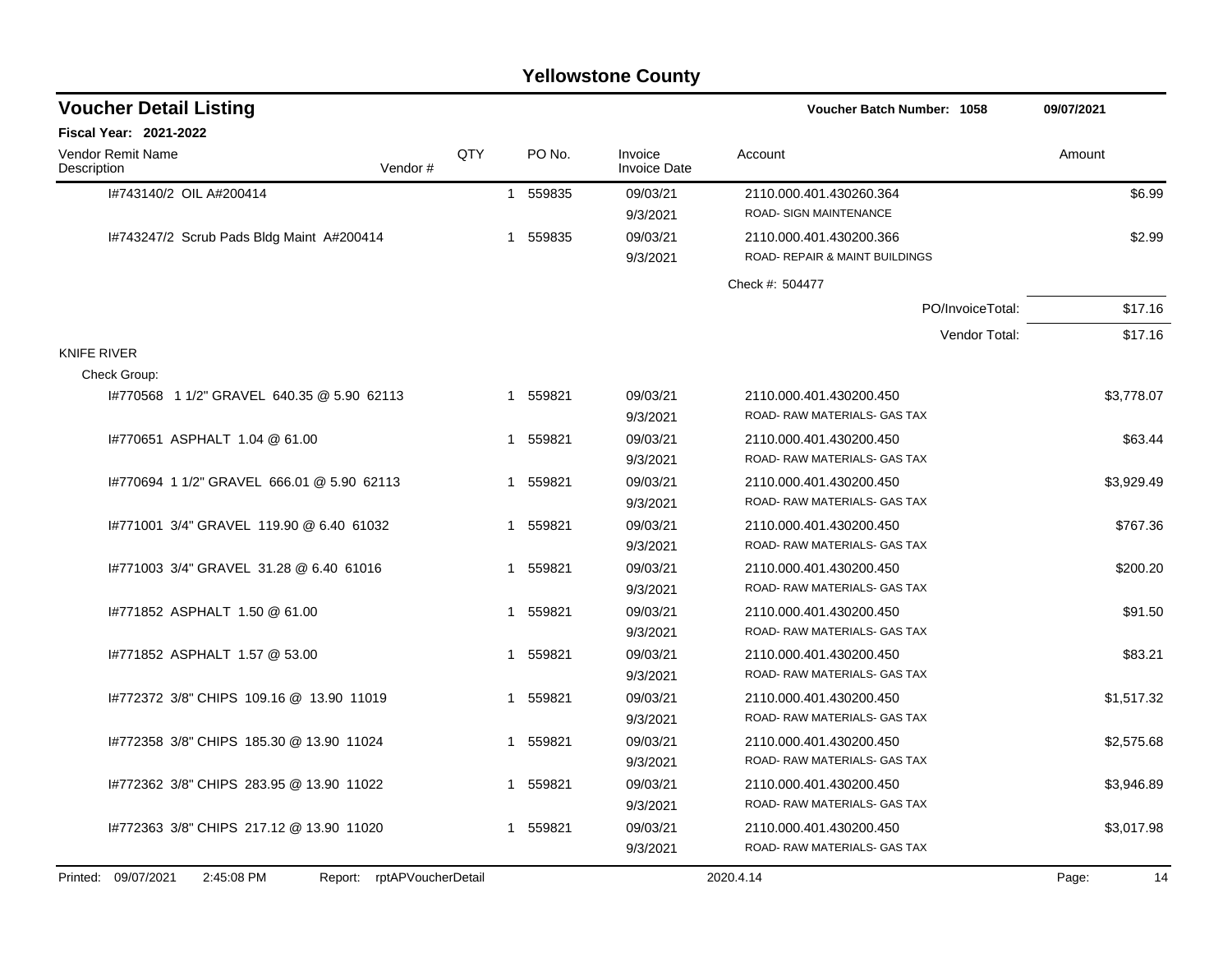| <b>Voucher Detail Listing</b>                                   |     |          |                                | Voucher Batch Number: 1058        | 09/07/2021  |
|-----------------------------------------------------------------|-----|----------|--------------------------------|-----------------------------------|-------------|
| Fiscal Year: 2021-2022                                          |     |          |                                |                                   |             |
| Vendor Remit Name<br>Vendor#<br>Description                     | QTY | PO No.   | Invoice<br><b>Invoice Date</b> | Account                           | Amount      |
| 1#772903 3/8" CHIPS 251.02 @ 13.90 41037                        |     | 1 559821 | 09/03/21                       | 2110.000.401.430200.450           | \$3,489.22  |
|                                                                 |     |          | 9/3/2021                       | ROAD-RAW MATERIALS- GAS TAX       |             |
| I#772870 3/8" CHIPS 115.07 @ 13.90 11019                        |     | 1 559821 | 09/03/21                       | 2110.000.401.430200.450           | \$1,599.48  |
|                                                                 |     |          | 9/3/2021                       | ROAD- RAW MATERIALS- GAS TAX      |             |
| 1#772882 3/8" CHIPS 362.08 @ 13.90 11023                        |     | 1 559821 | 09/03/21                       | 2110.000.401.430200.450           | \$5,032.92  |
|                                                                 |     |          | 9/3/2021                       | ROAD-RAW MATERIALS- GAS TAX       |             |
| 1#772988 3/8" CHIPS 13.95 @ 13.90 41037                         |     | 1 559821 | 09/03/21                       | 2110.000.401.430200.450           | \$193.91    |
|                                                                 |     |          | 9/3/2021                       | ROAD-RAW MATERIALS- GAS TAX       |             |
| 1#773005 SAND 660.30 @ 4.80                                     | 1   | 559821   | 09/03/21                       | 2110.000.401.430200.450           | \$3,169.41  |
|                                                                 |     |          | 9/3/2021                       | ROAD-RAW MATERIALS- GAS TAX       |             |
| 1#773822 3/8" CHIPS 235.98 @ 13.90 41037                        | 1   | 559821   | 09/03/21                       | 2110.000.401.430200.450           | \$3,280.14  |
|                                                                 |     |          | 9/3/2021                       | ROAD-RAW MATERIALS- GAS TAX       |             |
| 1#773830 3/8" CHIPS 312.59 @ 13.90 41012                        | 1   | 559821   | 09/03/21                       | 2110.000.401.430200.450           | \$4,345.00  |
|                                                                 |     |          | 9/3/2021                       | ROAD- RAW MATERIALS- GAS TAX      |             |
| 1#773834 3/8" CHIPS 323.76 @ 13.90 11017                        | 1   | 559821   | 09/03/21                       | 2110.000.401.430200.450           | \$4,500.29  |
|                                                                 |     |          | 9/3/2021                       | ROAD-RAW MATERIALS- GAS TAX       |             |
| 1#773928 3/8" CHIPS 400.53 @ 13.90 11010                        | 1   | 559821   | 09/03/21                       | 2110.000.401.430200.450           | \$5,567.39  |
|                                                                 |     |          | 9/3/2021                       | ROAD-RAW MATERIALS- GAS TAX       |             |
| 1#773953 3/8" CHIPS 371.99 @ 14.80 61013                        |     | 1 559821 | 09/03/21                       | 2110.000.401.430200.450           | \$5,505.41  |
|                                                                 |     |          | 9/3/2021                       | ROAD- RAW MATERIALS- GAS TAX      |             |
|                                                                 |     |          |                                | Check #: 504478                   |             |
|                                                                 |     |          |                                | PO/InvoiceTotal:                  | \$56,654.31 |
|                                                                 |     |          |                                | Vendor Total:                     | \$56,654.31 |
| <b>KPQX</b>                                                     |     |          |                                |                                   |             |
| Check Group:                                                    |     |          |                                |                                   |             |
| 1#21080493 8/29/21 FAIR ADVERTISING                             |     | 1 559853 | 09/03/2021                     | 5810.000.557.460442.337           | \$352.80    |
|                                                                 |     |          | 9/3/2021                       | METRA FAIR- PUBLICITY/ADVERTISING |             |
|                                                                 |     |          |                                | Check #: 504479                   |             |
|                                                                 |     |          |                                | PO/InvoiceTotal:                  | \$352.80    |
|                                                                 |     |          |                                | Vendor Total:                     | \$352.80    |
| Printed: 09/07/2021<br>2:45:08 PM<br>Report: rptAPVoucherDetail |     |          |                                | 2020.4.14                         | Page:<br>15 |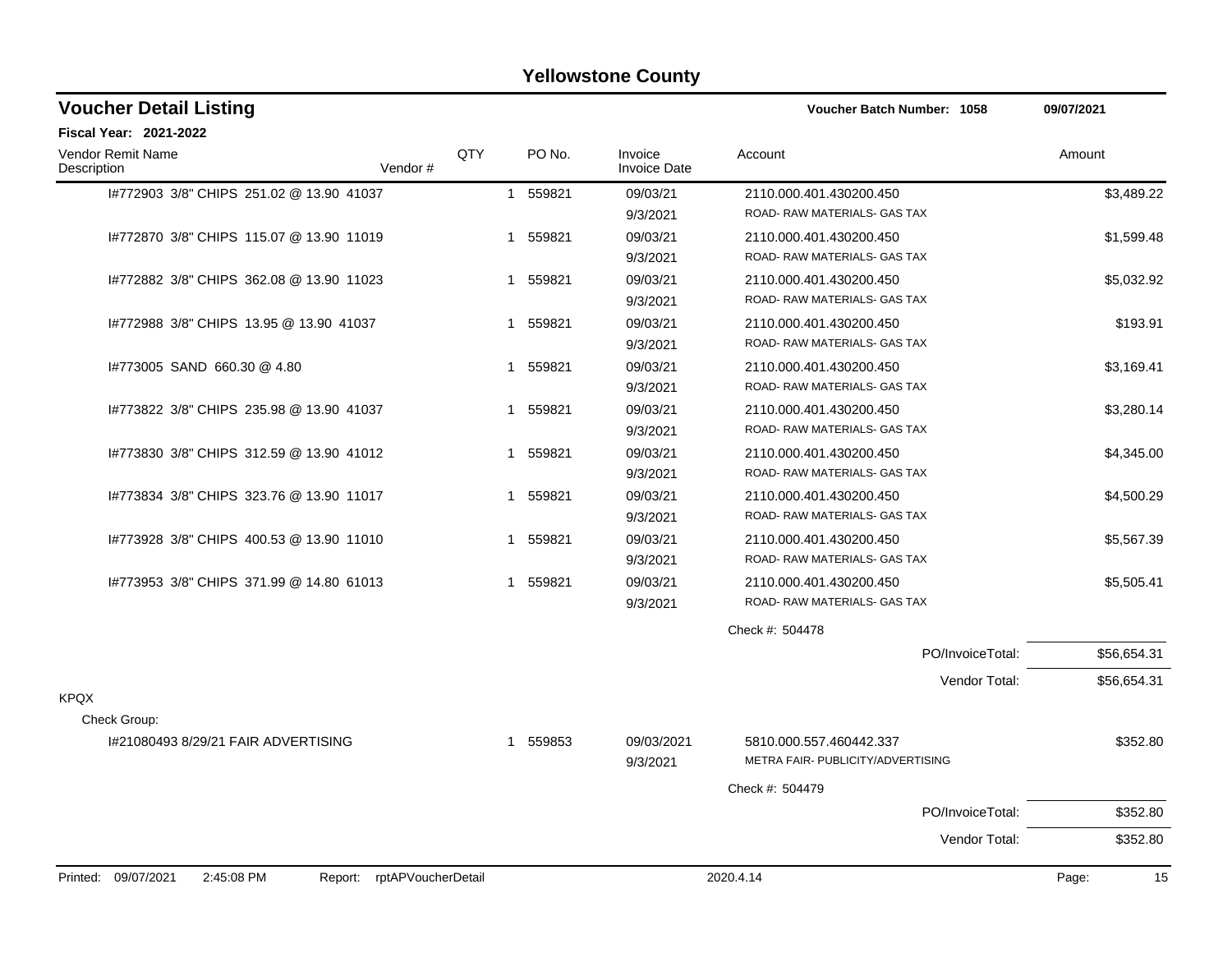| <b>Voucher Detail Listing</b>                |                    |     |          |                                | Voucher Batch Number: 1058                                                 | 09/07/2021  |
|----------------------------------------------|--------------------|-----|----------|--------------------------------|----------------------------------------------------------------------------|-------------|
| <b>Fiscal Year: 2021-2022</b>                |                    |     |          |                                |                                                                            |             |
| <b>Vendor Remit Name</b><br>Description      | Vendor#            | QTY | PO No.   | Invoice<br><b>Invoice Date</b> | Account                                                                    | Amount      |
| LAUREL OUTLOOK                               | 020198             |     |          |                                |                                                                            |             |
| Check Group:                                 |                    |     |          |                                |                                                                            |             |
| A#88398 Subscription                         |                    |     | 1 559804 | 09/03/21<br>9/3/2021           | 2110.000.401.430200.210<br>ROAD- OFFICE SUPPLIES                           | \$49.00     |
|                                              |                    |     |          |                                | Check #: 504480                                                            |             |
|                                              |                    |     |          |                                | PO/InvoiceTotal:                                                           | \$49.00     |
|                                              |                    |     |          |                                | Vendor Total:                                                              | \$49.00     |
| LEE ENTERPRISES OF MONTANA                   |                    |     |          |                                |                                                                            |             |
| Check Group:                                 |                    |     |          |                                |                                                                            |             |
| A#102-60103284 FAIR AD/SPONSORSHIP           |                    |     | 1 559828 | 09/03/2021<br>9/3/2021         | 5810.000.557.460442.338<br><b>METRA FAIR- DESIGN &amp; PRODUCTION SVCS</b> | \$4,900.00  |
| A#102-60103284 FAIR AD/SPONSORSHIP           |                    |     | 1 559828 | 09/03/2021<br>9/3/2021         | 5810.000.557.460442.337<br>METRA FAIR- PUBLICITY/ADVERTISING               | \$6,493.84  |
|                                              |                    |     |          |                                | Check #: 504481                                                            |             |
|                                              |                    |     |          |                                | PO/InvoiceTotal:                                                           | \$11,393.84 |
|                                              |                    |     |          |                                | Vendor Total:                                                              | \$11,393.84 |
| LOMCO INC                                    | 039358             |     |          |                                |                                                                            |             |
| Check Group:                                 |                    |     |          |                                |                                                                            |             |
| 1#031476-01 CRS-2P CHIP SEAL OIL             |                    | 1   | 559807   | 09/03/21<br>9/3/2021           | 2110.000.401.430200.450<br>ROAD- RAW MATERIALS- GAS TAX                    | \$714.30    |
| 1#031474-01 CRS-2P CHIP SEAL OIL             |                    | 1   | 559807   | 09/03/21<br>9/3/2021           | 2110.000.401.430200.450<br>ROAD- RAW MATERIALS- GAS TAX                    | \$714.00    |
| I#031473-01 CRS-2P CHIP SEAL OIL             |                    | 1   | 559807   | 09/03/21<br>9/3/2021           | 2110.000.401.430200.450<br>ROAD-RAW MATERIALS- GAS TAX                     | \$714.00    |
| 1#031475-01 CRS-2P CHIP SEAL OIL             |                    | 1   | 559807   | 09/03/21<br>9/3/2021           | 2110.000.401.430200.450<br>ROAD- RAW MATERIALS- GAS TAX                    | \$714.00    |
| 1#030553-01 PASS DC73 DUST CONTROL 51028     |                    | 1   | 559807   | 09/03/21<br>9/3/2021           | 2110.000.401.430200.450<br>ROAD-RAW MATERIALS- GAS TAX                     | \$843.24    |
| 1#030391-01 PASS DC73 DUST CONTROL 51028     |                    | 1   | 559807   | 09/03/21<br>9/3/2021           | 2110.000.401.430200.450<br>ROAD- RAW MATERIALS- GAS TAX                    | \$841.50    |
| Printed: 09/07/2021<br>2:45:08 PM<br>Report: | rptAPVoucherDetail |     |          |                                | 2020.4.14                                                                  | 16<br>Page: |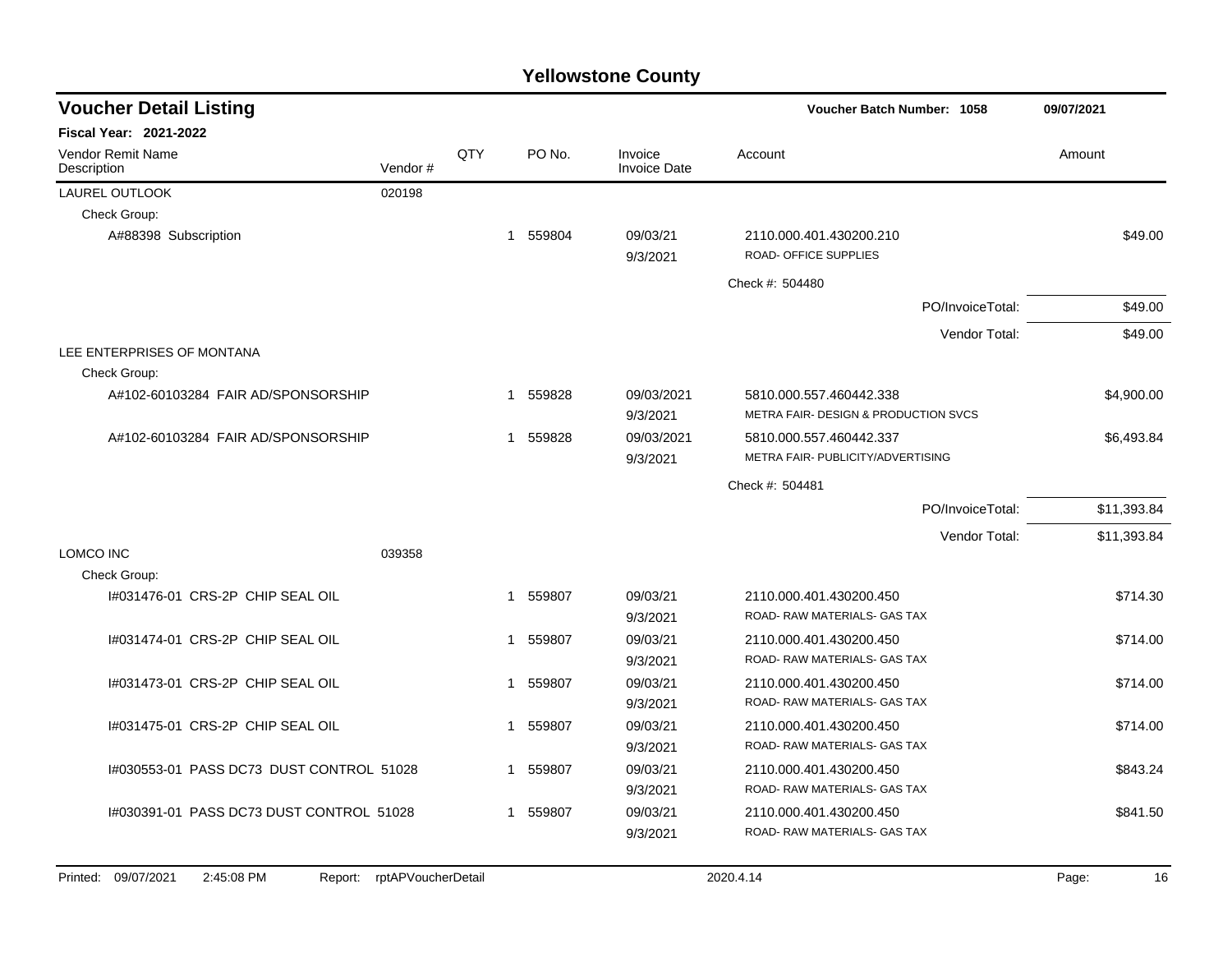| <b>Voucher Detail Listing</b>                                      |     |             |                                | Voucher Batch Number: 1058     | 09/07/2021  |
|--------------------------------------------------------------------|-----|-------------|--------------------------------|--------------------------------|-------------|
| Fiscal Year: 2021-2022                                             |     |             |                                |                                |             |
| Vendor Remit Name<br>Vendor#<br>Description                        | QTY | PO No.      | Invoice<br><b>Invoice Date</b> | Account                        | Amount      |
| I#031489-01 CRS-2P CHIP SEAL OIL                                   |     | 1 559807    | 09/03/21                       | 2110.000.401.430200.450        | \$716.98    |
|                                                                    |     |             | 9/3/2021                       | ROAD- RAW MATERIALS- GAS TAX   |             |
| I#031485-01 CRS-2P CHIP SEAL OIL                                   |     | 559807<br>1 | 09/03/21                       | 2110.000.401.430200.450        | \$1,430.09  |
|                                                                    |     |             | 9/3/2021                       | ROAD-RAW MATERIALS- GAS TAX    |             |
| I#031486-01 CRS-2P CHIP SEAL OIL                                   |     | 559807<br>1 | 09/03/21                       | 2110.000.401.430200.450        | \$1,430.08  |
|                                                                    |     |             | 9/3/2021                       | ROAD-RAW MATERIALS- GAS TAX    |             |
| 1#031490-01 CRS-2P CHIP SEAL OIL                                   | 1   | 559807      | 09/03/21                       | 2110.000.401.430200.450        | \$1,034.85  |
|                                                                    |     |             | 9/3/2021                       | ROAD- RAW MATERIALS- GAS TAX   |             |
| 1#031432-01 CRS-2P CHIP SEAL OIL                                   | 1   | 559807      | 09/03/21                       | 2110.000.401.430200.450        | \$2,146.15  |
|                                                                    |     |             | 9/3/2021                       | ROAD-RAW MATERIALS- GAS TAX    |             |
| 1#030977-01 CRS-2P CHIP SEAL OIL                                   | 1   | 559807      | 09/03/21                       | 2110.000.401.430200.450        | \$1,554.54  |
|                                                                    |     |             | 9/3/2021                       | ROAD-RAW MATERIALS- GAS TAX    |             |
| 1#031183-01 CHIP SEAL OIL                                          |     | 559807      | 09/03/21                       | 2110.000.401.430200.450        | \$6,240.00  |
|                                                                    |     |             | 9/3/2021                       | ROAD-RAW MATERIALS- GAS TAX    |             |
| 1#031182-01 CHIP SEAL OIL                                          | 1   | 559807      | 09/03/21                       | 2110.000.401.430200.450        | \$4,777.50  |
|                                                                    |     |             | 9/3/2021                       | ROAD- RAW MATERIALS- GAS TAX   |             |
| 1#031522-01 CRS-2P CHIP SEAL OIL                                   | 1   | 559807      | 09/03/21                       | 2110.000.401.430200.450        | \$1,431.58  |
|                                                                    |     |             | 9/3/2021                       | ROAD-RAW MATERIALS- GAS TAX    |             |
| 1#031518-01 CRS-2P CHIP SEAL OIL                                   |     | 559807<br>1 | 09/03/21                       | 2110.000.401.430200.450        | \$2,858.96  |
|                                                                    |     |             | 9/3/2021                       | ROAD- RAW MATERIALS- GAS TAX   |             |
| 1#031519-01 CRS-2P CHIP SEAL OIL                                   |     | 559807<br>1 | 09/03/21                       | 2110.000.401.430200.450        | \$1,433.65  |
|                                                                    |     |             | 9/3/2021                       | ROAD- RAW MATERIALS- GAS TAX   |             |
|                                                                    |     |             |                                | Check #: 504482                |             |
|                                                                    |     |             |                                | PO/InvoiceTotal:               | \$29,595.42 |
|                                                                    |     |             |                                | Vendor Total:                  | \$29,595.42 |
| LOWE'S COMMERCIAL SERVICE<br>048125                                |     |             |                                |                                |             |
| Check Group:                                                       |     |             |                                |                                |             |
| A#98001510357 8/13/21 AIR CONDITIONERS/FAIL<br><b>TUBE/REDUCER</b> |     | 1 559855    | 09/03/2021                     | 5810.000.557.460442.220        | \$642.68    |
|                                                                    |     |             | 9/3/2021                       | METRA FAIR- OPERATING SUPPLIES |             |
|                                                                    |     |             |                                | Check #: 504483                |             |
| 2:45:08 PM<br>Report: rptAPVoucherDetail<br>Printed: 09/07/2021    |     |             |                                | 2020.4.14                      | 17<br>Page: |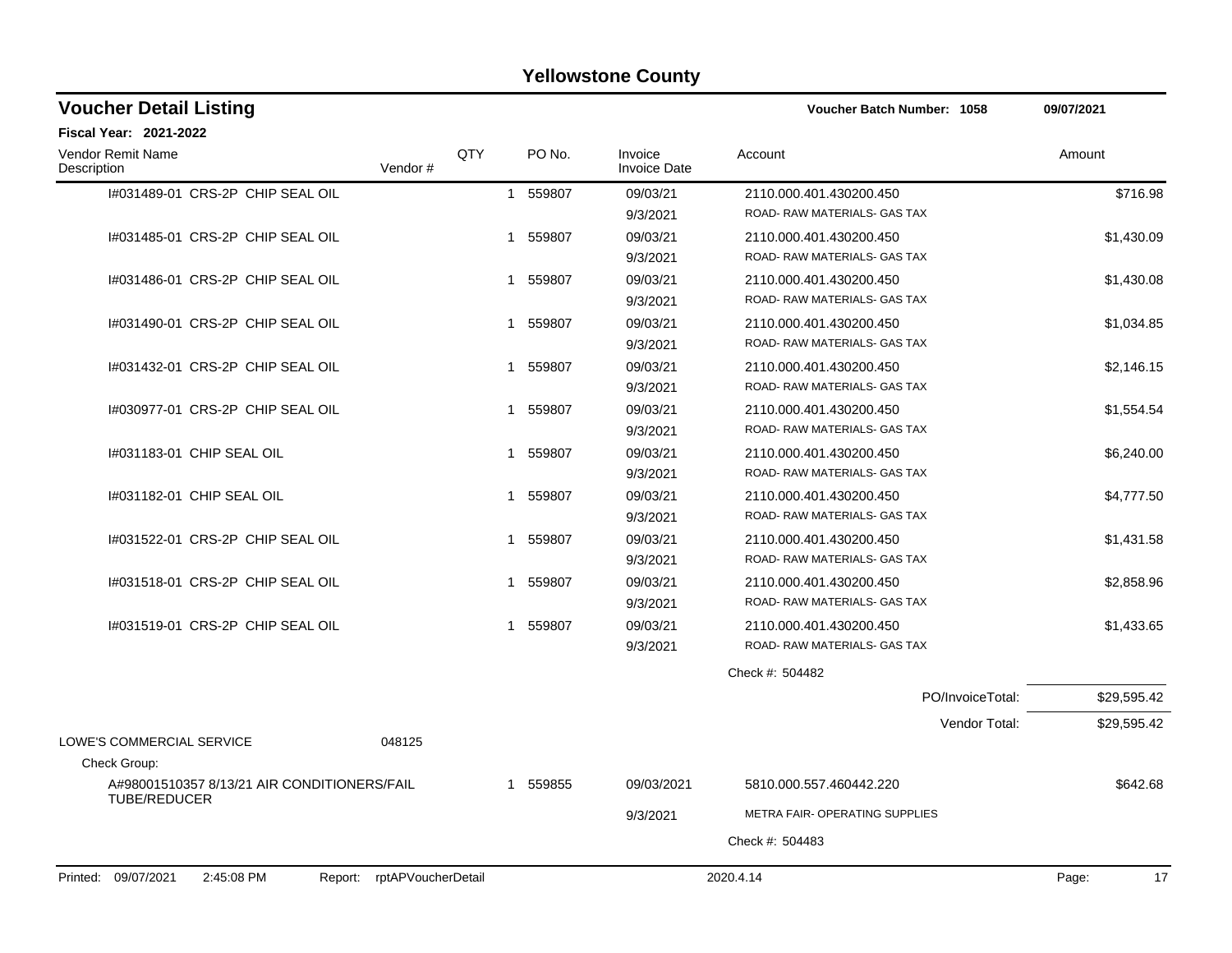| <b>Voucher Detail Listing</b>                                   |                    |     |                          |                                | <b>Voucher Batch Number: 1058</b>                        |                  | 09/07/2021  |
|-----------------------------------------------------------------|--------------------|-----|--------------------------|--------------------------------|----------------------------------------------------------|------------------|-------------|
| <b>Fiscal Year: 2021-2022</b>                                   |                    |     |                          |                                |                                                          |                  |             |
| <b>Vendor Remit Name</b><br>Description                         | Vendor#            | QTY | PO No.                   | Invoice<br><b>Invoice Date</b> | Account                                                  |                  | Amount      |
|                                                                 |                    |     |                          |                                |                                                          | PO/InvoiceTotal: | \$642.68    |
|                                                                 |                    |     |                          |                                |                                                          | Vendor Total:    | \$642.68    |
| <b>MARK THOMAS CO.</b>                                          |                    |     |                          |                                |                                                          |                  |             |
| Check Group:                                                    |                    |     |                          |                                |                                                          |                  |             |
| I#342624; Body shrouds                                          |                    |     | 559870<br>$\overline{1}$ | 09/03/2021<br>9/3/2021         | 2300.000.126.420800.202<br>CORONER- EXPENSE OF INVEST    |                  | \$264.00    |
|                                                                 |                    |     |                          |                                | Check #: 504484                                          |                  |             |
|                                                                 |                    |     |                          |                                |                                                          | PO/InvoiceTotal: | \$264.00    |
|                                                                 |                    |     |                          |                                |                                                          | Vendor Total:    | \$264.00    |
| MASTERCARD C MOORE                                              |                    |     |                          |                                |                                                          |                  |             |
| Check Group: C MOORE                                            |                    |     |                          |                                |                                                          |                  |             |
| A#6818 072621 SIDE BOARDS<br><b>MASTERCARD</b><br>P-Card Payee: |                    |     | 559838<br>$\mathbf{1}$   | 09/03/21<br>9/3/2021           | 2110.000.401.430200.361<br>ROAD-VEHICLE REPAIRS          |                  | \$816.60    |
| A#6818 #111901964 TRAILER HITCH                                 |                    |     | 559838<br>1              | 09/03/21                       | 2110.000.401.430200.361                                  |                  | \$494.69    |
| <b>P-Card Payee:</b><br>MASTERCARD                              |                    |     |                          | 9/3/2021                       | ROAD-VEHICLE REPAIRS                                     |                  |             |
| A#6818 I#3830669 SHOP TOOL                                      |                    |     | 559838<br>$\mathbf{1}$   | 09/03/21                       | 2110.000.401.430200.224                                  |                  | \$35.00     |
| P-Card Payee:<br>MASTERCARD                                     |                    |     |                          | 9/3/2021                       | ROAD- JANITORIAL SUPPLIES                                |                  |             |
| A#6818 I#1694631 PHONE CASE                                     |                    |     | 1 559838                 | 09/03/21                       | 2110.000.401.430200.210                                  |                  | \$24.93     |
| MASTERCARD<br>P-Card Payee:                                     |                    |     |                          | 9/3/2021                       | ROAD- OFFICE SUPPLIES                                    |                  |             |
|                                                                 |                    |     |                          |                                | Check #: 504519                                          |                  |             |
|                                                                 |                    |     |                          |                                |                                                          | PO/InvoiceTotal: | \$1,371.22  |
|                                                                 |                    |     |                          |                                |                                                          | Vendor Total:    | \$1,371.22  |
| MASTERCARD, T MILLER                                            |                    |     |                          |                                |                                                          |                  |             |
| Check Group: T MILLER                                           |                    |     |                          |                                |                                                          |                  |             |
| A#1051 072721 ASFPM RENEWAL DS                                  |                    |     | 1 559819                 | 09/03/21                       | 2110.000.401.430200.210<br>ROAD- OFFICE SUPPLIES         |                  | \$500.00    |
| P-Card Payee:<br>MASTERCARD                                     |                    |     |                          | 9/3/2021                       |                                                          |                  |             |
| A1051 9752641 GPS MONITORING<br>MASTERCARD<br>P-Card Payee:     |                    |     | 1 559819                 | 09/03/21<br>9/3/2021           | 2110.000.401.430200.368<br>ROAD- SOFTWARE/HARDWARE MAINT |                  | \$419.86    |
|                                                                 |                    |     |                          |                                | Check #: 504520                                          |                  |             |
|                                                                 |                    |     |                          |                                |                                                          | PO/InvoiceTotal: | \$919.86    |
| Printed: 09/07/2021<br>2:45:08 PM<br>Report:                    | rptAPVoucherDetail |     |                          |                                | 2020.4.14                                                |                  | Page:<br>18 |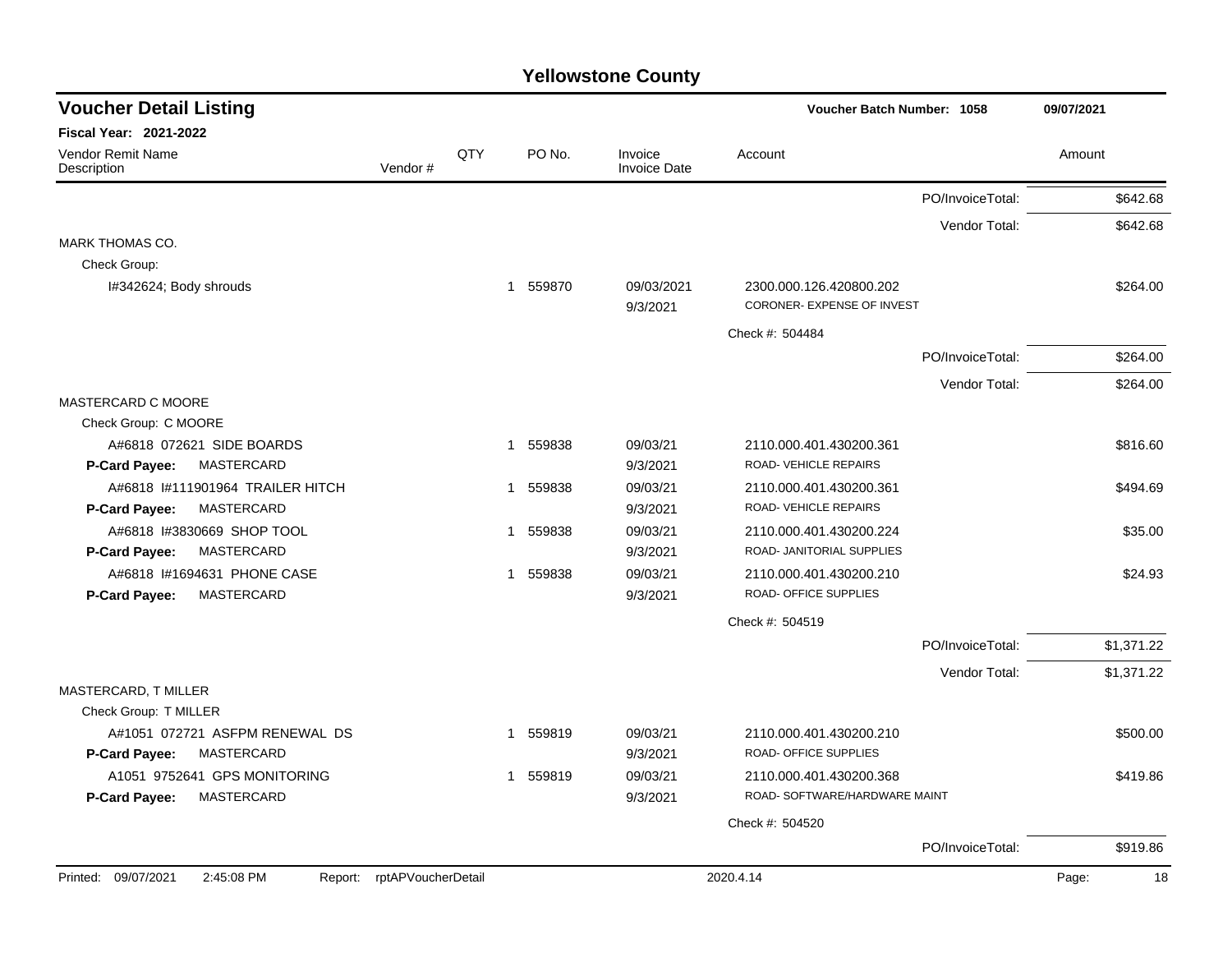| <b>Voucher Detail Listing</b>                                          |     |          |                                | Voucher Batch Number: 1058                                     |                  | 09/07/2021  |
|------------------------------------------------------------------------|-----|----------|--------------------------------|----------------------------------------------------------------|------------------|-------------|
| Fiscal Year: 2021-2022                                                 |     |          |                                |                                                                |                  |             |
| <b>Vendor Remit Name</b><br>Vendor#<br>Description                     | QTY | PO No.   | Invoice<br><b>Invoice Date</b> | Account                                                        |                  | Amount      |
|                                                                        |     |          |                                |                                                                | Vendor Total:    | \$919.86    |
| MATCO TOOLS                                                            |     |          |                                |                                                                |                  |             |
| Check Group:                                                           |     |          |                                |                                                                |                  |             |
| P#163758 CHAIN                                                         |     | 1 559842 | 09/03/21<br>9/3/2021           | 2110.000.401.430200.240<br>ROAD- REPAIR & MAINT SUPPLIES       |                  | \$550.00    |
|                                                                        |     |          |                                | Check #: 504485                                                |                  |             |
|                                                                        |     |          |                                |                                                                | PO/InvoiceTotal: | \$550.00    |
|                                                                        |     |          |                                |                                                                | Vendor Total:    | \$550.00    |
| MATTHEWS, BO                                                           |     |          |                                |                                                                |                  |             |
| Check Group:                                                           |     |          |                                |                                                                |                  |             |
| 8/2/21 FAIR RADIO COMMERCIALS                                          |     | 1 559854 | 09/03/21<br>9/3/2021           | 5810.000.557.460442.357<br>METRA FAIR- OTHER PROFESSIONAL SVCS |                  | \$875.00    |
|                                                                        |     |          |                                |                                                                |                  |             |
|                                                                        |     |          |                                | Check #: 504486                                                |                  |             |
|                                                                        |     |          |                                |                                                                | PO/InvoiceTotal: | \$875.00    |
| <b>MEINECKE &amp; SITZ LLC</b>                                         |     |          |                                |                                                                | Vendor Total:    | \$875.00    |
| Check Group:                                                           |     |          |                                |                                                                |                  |             |
| Writ DV 12 1357<br>#21002201 Hawthorne v. Roberts Ck#370615 - Billings |     | 1 559843 | 09/03/21                       | 7151.000.000.021250.000                                        |                  | \$500.58    |
| Clinic A101-96028                                                      |     |          | 9/3/2021                       | SHERIFF WRITS & NOTICES DUE TO OTHERS                          |                  |             |
|                                                                        |     |          |                                | Check #: 504487                                                |                  |             |
|                                                                        |     |          |                                |                                                                | PO/InvoiceTotal: | \$500.58    |
|                                                                        |     |          |                                |                                                                | Vendor Total:    | \$500.58    |
| MID AMERICAN RESEAR CHEM<br>004203                                     |     |          |                                |                                                                |                  |             |
| Check Group:                                                           |     |          |                                |                                                                |                  |             |
| I#0739674-IN LUBRICANT                                                 |     | 1 559815 | 09/03/21<br>9/3/2021           | 2110.000.401.430200.361<br>ROAD-VEHICLE REPAIRS                |                  | \$210.44    |
|                                                                        |     |          |                                | Check #: 504488                                                |                  |             |
|                                                                        |     |          |                                |                                                                | PO/InvoiceTotal: | \$210.44    |
| Printed: 09/07/2021<br>2:45:08 PM<br>rptAPVoucherDetail<br>Report:     |     |          |                                | 2020.4.14                                                      |                  | 19<br>Page: |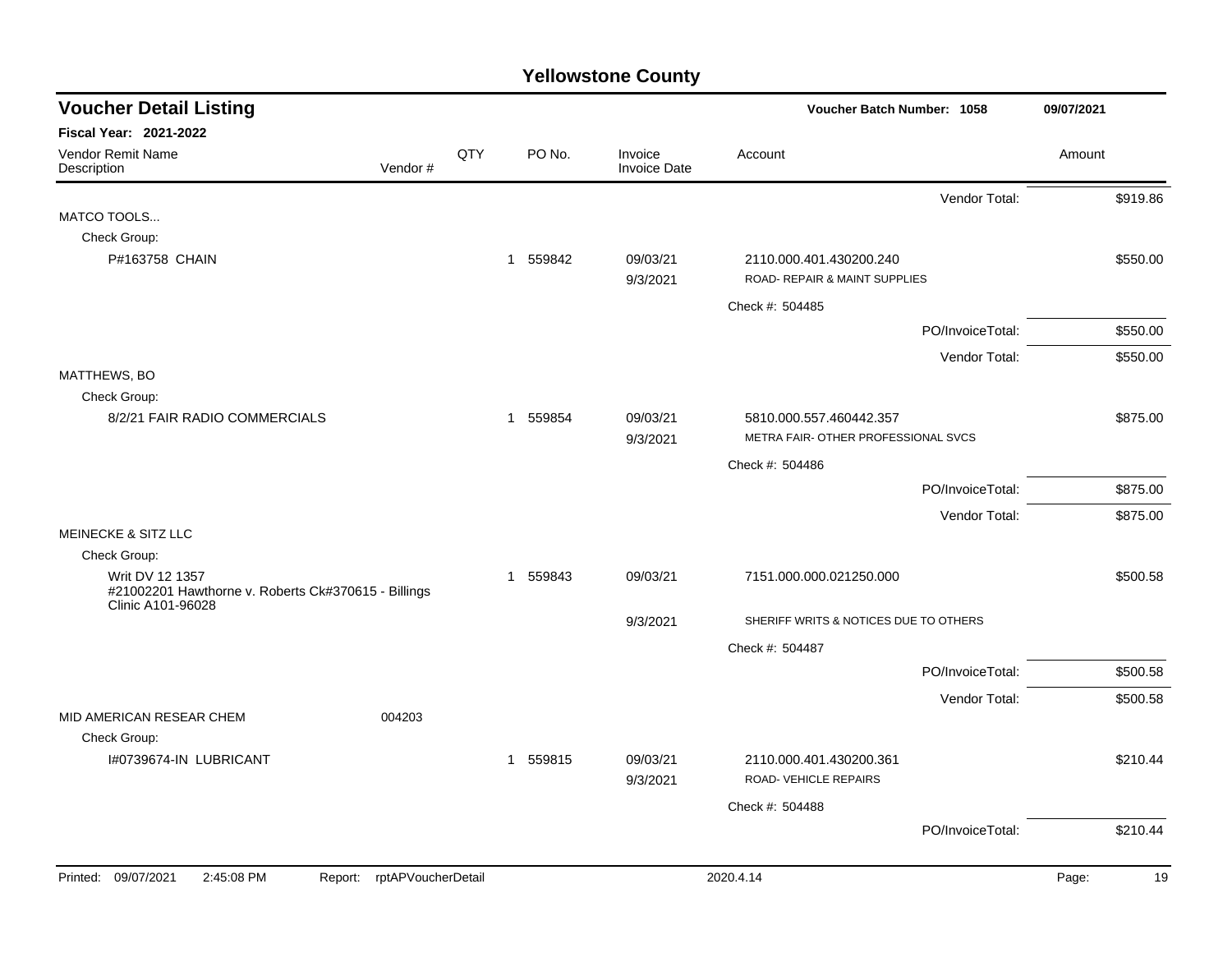| <b>Voucher Detail Listing</b>                              |                    |     |             |                                | Voucher Batch Number: 1058                            |                  | 09/07/2021  |
|------------------------------------------------------------|--------------------|-----|-------------|--------------------------------|-------------------------------------------------------|------------------|-------------|
| Fiscal Year: 2021-2022<br>Vendor Remit Name<br>Description | Vendor#            | QTY | PO No.      | Invoice<br><b>Invoice Date</b> | Account                                               |                  | Amount      |
|                                                            |                    |     |             |                                |                                                       | Vendor Total:    | \$210.44    |
| MODERN MACHINERY CO INC<br>Check Group:                    | 004265             |     |             |                                |                                                       |                  |             |
| I#2735937 PA VIPER 36 & 48                                 |                    |     | 1 559800    | 09/03/21<br>9/3/2021           | 2110.000.401.430200.361<br>ROAD-VEHICLE REPAIRS       |                  | \$1,393.93  |
|                                                            |                    |     |             |                                | Check #: 504489                                       |                  |             |
|                                                            |                    |     |             |                                |                                                       | PO/InvoiceTotal: | \$1,393.93  |
|                                                            |                    |     |             |                                |                                                       | Vendor Total:    | \$1,393.93  |
| <b>MONROE SYSTEMS</b>                                      | 004280             |     |             |                                |                                                       |                  |             |
| Check Group:<br>I#IN222717 CALCULATOR RIBBONS              |                    |     | 1 559816    | 09/03/21<br>9/3/2021           | 1000.000.113.410540.210<br>TREASURER- OFFICE SUPPLIES |                  | \$117.69    |
|                                                            |                    |     |             |                                | Check #: 504490                                       |                  |             |
|                                                            |                    |     |             |                                |                                                       | PO/InvoiceTotal: | \$117.69    |
|                                                            |                    |     |             |                                |                                                       | Vendor Total:    | \$117.69    |
| MONTANA DAKOTA UTILITIES<br>Check Group:                   | 040762             |     |             |                                |                                                       |                  |             |
| A#94449010001 King Ave E Shop 8/20/21                      |                    |     | 559814<br>1 | 09/03/21<br>9/3/2021           | 2110.000.401.430200.340<br>ROAD- UTILITIES            |                  | \$204.91    |
| A#81294310008 King Ave Storage 8/20/21                     |                    |     | 1 559814    | 09/03/21<br>9/3/2021           | 2110.000.401.430200.340<br><b>ROAD- UTILITIES</b>     |                  | \$23.39     |
|                                                            |                    |     |             |                                | Check #: 504491                                       |                  |             |
|                                                            |                    |     |             |                                |                                                       | PO/InvoiceTotal: | \$228.30    |
|                                                            |                    |     |             |                                |                                                       | Vendor Total:    | \$228.30    |
| MONTANA VIDEO PRODUCTIONS<br>Check Group:                  | 040626             |     |             |                                |                                                       |                  |             |
| INV# 2021065 8/17/21 PICTURE/VIDEOS OF MT FAIR             |                    |     | 559809<br>1 | 09/03/21                       | 5810.000.557.460443.357                               |                  | \$3,600.00  |
| <b>CONCERTS</b>                                            |                    |     |             | 9/3/2021                       | METRA FAIR ENTERTAINMENT- OTHER PROF SVCS             |                  |             |
|                                                            |                    |     |             |                                | Check #: 504492                                       |                  |             |
| Printed: 09/07/2021<br>2:45:08 PM<br>Report:               | rptAPVoucherDetail |     |             |                                | 2020.4.14                                             |                  | 20<br>Page: |
|                                                            |                    |     |             |                                |                                                       |                  |             |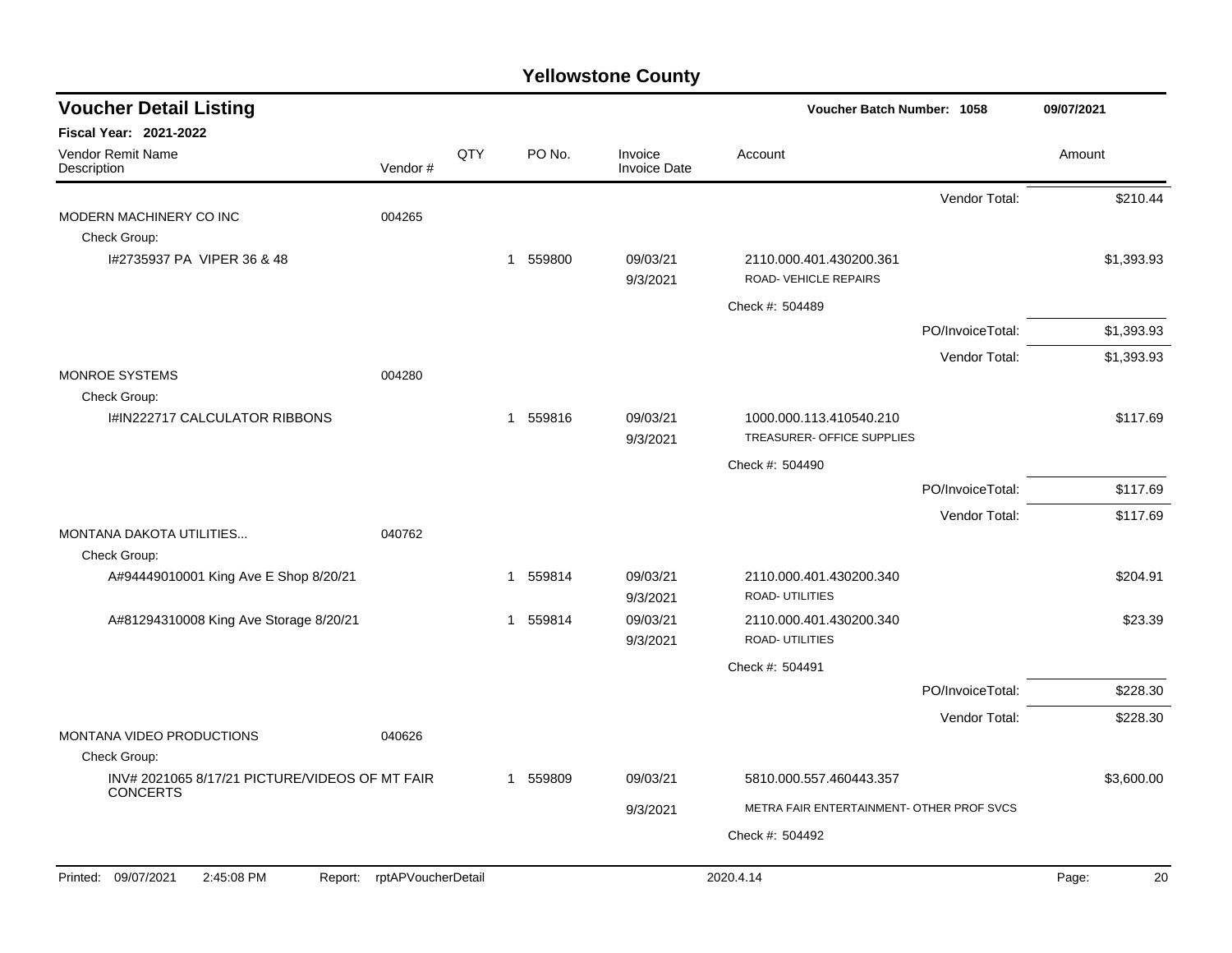| <b>Voucher Detail Listing</b>                     |         |     |          |        |                                |                                                          | Voucher Batch Number: 1058 |            |  |  |
|---------------------------------------------------|---------|-----|----------|--------|--------------------------------|----------------------------------------------------------|----------------------------|------------|--|--|
| Fiscal Year: 2021-2022                            |         |     |          |        |                                |                                                          |                            |            |  |  |
| Vendor Remit Name<br>Description                  | Vendor# | QTY |          | PO No. | Invoice<br><b>Invoice Date</b> | Account                                                  |                            | Amount     |  |  |
|                                                   |         |     |          |        |                                |                                                          | PO/InvoiceTotal:           | \$3,600.00 |  |  |
|                                                   |         |     |          |        |                                |                                                          | Vendor Total:              | \$3,600.00 |  |  |
| <b>MOUNTAIN ALARM</b>                             |         |     |          |        |                                |                                                          |                            |            |  |  |
| Check Group:                                      |         |     |          |        |                                |                                                          |                            |            |  |  |
| I#2519521 MONITORING 9/1/21                       |         |     | 1 559851 |        | 09/03/21<br>9/3/2021           | 2110.000.401.430200.368<br>ROAD- SOFTWARE/HARDWARE MAINT |                            | \$46.00    |  |  |
|                                                   |         |     |          |        |                                | Check #: 504493                                          |                            |            |  |  |
|                                                   |         |     |          |        |                                |                                                          | PO/InvoiceTotal:           | \$46.00    |  |  |
|                                                   |         |     |          |        |                                |                                                          | Vendor Total:              | \$46.00    |  |  |
| NAPA AUTO PARTS                                   | 020015  |     |          |        |                                |                                                          |                            |            |  |  |
| Check Group:                                      |         |     |          |        |                                |                                                          |                            |            |  |  |
| I#3977-00-327016 Windshield repair kit            |         |     | 1        | 559793 | 09/03/21<br>9/3/2021           | 2110.000.401.430200.361<br>ROAD-VEHICLE REPAIRS          |                            | \$61.95    |  |  |
| I#3977-00-326899 Alternator                       |         |     | 1 559793 |        | 09/03/21<br>9/3/2021           | 2110.000.401.430200.361<br>ROAD-VEHICLE REPAIRS          |                            | \$284.79   |  |  |
| I#3977-00-327728 Oil Filters                      |         |     | 1 559793 |        | 09/03/21<br>9/3/2021           | 2110.000.401.430200.361<br>ROAD-VEHICLE REPAIRS          |                            | \$67.68    |  |  |
|                                                   |         |     |          |        |                                | Check #: 504494                                          |                            |            |  |  |
|                                                   |         |     |          |        |                                |                                                          | PO/InvoiceTotal:           | \$414.42   |  |  |
|                                                   |         |     |          |        |                                |                                                          | Vendor Total:              | \$414.42   |  |  |
| <b>NAXIN SAFETY</b>                               |         |     |          |        |                                |                                                          |                            |            |  |  |
| Check Group:<br>I#T3143 Carhartt, Clear +2.5 Lens |         |     | 6        | 559827 | 09/03/21<br>9/3/2021           | 2110.000.401.430200.220<br>ROAD- OPERATING SUPPLIES      |                            | \$101.70   |  |  |
|                                                   |         |     |          |        |                                | Check #: 504495                                          |                            |            |  |  |
|                                                   |         |     |          |        |                                |                                                          | PO/InvoiceTotal:           | \$101.70   |  |  |
|                                                   |         |     |          |        |                                |                                                          | Vendor Total:              | \$101.70   |  |  |
| NORTHWESTERN ENERGY<br>Check Group:               | 045035  |     |          |        |                                |                                                          |                            |            |  |  |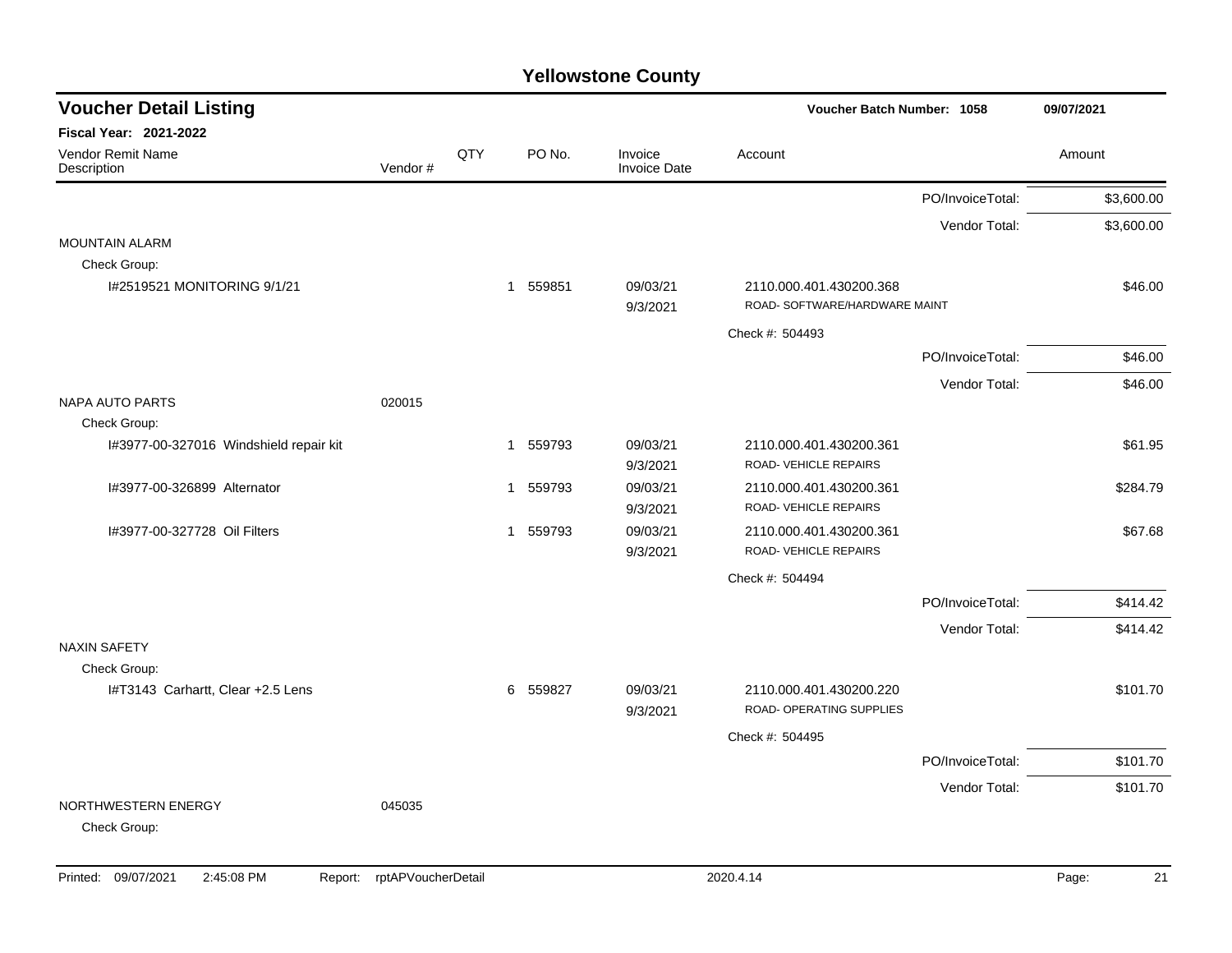|                                               |                    |                |                        | <b>I CIIOWSLUIIC COUIILY</b>   |                                                                 |             |
|-----------------------------------------------|--------------------|----------------|------------------------|--------------------------------|-----------------------------------------------------------------|-------------|
| <b>Voucher Detail Listing</b>                 |                    |                |                        |                                | Voucher Batch Number: 1058                                      | 09/07/2021  |
| <b>Fiscal Year: 2021-2022</b>                 |                    |                |                        |                                |                                                                 |             |
| <b>Vendor Remit Name</b><br>Description       | Vendor#            | <b>OTY</b>     | PO No.                 | Invoice<br><b>Invoice Date</b> | Account                                                         | Amount      |
| A#0256637-0 082321 Wise Ln & Shiloh           |                    | $\overline{1}$ | 559811                 | 09/03/21<br>9/3/2021           | 2110.000.401.430260.341<br>ROAD- ELECTRICITY                    | \$20.27     |
| A#0241258-3 081321 King Ave E                 |                    | $\mathbf{1}$   | 559811                 | 09/03/21<br>9/3/2021           | 2110.000.401.430200.340<br><b>ROAD- UTILITIES</b>               | \$893.29    |
| A#1475844-5 081321 King Ave E Shop            |                    |                | 559811<br>$\mathbf{1}$ | 09/03/21<br>9/3/2021           | 2110.000.401.430200.340<br><b>ROAD- UTILITIES</b>               | \$183.96    |
| A#3619971-9 081321 Storage Bldg               |                    | 1              | 559811                 | 09/03/21<br>9/3/2021           | 2110.000.401.430200.340<br>ROAD- UTILITIES                      | \$6.89      |
| A#0311835-3 081821 Broadview                  |                    | 1              | 559811                 | 09/03/21<br>9/3/2021           | 2110.000.401.430200.340<br><b>ROAD- UTILITIES</b>               | \$6.26      |
|                                               |                    |                |                        |                                | Check #: 504496                                                 |             |
|                                               |                    |                |                        |                                | PO/InvoiceTotal:                                                | \$1,110.67  |
| Check Group:                                  |                    |                |                        |                                |                                                                 |             |
| A#0256623-0 8/24/21 FAIRGROUNDS               |                    |                | 1 559858               | 09/03/2021<br>9/3/2021         | 5810.000.552.460442.341<br>METRA FACILITIES- ELECTRICITY        | \$6.00      |
|                                               |                    |                |                        |                                | Check #: 504496                                                 |             |
|                                               |                    |                |                        |                                | PO/InvoiceTotal:                                                | \$6.00      |
|                                               |                    |                |                        |                                | Vendor Total:                                                   | \$1,116.67  |
| OFFICE DEPOT BUSINESS ACCOUNT<br>Check Group: |                    |                |                        |                                |                                                                 |             |
| A#976 BULLETIN BOARDS/ MARKERS                |                    | 1              | 559839                 | 09/03/21<br>9/3/2021           | 5810.000.552.460442.220<br>METRA FACILITIES- OPERATING SUPPLIES | \$129.70    |
| A#976 7/26/21 READER CARDS                    |                    | 1              | 559839                 | 09/03/21<br>9/3/2021           | 5810.000.555.460442.220<br>METRA MARKETING- OPERATING SUPPLIES  | \$34.99     |
| A#976 SANITIZER, RUBBERBANDS                  |                    | 1              | 559839                 | 09/03/21<br>9/3/2021           | 5810.000.557.460442.220<br>METRA FAIR- OPERATING SUPPLIES       | \$40.88     |
| A#976 SHRDR, SD CARD, PSTR BRD                |                    | 1              | 559839                 | 09/03/21<br>9/3/2021           | 5810.000.557.460442.220<br>METRA FAIR- OPERATING SUPPLIES       | \$252.38    |
| A#976 RBRBNDS, COMMAND STRIPS THERMAL         |                    |                | 1 559839               | 09/03/21                       | 5810.000.557.460442.220                                         | \$69.15     |
| <b>POUCHES</b>                                |                    |                |                        | 9/3/2021                       | METRA FAIR- OPERATING SUPPLIES                                  |             |
| Printed: 09/07/2021<br>2:45:08 PM<br>Report:  | rptAPVoucherDetail |                |                        |                                | 2020.4.14                                                       | Page:<br>22 |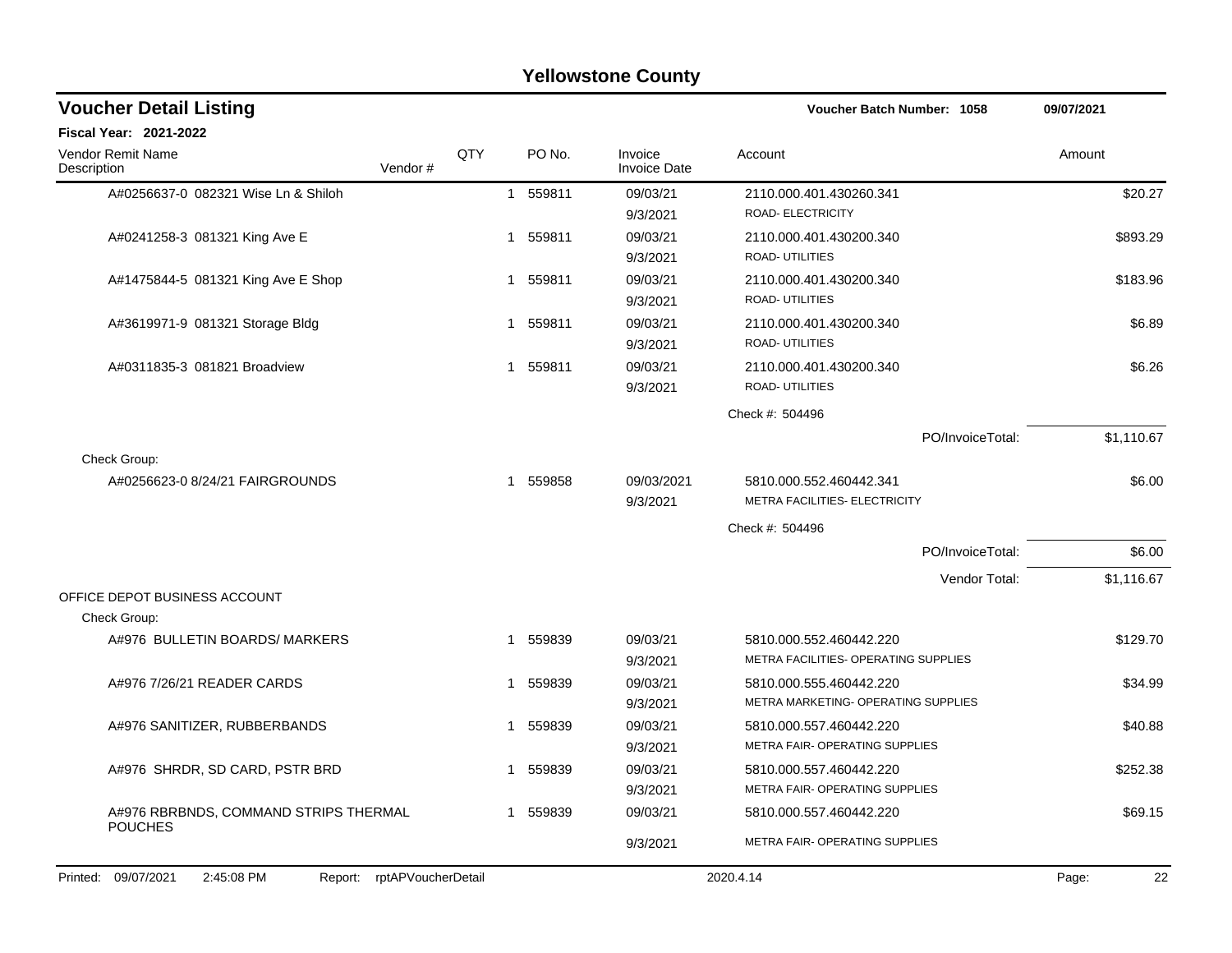| <b>Voucher Detail Listing</b>                                   |         |            |              |        |                                | Voucher Batch Number: 1058     |                  | 09/07/2021 |
|-----------------------------------------------------------------|---------|------------|--------------|--------|--------------------------------|--------------------------------|------------------|------------|
| Fiscal Year: 2021-2022                                          |         |            |              |        |                                |                                |                  |            |
| <b>Vendor Remit Name</b><br>Description                         | Vendor# | <b>QTY</b> |              | PO No. | Invoice<br><b>Invoice Date</b> | Account                        |                  | Amount     |
| A#976 LAMINATING SHEETS                                         |         |            | 1 559839     |        | 09/03/21                       | 5810.000.557.460442.220        |                  | \$29.99    |
|                                                                 |         |            |              |        | 9/3/2021                       | METRA FAIR- OPERATING SUPPLIES |                  |            |
| A#976 PAPER                                                     |         |            | $\mathbf{1}$ | 559839 | 09/03/21                       | 5810.000.557.460442.220        |                  | \$17.99    |
|                                                                 |         |            |              |        | 9/3/2021                       | METRA FAIR- OPERATING SUPPLIES |                  |            |
| A#976 NAME BADGES                                               |         | 1          |              | 559839 | 09/03/21                       | 5810.000.557.460442.220        |                  | \$6.69     |
|                                                                 |         |            |              |        | 9/3/2021                       | METRA FAIR-OPERATING SUPPLIES  |                  |            |
| A#976 LAMINATE                                                  |         | 1          |              | 559839 | 09/03/21                       | 5810.000.557.460442.220        |                  | \$7.96     |
|                                                                 |         |            |              |        | 9/3/2021                       | METRA FAIR-OPERATING SUPPLIES  |                  |            |
| A#976 LAMINATING POUCHES                                        |         | 1          |              | 559839 | 09/03/21                       | 5810.000.557.460442.220        |                  | \$32.98    |
|                                                                 |         |            |              |        | 9/3/2021                       | METRA FAIR- OPERATING SUPPLIES |                  |            |
| A#976 7/14/21 4H FAIR OFFICE SUPPLIES                           |         |            | 1            | 559839 | 09/03/21                       | 5810.000.557.460442.220        |                  | \$275.79   |
|                                                                 |         |            |              |        | 9/3/2021                       | METRA FAIR- OPERATING SUPPLIES |                  |            |
| A#976 7/19/21 FAIR SUPPLIES                                     |         | 1          |              | 559839 | 09/03/21                       | 5810.000.557.460442.220        |                  | \$26.07    |
|                                                                 |         |            |              |        | 9/3/2021                       | METRA FAIR- OPERATING SUPPLIES |                  |            |
| A#976 COMPETIVE EVENTS/EXHIBIT BOOKS/ART<br><b>BARN INVITES</b> |         |            | $\mathbf{1}$ | 559839 | 09/03/21                       | 5810.000.557.460442.220        |                  | \$73.46    |
|                                                                 |         |            |              |        | 9/3/2021                       | METRA FAIR- OPERATING SUPPLIES |                  |            |
| A#976 7/21 COMP EVENTS/4H OFFICE SUPPLIES                       |         | 1          |              | 559839 | 09/03/21                       | 5810.000.557.460442.220        |                  | \$85.98    |
|                                                                 |         |            |              |        | 9/3/2021                       | METRA FAIR- OPERATING SUPPLIES |                  |            |
| A#976 FAIR ENTRY OFFICE SUPPLIES                                |         | 1          |              | 559839 | 09/03/21                       | 5810.000.557.460442.220        |                  | \$235.55   |
|                                                                 |         |            |              |        | 9/3/2021                       | METRA FAIR- OPERATING SUPPLIES |                  |            |
| A#976 RECEIPT BK, MOISTENERS                                    |         | 1          |              | 559839 | 09/03/21                       | 5810.000.557.460442.220        |                  | \$83.22    |
|                                                                 |         |            |              |        | 9/3/2021                       | METRA FAIR- OPERATING SUPPLIES |                  |            |
| A#976 SHARPIES                                                  |         |            | 1            | 559839 | 09/03/21                       | 5810.000.557.460442.220        |                  | \$7.99     |
|                                                                 |         |            |              |        | 9/3/2021                       | METRA FAIR- OPERATING SUPPLIES |                  |            |
| A#976 FULL COLOR POSTER                                         |         | 1          |              | 559839 | 09/03/21                       | 5810.000.557.460442.220        |                  | \$32.99    |
|                                                                 |         |            |              |        | 9/3/2021                       | METRA FAIR- OPERATING SUPPLIES |                  |            |
|                                                                 |         |            |              |        |                                | Check #: 504497                |                  |            |
|                                                                 |         |            |              |        |                                |                                | PO/InvoiceTotal: | \$1,443.76 |
|                                                                 |         |            |              |        |                                |                                | Vendor Total:    | \$1,443.76 |
| OSTLUND, JOHN.                                                  | 039112  |            |              |        |                                |                                |                  |            |
|                                                                 |         |            |              |        |                                |                                |                  |            |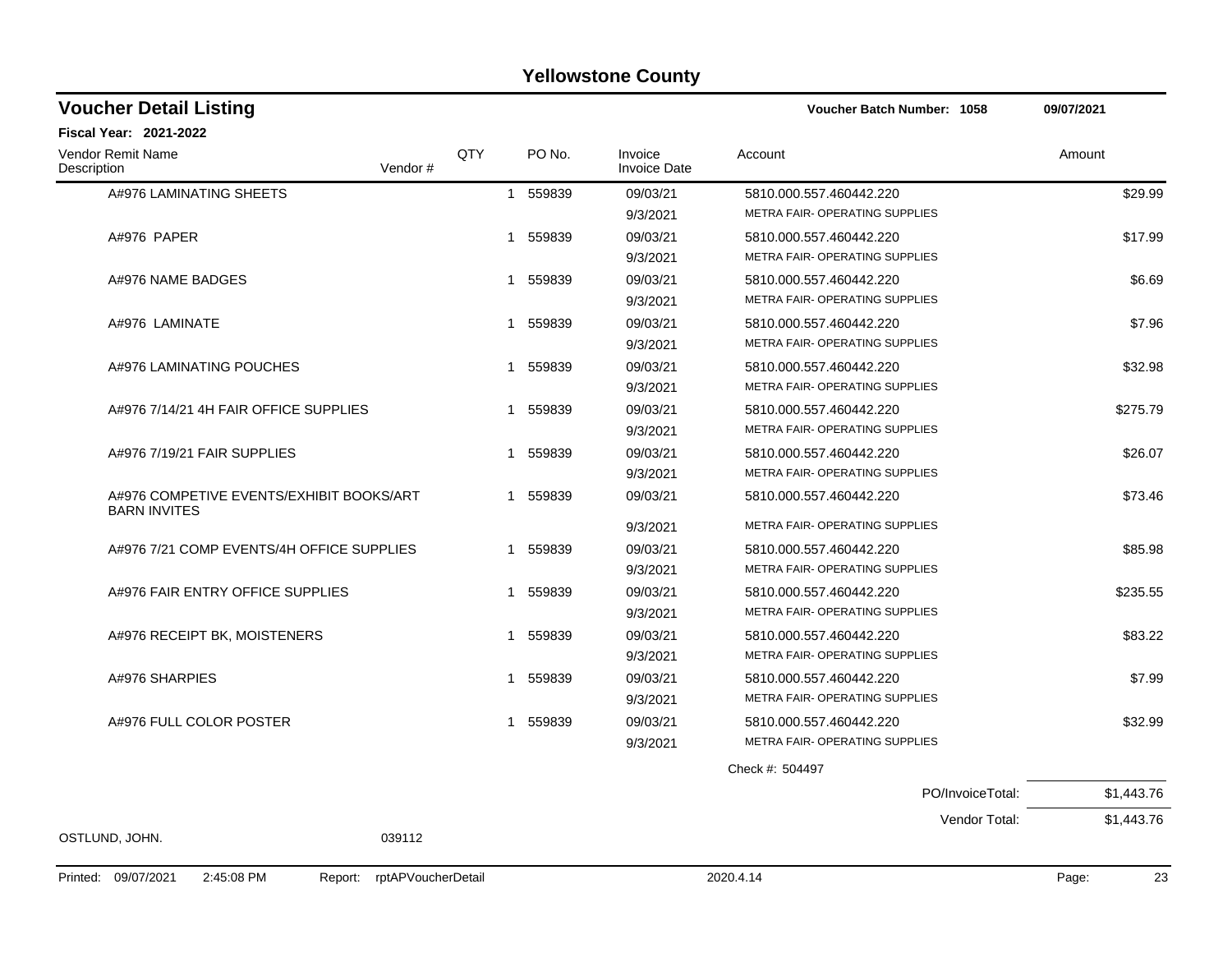|                                     |         |     |            | <b>I GILOWSTOTIE COUTILY</b> |                                                        |                  |            |
|-------------------------------------|---------|-----|------------|------------------------------|--------------------------------------------------------|------------------|------------|
| <b>Voucher Detail Listing</b>       |         |     |            |                              | Voucher Batch Number: 1058                             |                  | 09/07/2021 |
| Fiscal Year: 2021-2022              |         |     |            |                              |                                                        |                  |            |
| Vendor Remit Name<br>Description    | Vendor# | QTY | PO No.     | Invoice<br>Invoice Date      | Account                                                |                  | Amount     |
| Check Group:                        |         |     |            |                              |                                                        |                  |            |
| Mileage July/August 2021            |         |     | 926 559791 | 09/03/21<br>9/3/2021         | 1000.000.100.410100.372<br><b>BOCC- TRAVEL OSTLUND</b> |                  | \$518.56   |
|                                     |         |     |            |                              | Check #: 504498                                        |                  |            |
|                                     |         |     |            |                              |                                                        | PO/InvoiceTotal: | \$518.56   |
|                                     |         |     |            |                              |                                                        | Vendor Total:    | \$518.56   |
| PEPSI COLA BOTTLING<br>Check Group: | 004960  |     |            |                              |                                                        |                  |            |
| I#303521 8/26/21 WATER              |         |     | 1 559801   | 09/03/21<br>9/3/2021         | 5810.000.553.460442.223<br>METRA CONCESSIONS- FOOD     |                  | \$1,512.00 |
|                                     |         |     |            |                              | Check #: 504499                                        |                  |            |
|                                     |         |     |            |                              |                                                        | PO/InvoiceTotal: | \$1,512.00 |
|                                     |         |     |            |                              |                                                        | Vendor Total:    | \$1,512.00 |
| PITNEY BOWES<br>Check Group:        |         |     |            |                              |                                                        |                  |            |
| A#10360376 8/26/21 MAILING MACHINE  |         |     | 1 559861   | 09/03/2021<br>9/3/2021       | 5810.000.551.460442.530<br>METRA ADMIN- RENT/LEASE     |                  | \$582.03   |
|                                     |         |     |            |                              | Check #: 504500                                        |                  |            |
|                                     |         |     |            |                              |                                                        | PO/InvoiceTotal: | \$582.03   |
|                                     |         |     |            |                              |                                                        | Vendor Total:    | \$582.03   |
| POWERPLAN OIB<br>Check Group:       | 045339  |     |            |                              |                                                        |                  |            |
| A#7787006 I#P8131612 Lamp Housing   |         |     | 1 559794   | 09/03/21<br>9/3/2021         | 2110.000.401.430200.361<br>ROAD- VEHICLE REPAIRS       |                  | \$153.79   |
|                                     |         |     |            |                              | Check #: 504501                                        |                  |            |
|                                     |         |     |            |                              |                                                        | PO/InvoiceTotal: | \$153.79   |
|                                     |         |     |            |                              |                                                        | Vendor Total:    | \$153.79   |
| PUBLIC UTILITIES<br>Check Group:    | 005150  |     |            |                              |                                                        |                  |            |
|                                     |         |     |            |                              |                                                        |                  |            |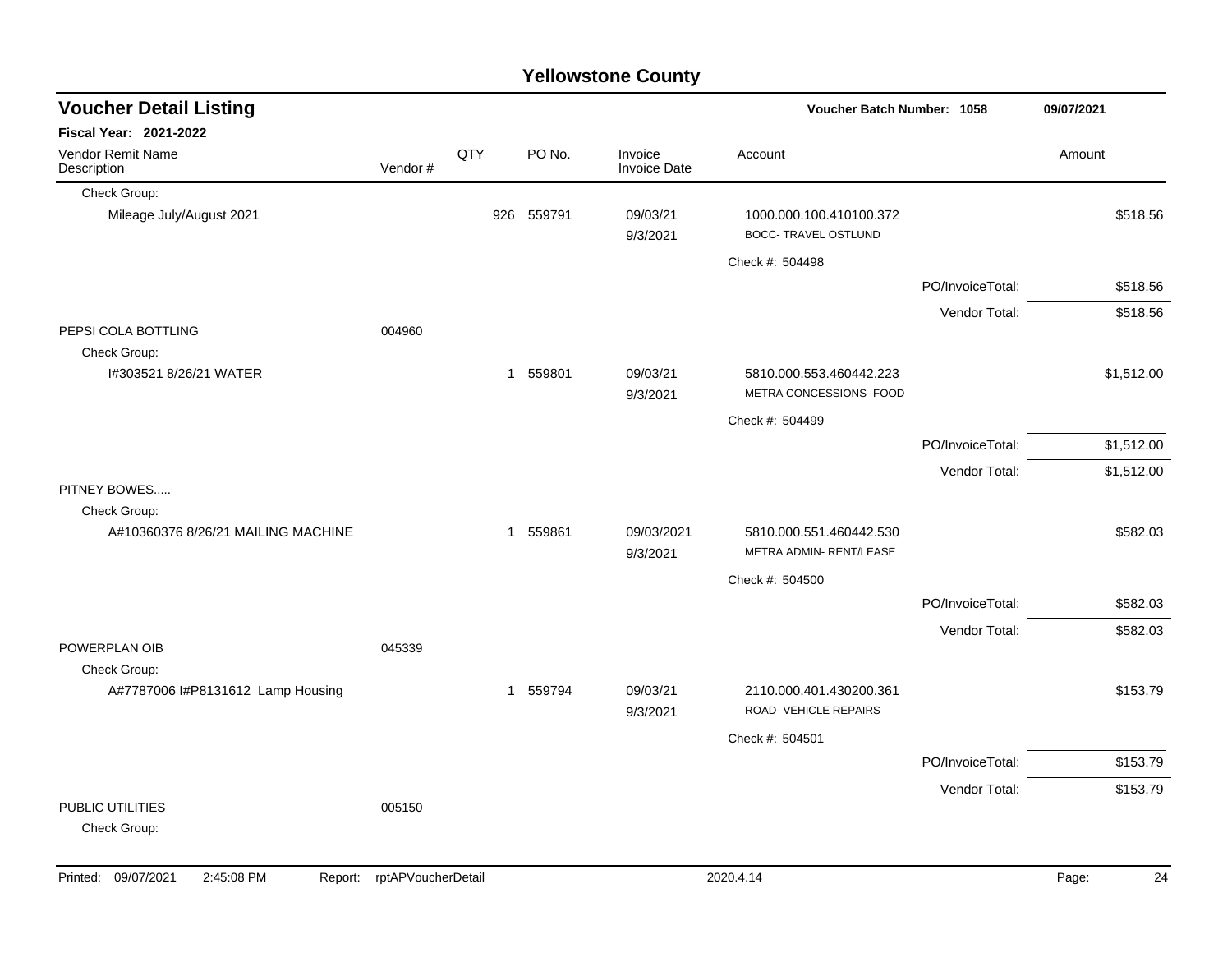| <b>Yellowstone County</b>                     |                    |     |   |          |                                |                                                               |              |  |  |  |
|-----------------------------------------------|--------------------|-----|---|----------|--------------------------------|---------------------------------------------------------------|--------------|--|--|--|
| <b>Voucher Detail Listing</b>                 |                    |     |   |          |                                | Voucher Batch Number: 1058                                    | 09/07/2021   |  |  |  |
| Fiscal Year: 2021-2022                        |                    |     |   |          |                                |                                                               |              |  |  |  |
| Vendor Remit Name<br>Description              | Vendor#            | QTY |   | PO No.   | Invoice<br><b>Invoice Date</b> | Account                                                       | Amount       |  |  |  |
| A#129440 3165 King Ave E 8/26/21              |                    |     |   | 1 559802 | 09/03/21                       | 2300.000.146.411200.342                                       | \$10,845.68  |  |  |  |
|                                               |                    |     |   |          | 9/3/2021                       | FACILITIES JAIL- WATER/LANDFILL                               |              |  |  |  |
| A#254664 3165 King Ave E 8/26/21              |                    |     | 1 | 559802   | 09/03/21                       | 2300.000.146.411200.342                                       | \$490.92     |  |  |  |
|                                               |                    |     |   |          | 9/3/2021                       | FACILITIES JAIL- WATER/LANDFILL                               |              |  |  |  |
|                                               |                    |     |   |          |                                | Check #: 504502                                               |              |  |  |  |
|                                               |                    |     |   |          |                                | PO/InvoiceTotal:                                              | \$11,336.60  |  |  |  |
|                                               |                    |     |   |          |                                | Vendor Total:                                                 | \$11,336.60  |  |  |  |
| RIMROCK STAGEHAND INC<br>Check Group:         |                    |     |   |          |                                |                                                               |              |  |  |  |
| 1#202472 8/12/21 PIPE AND DRAPE OUT           |                    |     |   | 1 559823 | 09/03/21                       | 5810.000.557.460442.397                                       | \$356.20     |  |  |  |
|                                               |                    |     |   |          | 9/3/2021                       | METRA FAIR- FIXED CONTRACT SERVICES                           |              |  |  |  |
|                                               |                    |     |   |          |                                | Check #: 504503                                               |              |  |  |  |
|                                               |                    |     |   |          |                                | PO/InvoiceTotal:                                              | \$356.20     |  |  |  |
|                                               |                    |     |   |          |                                | Vendor Total:                                                 | \$356.20     |  |  |  |
| <b>RON'S REFRIGERATION</b>                    | 032743             |     |   |          |                                |                                                               |              |  |  |  |
| Check Group:                                  |                    |     |   |          |                                |                                                               |              |  |  |  |
| 8/25/21 WALK IN COOLER REPAIR                 |                    |     |   | 1 559806 | 09/03/21                       | 5810.000.553.460442.362<br>METRA CONCESSIONS- MAINT & REPAIRS | \$498.00     |  |  |  |
|                                               |                    |     |   |          | 9/3/2021                       |                                                               |              |  |  |  |
|                                               |                    |     |   |          |                                | Check #: 504504                                               |              |  |  |  |
|                                               |                    |     |   |          |                                | PO/InvoiceTotal:                                              | \$498.00     |  |  |  |
| <b>S BAR S SUPPLY</b>                         | 005535             |     |   |          |                                | Vendor Total:                                                 | \$498.00     |  |  |  |
| Check Group:                                  |                    |     |   |          |                                |                                                               |              |  |  |  |
| PayApp #2 I#73263 COLD STORAGE BLDG           |                    |     |   | 559868   | 09/03/2021                     | 5811.000.552.460442.920                                       | \$141,167.00 |  |  |  |
|                                               |                    |     |   |          | 9/3/2021                       | FACILITIES- CAPITAL OUTLAY/ BUILDING                          |              |  |  |  |
| PayApp #2 I#73263 COLD STORAGE BLDG RETAINAGE |                    |     |   | 559868   | 09/03/2021                     | 5811.000.552.460442.920                                       | (\$7,058.35) |  |  |  |
|                                               |                    |     |   |          | 9/3/2021                       | FACILITIES- CAPITAL OUTLAY/ BUILDING                          |              |  |  |  |
| 1% CONTRACTOR TAX PayApp #2 1#73263 COLD      |                    |     |   | 1 559868 | 09/03/2021                     | 5811.000.552.460442.920                                       | (\$1,341.09) |  |  |  |
| STORAGE BLDG S BAR S SUPPLY                   |                    |     |   |          | 9/3/2021                       | FACILITIES- CAPITAL OUTLAY/ BUILDING                          |              |  |  |  |
|                                               |                    |     |   |          |                                | Check #: 504505                                               |              |  |  |  |
| Printed: 09/07/2021<br>2:45:08 PM<br>Report:  | rptAPVoucherDetail |     |   |          |                                | 2020.4.14                                                     | Page:<br>25  |  |  |  |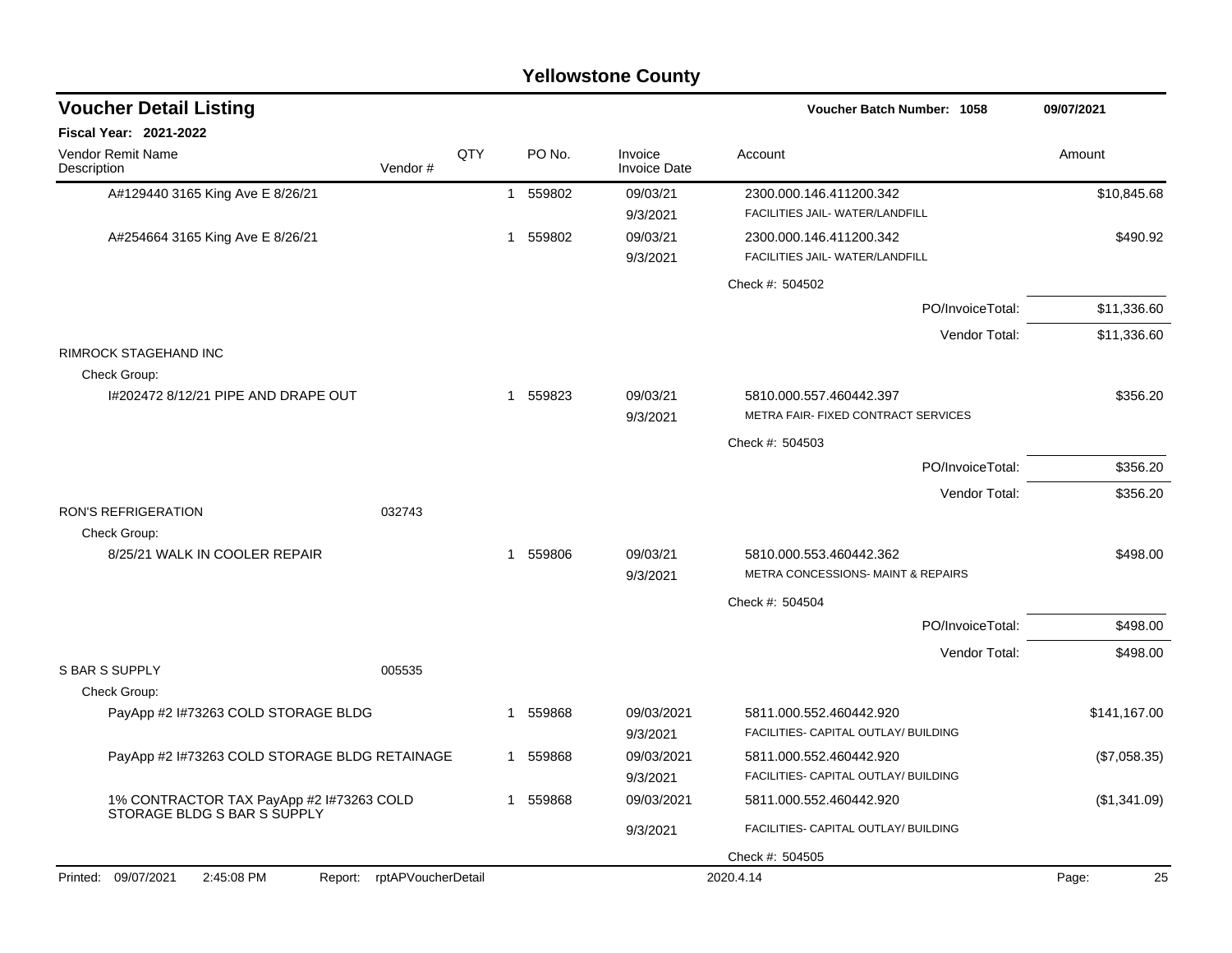| <b>Voucher Detail Listing</b>                                                         |         |     |                        |                                | Voucher Batch Number: 1058            | 09/07/2021   |
|---------------------------------------------------------------------------------------|---------|-----|------------------------|--------------------------------|---------------------------------------|--------------|
| <b>Fiscal Year: 2021-2022</b>                                                         |         |     |                        |                                |                                       |              |
| Vendor Remit Name<br>Description                                                      | Vendor# | QTY | PO No.                 | Invoice<br><b>Invoice Date</b> | Account                               | Amount       |
|                                                                                       |         |     |                        |                                | PO/InvoiceTotal:                      | \$132,767.56 |
|                                                                                       |         |     |                        |                                | Vendor Total:                         | \$132,767.56 |
| SAYE, PAULA                                                                           |         |     |                        |                                |                                       |              |
| Check Group:                                                                          |         |     |                        |                                |                                       |              |
| <b>Writ DR 17 06</b><br>#21002299 Easley v. Easley Ck. #76565 - S Bar S<br>A101-96027 |         |     | 559850<br>$\mathbf{1}$ | 09/03/21                       | 7151.000.000.021250.000               | \$311.73     |
|                                                                                       |         |     |                        | 9/3/2021                       | SHERIFF WRITS & NOTICES DUE TO OTHERS |              |
|                                                                                       |         |     |                        |                                | Check #: 504506                       |              |
|                                                                                       |         |     |                        |                                | PO/InvoiceTotal:                      | \$311.73     |
|                                                                                       |         |     |                        |                                | Vendor Total:                         | \$311.73     |
| SPOTLIGHT PRODUCTIONS INC.                                                            | 045251  |     |                        |                                |                                       |              |
| Check Group:                                                                          |         |     |                        |                                |                                       |              |
| I#2021-066 MTFAIR MEDIA SVCS                                                          |         |     | 559812<br>$\mathbf 1$  | 09/03/21                       | 5810.000.557.460442.338               | \$10,200.00  |
|                                                                                       |         |     |                        | 9/3/2021                       | METRA FAIR- DESIGN & PRODUCTION SVCS  |              |
| I#2021-066 MTFAIR MEDIA SVCS, THANK YOU GIFTS<br>FOR TV/GAZETTE                       |         |     | 1 559812               | 09/03/21                       | 5810.000.557.460442.336               | \$60.00      |
|                                                                                       |         |     |                        | 9/3/2021                       | METRA FAIR- PUBLIC RELATIONS          |              |
|                                                                                       |         |     |                        |                                | Check #: 504507                       |              |
|                                                                                       |         |     |                        |                                | PO/InvoiceTotal:                      | \$10,260.00  |
|                                                                                       |         |     |                        |                                | Vendor Total:                         | \$10,260.00  |
| ST OF MT MISC TAX DIV                                                                 | 011099  |     |                        |                                |                                       |              |
| Check Group:                                                                          |         |     |                        |                                |                                       |              |
| 1% CONT. TAX I#73263 Cold Storage Bldg - S Bar S                                      |         |     | 559869<br>-1           | 09/03/2021                     | 5811.000.552.460442.920               | \$1,341.09   |
| Supply                                                                                |         |     |                        | 9/3/2021                       | FACILITIES- CAPITAL OUTLAY/ BUILDING  |              |
|                                                                                       |         |     |                        |                                | Check #: 504508                       |              |
|                                                                                       |         |     |                        |                                | PO/InvoiceTotal:                      | \$1,341.09   |
|                                                                                       |         |     |                        |                                | Vendor Total:                         | \$1,341.09   |
| STARPLEX CORPORATION<br>Check Group:                                                  | 042999  |     |                        |                                |                                       |              |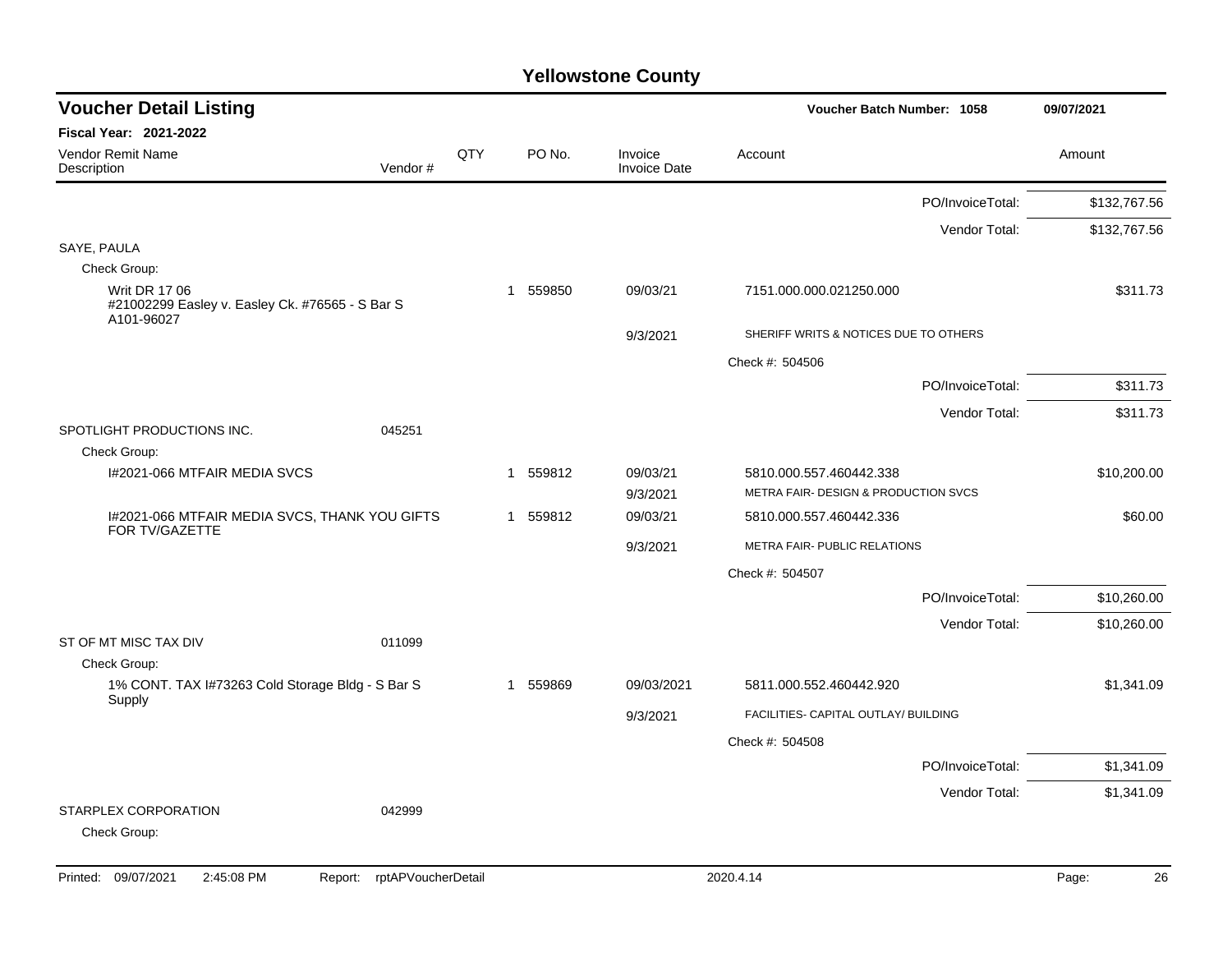| <b>Voucher Detail Listing</b>                                   |             |          |                                | Voucher Batch Number: 1058                                       | 09/07/2021  |
|-----------------------------------------------------------------|-------------|----------|--------------------------------|------------------------------------------------------------------|-------------|
| <b>Fiscal Year: 2021-2022</b>                                   |             |          |                                |                                                                  |             |
| <b>Vendor Remit Name</b><br>Vendor#<br>Description              | QTY         | PO No.   | Invoice<br><b>Invoice Date</b> | Account                                                          | Amount      |
| 1#607439 PRCA RODEO 8/19-21/21                                  |             | 1 559859 | 09/03/2021                     | 5810.000.557.460443.397                                          | \$5,884.38  |
|                                                                 |             |          | 9/3/2021                       | METRA FAIR ENTERTAINMENT- FIXED CONTRACT<br><b>SVCS</b>          |             |
| 1#607442 MT FAIR PARKING & TRAFFIC 8/13-21/21                   | -1          | 559859   | 09/03/2021                     | 5810.000.557.460442.397                                          | \$8,315.60  |
|                                                                 |             |          | 9/3/2021                       | METRA FAIR- FIXED CONTRACT SERVICES                              |             |
| 1#607444 FAIR GATE ACCESS 8/11-22/21                            | -1          | 559859   | 09/03/2021                     | 5810.000.557.460442.397                                          | \$40,551.89 |
|                                                                 |             |          | 9/3/2021                       | METRA FAIR- FIXED CONTRACT SERVICES                              |             |
| 1#607445 FAIR PD PARKING 8/13-21/21                             | -1          | 559859   | 09/03/2021                     | 5810.000.557.460442.397                                          | \$2,261.25  |
|                                                                 |             |          | 9/3/2021                       | METRA FAIR- FIXED CONTRACT SERVICES                              |             |
| 1#607443 FAIR GATE ACCESS 8/13-21/21                            | -1          | 559859   | 09/03/2021                     | 5810.000.557.460442.397                                          | \$25,939.63 |
|                                                                 |             |          | 9/3/2021                       | METRA FAIR- FIXED CONTRACT SERVICES                              |             |
| 1#51215 8/31/213RD FLOOR CLEANING                               | -1          | 559859   | 09/03/2021<br>9/3/2021         | 5810.000.552.460442.367<br>METRA FACILITIES- JANITORIAL SERVICES | \$609.00    |
|                                                                 |             |          |                                |                                                                  |             |
|                                                                 |             |          |                                | Check #: 504509                                                  |             |
|                                                                 |             |          |                                | PO/InvoiceTotal:                                                 | \$83,561.75 |
|                                                                 |             |          |                                | Vendor Total:                                                    | \$83,561.75 |
| TACOMA SCREW PRODUCTS INC<br>Check Group:                       |             |          |                                |                                                                  |             |
| I#270016903-00 SHOP SUPPLIES                                    | $\mathbf 1$ | 559844   | 09/03/21                       | 2110.000.401.430200.220                                          | \$268.03    |
|                                                                 |             |          | 9/3/2021                       | <b>ROAD- OPERATING SUPPLIES</b>                                  |             |
| 1#270017874-00 HOLE SAW                                         | 1           | 559844   | 09/03/21                       | 2110.000.401.430200.240                                          | \$32.89     |
|                                                                 |             |          | 9/3/2021                       | <b>ROAD- REPAIR &amp; MAINT SUPPLIES</b>                         |             |
|                                                                 |             |          |                                | Check #: 504510                                                  |             |
|                                                                 |             |          |                                | PO/InvoiceTotal:                                                 | \$300.92    |
|                                                                 |             |          |                                | Vendor Total:                                                    | \$300.92    |
| <b>TRANSUNION RISK AND ALTERNATIVE</b>                          |             |          |                                |                                                                  |             |
| Check Group:                                                    |             |          |                                |                                                                  |             |
| A#777141-202108-1; Civil 8/21                                   | -1          | 559864   | 09/03/2021                     | 2300.000.133.420160.220                                          | \$4.50      |
|                                                                 |             |          | 9/3/2021                       | CIVIL- OPERATING SUPPLIES                                        |             |
| A#777141-202108-1; Admin 8/21                                   | 1           | 559864   | 09/03/2021                     | 2300.000.130.420110.380                                          | \$7.30      |
|                                                                 |             |          | 9/3/2021                       | <b>ADMIN-TRAINING</b>                                            |             |
| Printed: 09/07/2021<br>2:45:08 PM<br>Report: rptAPVoucherDetail |             |          |                                | 2020.4.14                                                        | 27<br>Page: |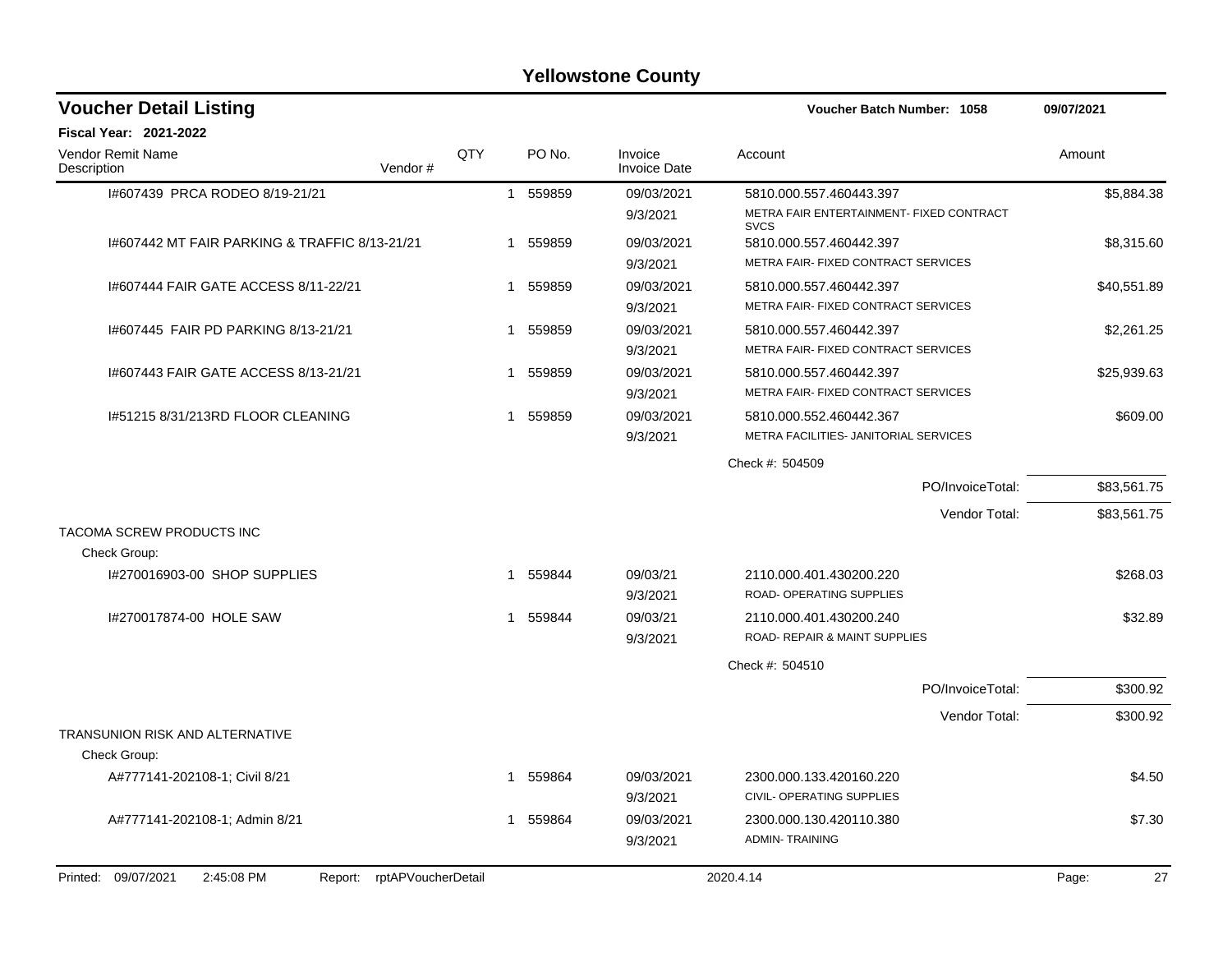|                                               |                            |     |                        | <b>Yellowstone County</b> |                                                              |                  |             |
|-----------------------------------------------|----------------------------|-----|------------------------|---------------------------|--------------------------------------------------------------|------------------|-------------|
| <b>Voucher Detail Listing</b>                 |                            |     |                        |                           | Voucher Batch Number: 1058                                   |                  | 09/07/2021  |
| Fiscal Year: 2021-2022                        |                            |     |                        |                           |                                                              |                  |             |
| Vendor Remit Name<br>Description              | Vendor#                    | QTY | PO No.                 | Invoice<br>Invoice Date   | Account                                                      |                  | Amount      |
| A#777141-202108-1; CCU 8/21                   |                            |     | 559864<br>$\mathbf{1}$ | 09/03/2021<br>9/3/2021    | 2300.000.131.420140.229<br>OPERATING SUPPLIES-COLD CASE UNIT |                  | \$84.10     |
|                                               |                            |     |                        |                           | Check #: 504511                                              |                  |             |
|                                               |                            |     |                        |                           |                                                              | PO/InvoiceTotal: | \$95.90     |
|                                               |                            |     |                        |                           |                                                              | Vendor Total:    | \$95.90     |
| TYLER-MCSHERRY, DARLA<br>Check Group:         |                            |     |                        |                           |                                                              |                  |             |
| August 2021 ADMIN                             |                            |     | 559822<br>1            | 09/03/21<br>9/3/2021      | 2950.000.470.420190.397<br>DUI- FIXED CONTRACT SERVICES      |                  | \$2,000.00  |
|                                               |                            |     |                        |                           | Check #: 504512                                              |                  |             |
|                                               |                            |     |                        |                           |                                                              | PO/InvoiceTotal: | \$2,000.00  |
|                                               |                            |     |                        |                           |                                                              | Vendor Total:    | \$2,000.00  |
| WERTS WELDING & TANK SERVICE INC              |                            |     |                        |                           |                                                              |                  |             |
| Check Group:<br>I#07P30309 Wet Dry Repair Kit |                            |     | 559837<br>1            | 09/03/21<br>9/3/2021      | 2110.000.401.430200.361<br>ROAD- VEHICLE REPAIRS             |                  | \$247.02    |
|                                               |                            |     |                        |                           | Check #: 504513                                              |                  |             |
|                                               |                            |     |                        |                           |                                                              | PO/InvoiceTotal: | \$247.02    |
|                                               |                            |     |                        |                           |                                                              | Vendor Total:    | \$247.02    |
| <b>WESTERN AG REPORTER</b>                    |                            |     |                        |                           |                                                              |                  |             |
| Check Group:<br>I#16061 8/31/21 FAIR AD       |                            |     | 1 559826               | 09/03/21                  | 5810.000.557.460442.337                                      |                  | \$234.00    |
|                                               |                            |     |                        | 9/3/2021                  | METRA FAIR- PUBLICITY/ADVERTISING                            |                  |             |
|                                               |                            |     |                        |                           | Check #: 504514                                              |                  |             |
|                                               |                            |     |                        |                           |                                                              | PO/InvoiceTotal: | \$234.00    |
|                                               |                            |     |                        |                           |                                                              | Vendor Total:    | \$234.00    |
| WESTERN EMULSIONS, INC<br>Check Group:        |                            |     |                        |                           |                                                              |                  |             |
| I#10-478395 CRS-2P CHIP SEAL OIL              |                            |     | 1 559825               | 09/03/2021<br>9/3/2021    | 2110.000.401.430200.450<br>ROAD- RAW MATERIALS- GAS TAX      |                  | \$10,586.40 |
| Printed: 09/07/2021<br>2:45:08 PM             | Report: rptAPVoucherDetail |     |                        |                           | 2020.4.14                                                    |                  | Page:<br>28 |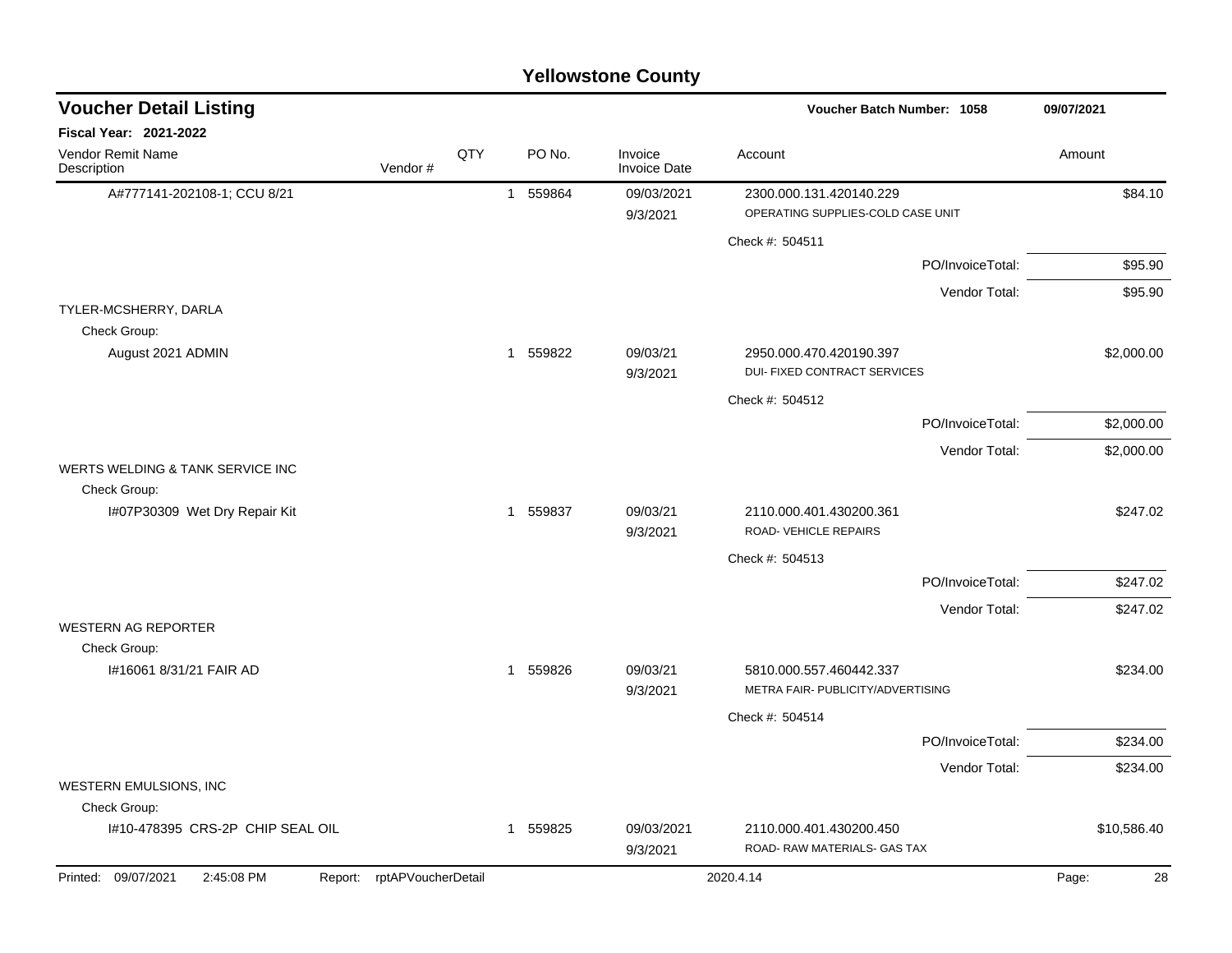| <b>Voucher Detail Listing</b>    |         |     |                        |                                | Voucher Batch Number: 1058                              | 09/07/2021   |
|----------------------------------|---------|-----|------------------------|--------------------------------|---------------------------------------------------------|--------------|
| <b>Fiscal Year: 2021-2022</b>    |         |     |                        |                                |                                                         |              |
| Vendor Remit Name<br>Description | Vendor# | QTY | PO No.                 | Invoice<br><b>Invoice Date</b> | Account                                                 | Amount       |
| I#10-478396 CRS-2P CHIP SEAL OIL |         |     | 559825<br>$\mathbf{1}$ | 09/03/2021<br>9/3/2021         | 2110.000.401.430200.450<br>ROAD-RAW MATERIALS- GAS TAX  | \$10,573.20  |
| I#10-478397 CRS-2P CHIP SEAL OIL |         |     | 559825<br>1            | 09/03/2021<br>9/3/2021         | 2110.000.401.430200.450<br>ROAD- RAW MATERIALS- GAS TAX | \$10,564.40  |
| #10-478398 CRS-2P CHIP SEAL OIL  |         |     | 559825<br>1            | 09/03/2021<br>9/3/2021         | 2110.000.401.430200.450<br>ROAD-RAW MATERIALS-GAS TAX   | \$10,577.60  |
| I#10-478671 CRS-2P CHIP SEAL OIL |         |     | 559825<br>1            | 09/03/2021<br>9/3/2021         | 2110.000.401.430200.450<br>ROAD- RAW MATERIALS- GAS TAX | \$10,604.00  |
| I#10-478672 CRS-2P CHIP SEAL OIL |         |     | 559825<br>1            | 09/03/2021<br>9/3/2021         | 2110.000.401.430200.450<br>ROAD- RAW MATERIALS- GAS TAX | \$10,577.60  |
| #10-478730 CREDIT                |         |     | 559825<br>1            | 09/03/2021<br>9/3/2021         | 2110.000.401.430200.450<br>ROAD- RAW MATERIALS- GAS TAX | (\$7,132.40) |
| #10-478731 CREDIT                |         |     | 559825<br>1            | 09/03/2021<br>9/3/2021         | 2110.000.401.430200.450<br>ROAD-RAW MATERIALS- GAS TAX  | (\$9,455.60) |
| 1#10-478673 CRS-2P CHIP SEAL OIL |         |     | 559825<br>1            | 09/03/2021<br>9/3/2021         | 2110.000.401.430200.450<br>ROAD- RAW MATERIALS- GAS TAX | \$10,595.20  |
| #10-478674 CRS-2P CHIP SEAL OIL  |         |     | 559825<br>1            | 09/03/2021<br>9/3/2021         | 2110.000.401.430200.450<br>ROAD- RAW MATERIALS- GAS TAX | \$11,017.60  |
| #10-479308 CRS-2P CHIP SEAL OIL  |         |     | 559825<br>1            | 09/03/2021<br>9/3/2021         | 2110.000.401.430200.450<br>ROAD- RAW MATERIALS- GAS TAX | \$10,573.20  |
| I#10-479309 CRS-2P CHIP SEAL OIL |         |     | 559825<br>1            | 09/03/2021<br>9/3/2021         | 2110.000.401.430200.450<br>ROAD- RAW MATERIALS- GAS TAX | \$10,568.80  |
| I#10-479310 CRS-2P CHIP SEAL OIL |         |     | 559825<br>1            | 09/03/2021<br>9/3/2021         | 2110.000.401.430200.450<br>ROAD- RAW MATERIALS- GAS TAX | \$10,573.20  |
| I#10-479587 CRS-2P CHIP SEAL OIL |         |     | 559825<br>1            | 09/03/2021<br>9/3/2021         | 2110.000.401.430200.450<br>ROAD- RAW MATERIALS- GAS TAX | \$10,573.20  |
| 1#10479588 CRS-2P CHIP SEAL OIL  |         |     | 559825<br>1            | 09/03/2021<br>9/3/2021         | 2110.000.401.430200.450<br>ROAD- RAW MATERIALS- GAS TAX | \$10,577.60  |
| 1#10-479589 CRS-2P CHIP SEAL OIL |         |     | 559825<br>1            | 09/03/2021<br>9/3/2021         | 2110.000.401.430200.450<br>ROAD-RAW MATERIALS- GAS TAX  | \$10,626.00  |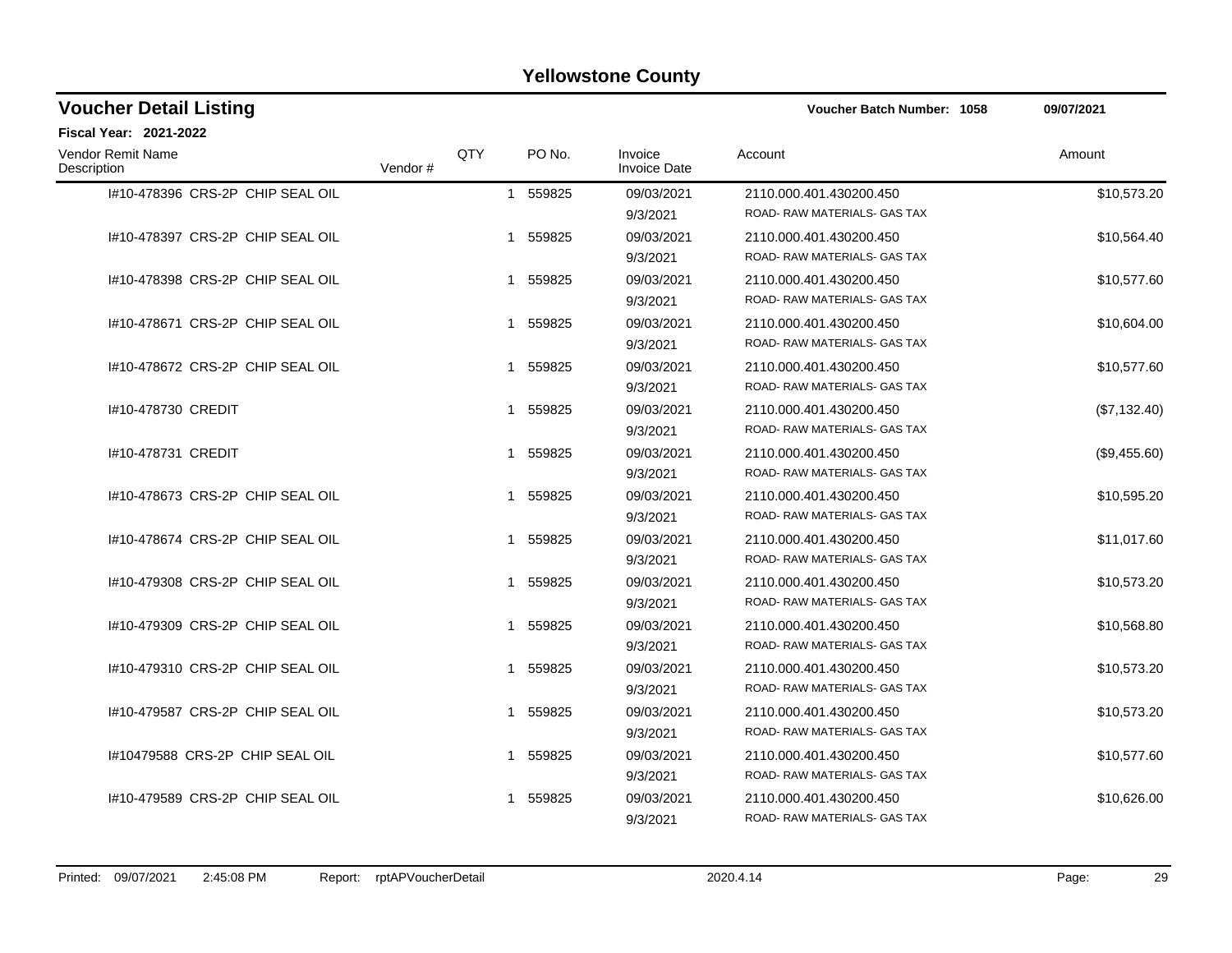|                                               |                            |              |          | <b>Yellowstone County</b> |                                    |                  |              |
|-----------------------------------------------|----------------------------|--------------|----------|---------------------------|------------------------------------|------------------|--------------|
| <b>Voucher Detail Listing</b>                 |                            |              |          |                           | <b>Voucher Batch Number: 1058</b>  |                  | 09/07/2021   |
| <b>Fiscal Year: 2021-2022</b>                 |                            |              |          |                           |                                    |                  |              |
| <b>Vendor Remit Name</b><br>Description       | Vendor#                    | QTY          | PO No.   | Invoice<br>Invoice Date   | Account                            |                  | Amount       |
| I#10-479590 CRS-2P CHIP SEAL OIL              |                            | $\mathbf{1}$ | 559825   | 09/03/2021                | 2110.000.401.430200.450            |                  | \$10,573.20  |
|                                               |                            |              |          | 9/3/2021                  | ROAD-RAW MATERIALS- GAS TAX        |                  |              |
| 1#10-479731 CRS-2P CHIP SEAL OIL              |                            | 1            | 559825   | 09/03/2021                | 2110.000.401.430200.450            |                  | \$10,608.40  |
|                                               |                            |              |          | 9/3/2021                  | ROAD-RAW MATERIALS- GAS TAX        |                  |              |
| 1#10-479732 CRS-2P CHIP SEAL OIL              |                            | 1            | 559825   | 09/03/2021                | 2110.000.401.430200.450            |                  | \$10,577.60  |
|                                               |                            |              |          | 9/3/2021                  | ROAD-RAW MATERIALS- GAS TAX        |                  |              |
| #10-479733 CRS-2P CHIP SEAL OIL               |                            | 1            | 559825   | 09/03/2021                | 2110.000.401.430200.450            |                  | \$10,564.40  |
|                                               |                            |              |          | 9/3/2021                  | ROAD-RAW MATERIALS- GAS TAX        |                  |              |
| I#10-479734 CRS-2P CHIP SEAL OIL              |                            | 1            | 559825   | 09/03/2021                | 2110.000.401.430200.450            |                  | \$10,560.00  |
|                                               |                            |              |          | 9/3/2021                  | ROAD-RAW MATERIALS-GAS TAX         |                  |              |
| I#10-479591 CREDIT                            |                            | 1            | 559825   | 09/03/2021                | 2110.000.401.430200.450            |                  | (\$1,931.60) |
|                                               |                            |              |          | 9/3/2021                  | ROAD- RAW MATERIALS- GAS TAX       |                  |              |
|                                               |                            |              |          |                           | Check #: 504515                    |                  |              |
|                                               |                            |              |          |                           |                                    | PO/InvoiceTotal: | \$182,952.00 |
|                                               |                            |              |          |                           |                                    | Vendor Total:    | \$182,952.00 |
| YELLOWSTONE CO 4-H COUNCIL<br>Check Group:    | 020963                     |              |          |                           |                                    |                  |              |
| DONATION 2021 MT FAIR JUDGE L. GAVIN          |                            | 1            | 559805   | 09/03/21                  | 5810.000.557.460442.743            |                  | \$150.00     |
|                                               |                            |              |          | 9/3/2021                  | METRA FAIR- JUDGES/SUPERINTENDANCE |                  |              |
|                                               |                            |              |          |                           | Check #: 504516                    |                  |              |
|                                               |                            |              |          |                           |                                    | PO/InvoiceTotal: | \$150.00     |
|                                               |                            |              |          |                           |                                    | Vendor Total:    | \$150.00     |
| YELLOWSTONE VALLEY ELECTRIC                   | 006770                     |              |          |                           |                                    |                  |              |
| Check Group:                                  |                            |              |          |                           |                                    |                  |              |
| A#17389019 081521 72nd ST W/Laurel Airport Rd |                            | 1            | 559803   | 09/03/21                  | 2110.000.401.430260.341            |                  | \$22.59      |
|                                               |                            |              |          | 9/3/2021                  | ROAD- ELECTRICITY                  |                  |              |
| A#17389016 081521 56th & Neibauer Rd          |                            |              | 1 559803 | 09/03/21                  | 2110.000.401.430260.341            |                  | \$22.03      |
|                                               |                            |              |          | 9/3/2021                  | <b>ROAD- ELECTRICITY</b>           |                  |              |
| A#17389021 081521 48th & Central Ave          |                            |              | 1 559803 | 09/03/21                  | 2110.000.401.430260.341            |                  | \$44.18      |
|                                               |                            |              |          | 9/3/2021                  | ROAD- ELECTRICITY                  |                  |              |
| Printed: 09/07/2021<br>2:45:08 PM             | Report: rptAPVoucherDetail |              |          |                           | 2020.4.14                          |                  | Page:<br>30  |
|                                               |                            |              |          |                           |                                    |                  |              |